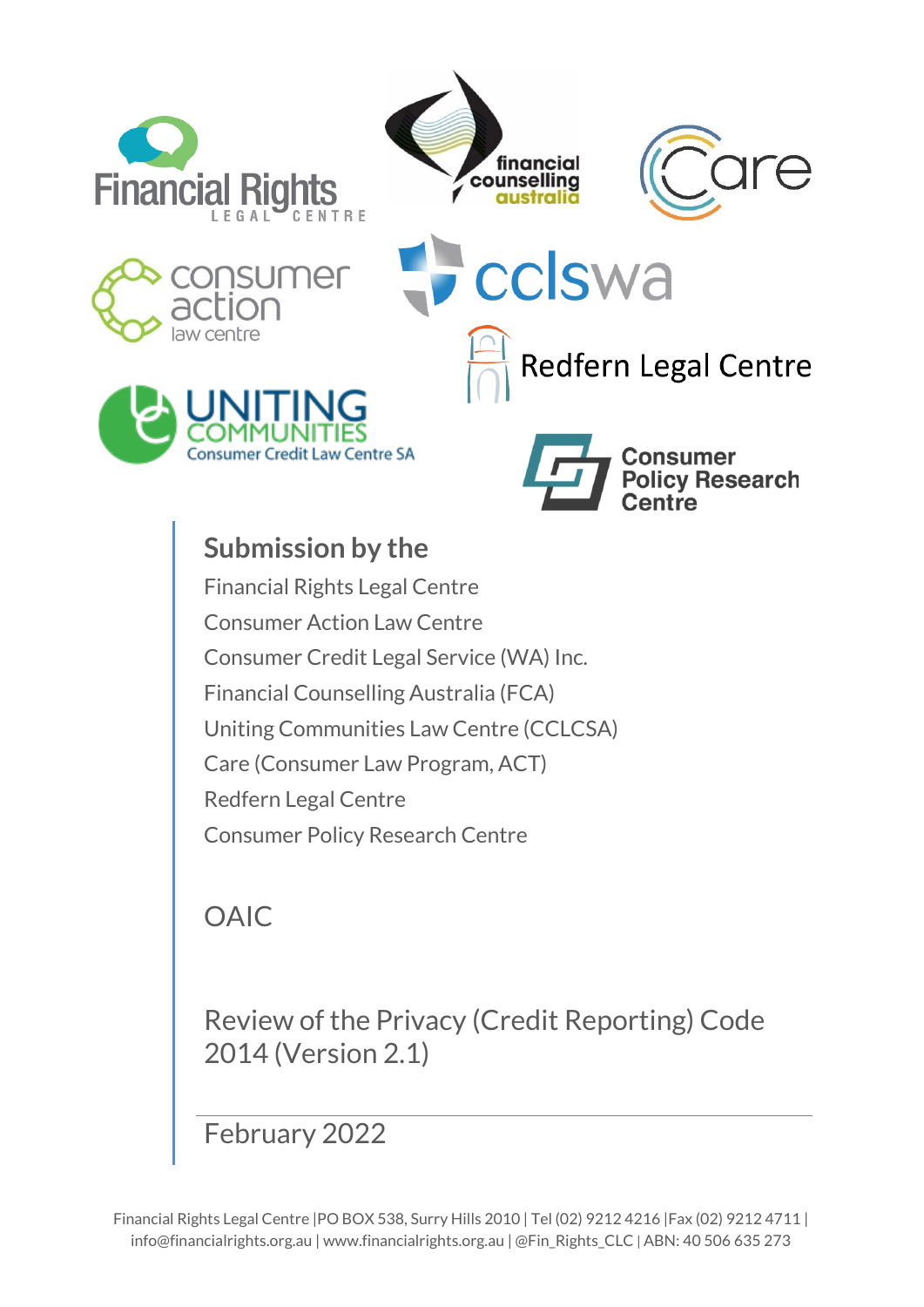# **About the Financial Rights Legal Centre**

The Financial Rights Legal Centre is a community legal centre that specialises in helping consumers understand and enforce their financial rights, especially low income and otherwise marginalised or disadvantaged consumers. We provide free and independent financial counselling, legal advice and representation to individuals about a broad range of financial issues.

Financial Rights operates the National Debt Helpline, which helps NSW consumers experiencing financial difficulties. We also operate the Insurance Law Service which provides advice nationally about insurance claims and debts, and Mob Strong Debt Help which assists Aboriginal and Torres Strait Islander Peoples with credit, debt and insurance problems.

Financial Rights conducts extensive research and data collection using our extensive contact with consumers and engagement with the legal consumer protection framework. We use this to lobby for changes to the law and industry practices for the benefit of consumers. We provide extensive web-based resources, other education resources, workshops, presentations and media comment.

This submission is an example of how community legal centres use their expertise to give a voice to clients and enable their experiences to contribute to improving laws and legal processes, and prevent some problems from arising altogether.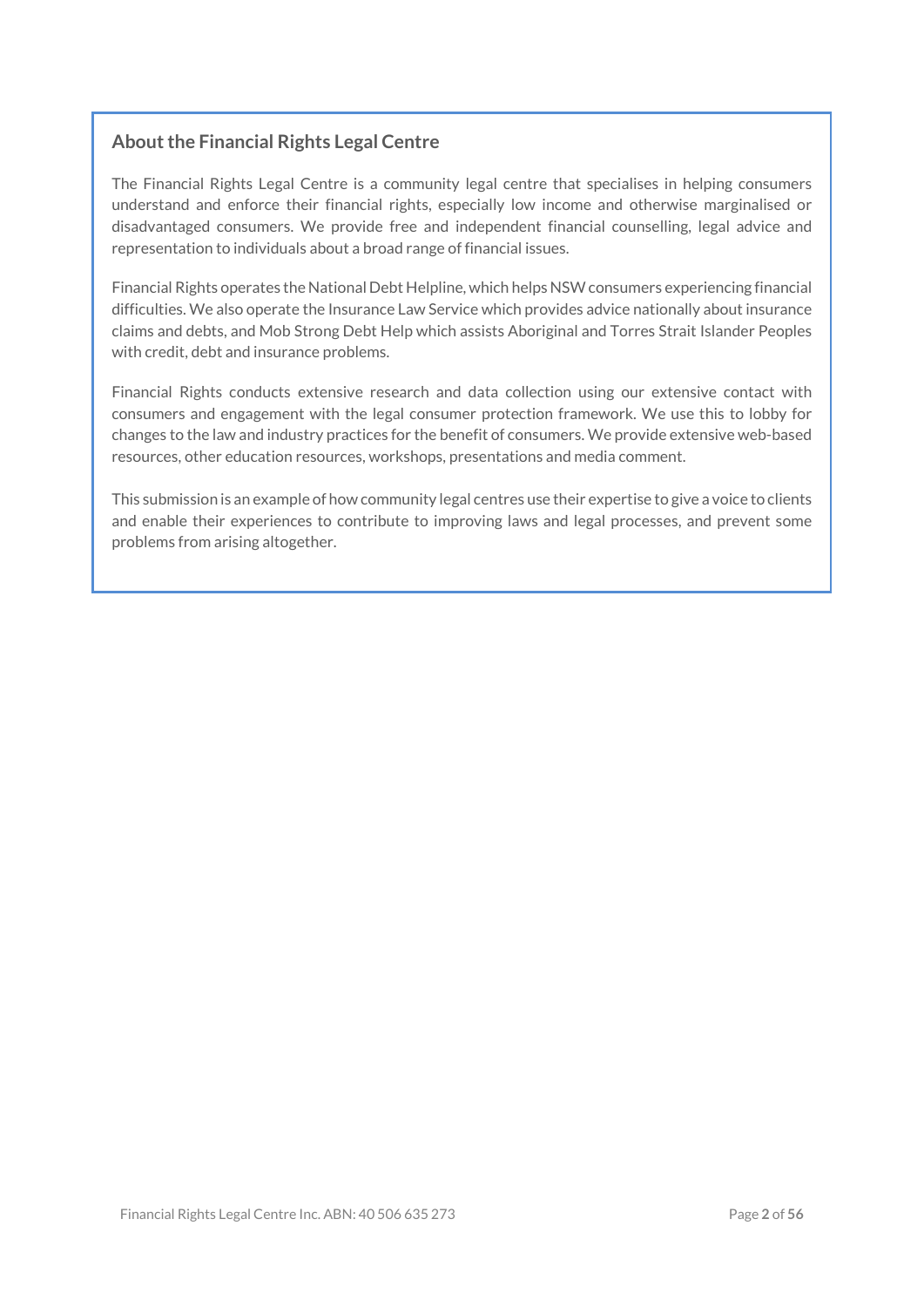# **Introduction**

Thank you for the opportunity to comment on the review of the Privacy (Credit Reporting) Code 2014 (Version 2.1) (**the CR Code**). The Financial Rights Legal Centre has drafted this joint consumer submission with input and endorsement from:

- Financial Counselling Australia
- Consumer Action Law Centre
- Consumer Credit Legal Service (WA) Inc
- Uniting Communities Law Centre (CCLCSA)
- Care (Consumer Law Program, ACT)
- Redfern Legal Centre
- Consumer Policy Research Centre

This joint submission will address the questions set out in the Consultation Paper below.

# **Recommendations**

- 1. We recommend that the OAIC breaks up the CR Code into principles-based consumerfacing provisions and the technical industry-facing provisions. It would be critical that the consumer-facing principles take precedence in any conflictwith the technical provisions and are consumer-tested before being finalised.
- 2. TheCRCode could set minimum standards for readability and accessibility of credit reports.
- 3. The CR Code should make it clear that CPs can be flexible about removing or amending credit information as a result of the settlement of a liability dispute or because the information was listed as a result of circumstances beyond the individual's control. This should not be confined to default information, but also will include any of the categories of credit information relevant to the circumstances.
- 4. The CR Code should be amended to clarify that no credit information should remain on a credit report, or be permitted to be listed, in relation to a statute barred debt,
- 5. The credit reporting rules should clarify that the only credit products ACL holders can report repayment history information or financial hardship information about are those products which are subject to responsible lending obligations.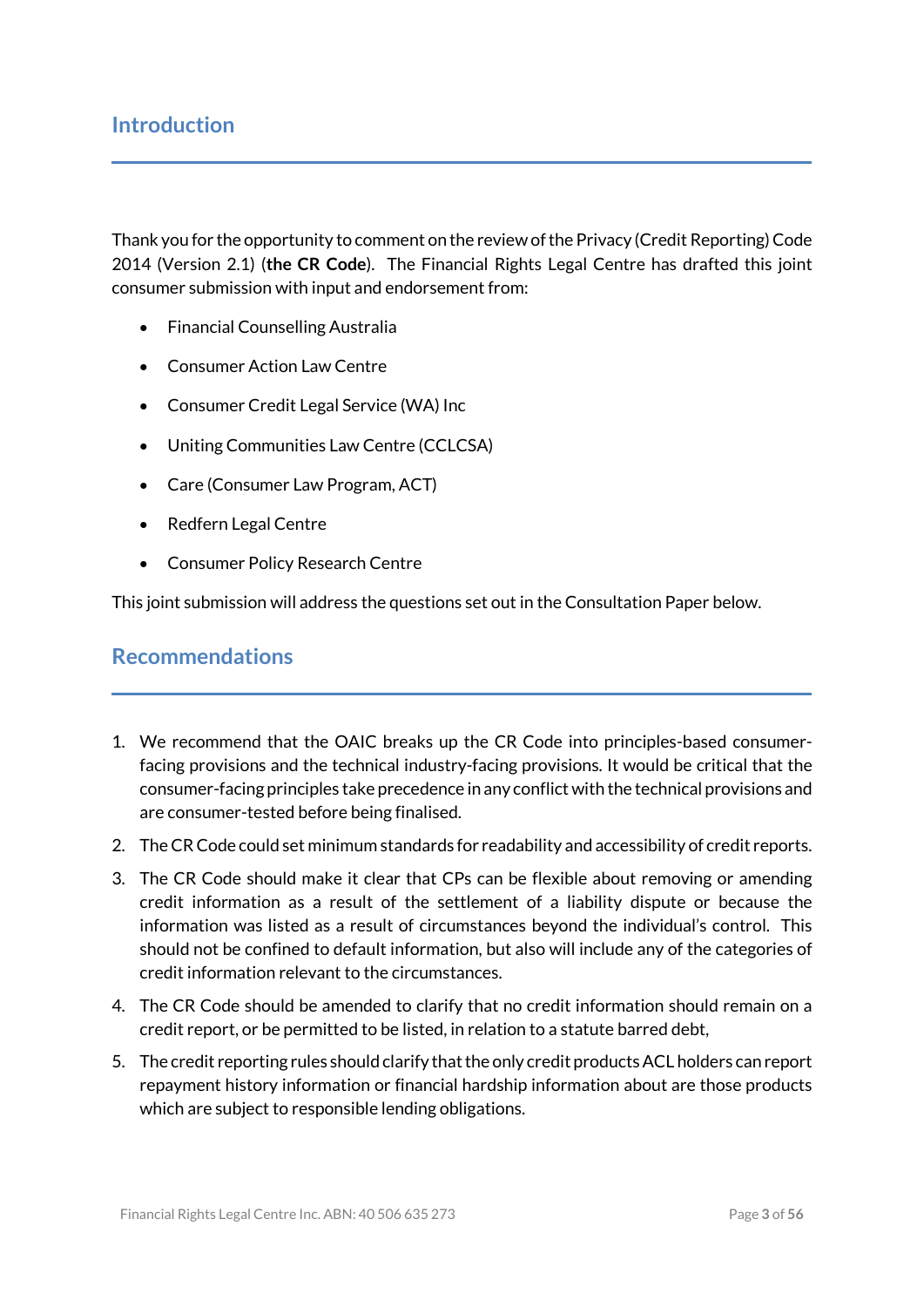- 6. ARCA should be replaced as CR Code developer by an independent entity or panel with equal industry and consumer representation.
- 7. Independent code governance, including a CR Code Compliance Committee should be established under the CR Code.
- 8. The Code needs to be re-written in clearer and simpler language.
- 9. Any new investment in information resources should be directed at advocates such as community lawyers, domestic violence advocates and financial counsellors who advise and advocate for people experiencing financial challenges.
- 10. Effective education needs to be timely and relevant to the person's life situation and current decision-making. Giving people real time information about what is being listed on their credit report and why is the most effective way to educate consumer and influence behaviour.
- 11. The CR Code should require CRBs to make the audits required under 20N and 20Q of the Privacy Act to be made public, even if on a de-identified basis and in periodic tranches. Any steps CPs have taken to rectify issues identified in the course of CRB audits should also be de-identified and made public.
- 12. The CR Code should include a mechanism for an independent governance body to audit and report on CRB Code Compliance.
- 13. The provisions under Paragraph 6 should set out in plain language the most common points at which consumer credit is terminated or otherwise ceases to be in force. This includes:
	- a) Paragraph 6 should explicitly state that the sale of a debt is a termination event and clearly state that a termination eventis the earlier ofthe listed possibilities. The current drafting of 6.2d. with the term "earlier" used in the sub-clause ii but not before subclause i is potentially confusing.
	- b) Paragraph 6 should state that an account is terminated or otherwise ceases to be in force once judgment has been obtained and when a judgment is listed on a credit report, all other credit information pertaining to the same debt (CCLI, defaults, RHI etc) should be removed consistent with the doctrine of merger. At the very least, there can be no fresh listing of any other information and any existing information should be removed at the end of the relevant retention period.
- 14. For the purposes of CCLI relating to telecommunications or utilities, paragraph 6 needs to be clear about when those accounts are "terminated or otherwise cease to be in force".
- 15. The CR Code should include a provision that allows a consumer to request the removal of CCLI if the debt is statute barred.
- 16. The CR Code must require CRBs to list the current credit provider and the current credit limit only and destroy information about previous credit limits and previous CCLI no longer listed on the report.
- 17. Provisions should be included for the correction or backdating of RHI.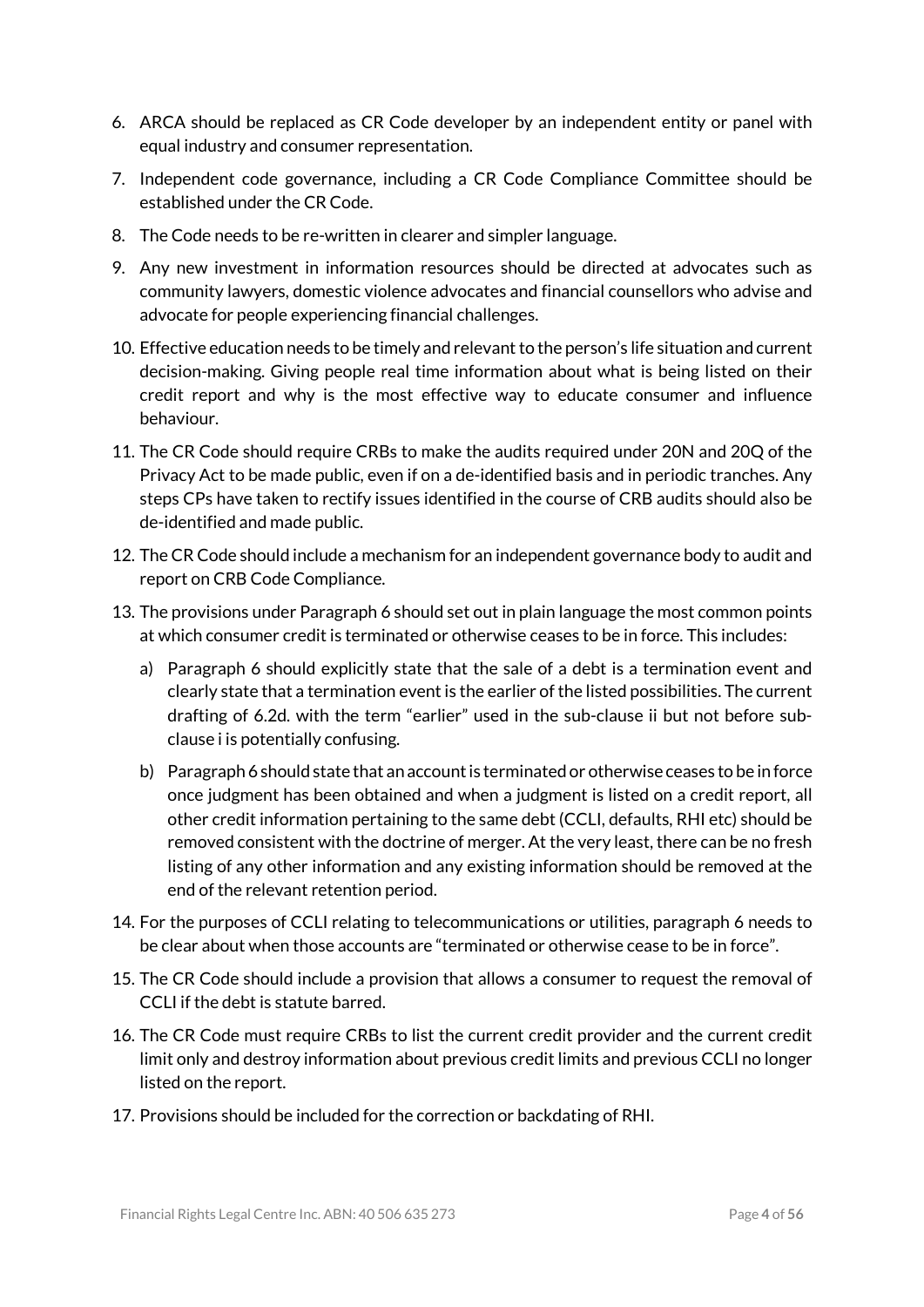- 18. Provisions should be included requiring timely disclosure to individuals when negative RHI is disclosed to CRBs.
- 19. The CR Code should create a positive obligation on the listed CP to request the removal of default information that has become statute barred.
- 20. Paragraph 9.3 of the CR Code should be amended to require CPs to deliver the section 21D(3)(d) notice separately from other types of correspondence with the customer. It must be clear and distinct.
- 21. Paragraph 10 of the CR Code should be amended to resolve the uncertainty about how to report 'new arrangement information'.
- 22. Paragraph 11.2 of the CR Code should make it clear that CRB should not have a section on consumer credit reports that reference originating processes.
- 23. The CR Code should also require CRB to include a notice on credit reports that not all publicly available information is necessarily recorded.
- 24. Clause 11.2c should be amended to provide more clarity around the types of judgment which do not go to creditworthiness.
- 25. The CR Code should require CRBs to give an individual the option to automatically extend the ban period when they first request the CRB not to use or disclose their credit reporting information.
- 26. The CR Code should require CRBs to certify that certain credit reporting information is result of abuse or fraud if it was reported in the same time period and assist the individual to remove it en masse.
- 27. The CR Code should require free alerting to the individual during a ban period.
- 28. Paragraph 18 should explicitly forbid CPs from nominating and CRBs from using FHI in prescreening activities.
- 29. The CR Code should require that CRBs make it simple and easy for a vulnerable consumer to get a free copy of their credit report over the phone or by filling out a printable form and sending it by post.
- 30. Credit reports should be accessible from all CRBs following a request to any one CRB.
- 31. The CR Code should require CRBs to recognise standard authorities which are regularly used by financial counsellors and consumer advocates.
- 32. The CR Code should impose stronger rules preventing real estate agents/landlords asking consumers to supply a credit reportin order to apply for rental accommodation.
	- a) Alternatively industry could work towards a solution with consumer representatives where consumers requesting access for the purposes of a rental application could get a 'simple' copy of their credit report which does notinclude RHI or FHI.
- 33. Provisions in paragraph 20 should be completely re-written to be principled-based and in plain English.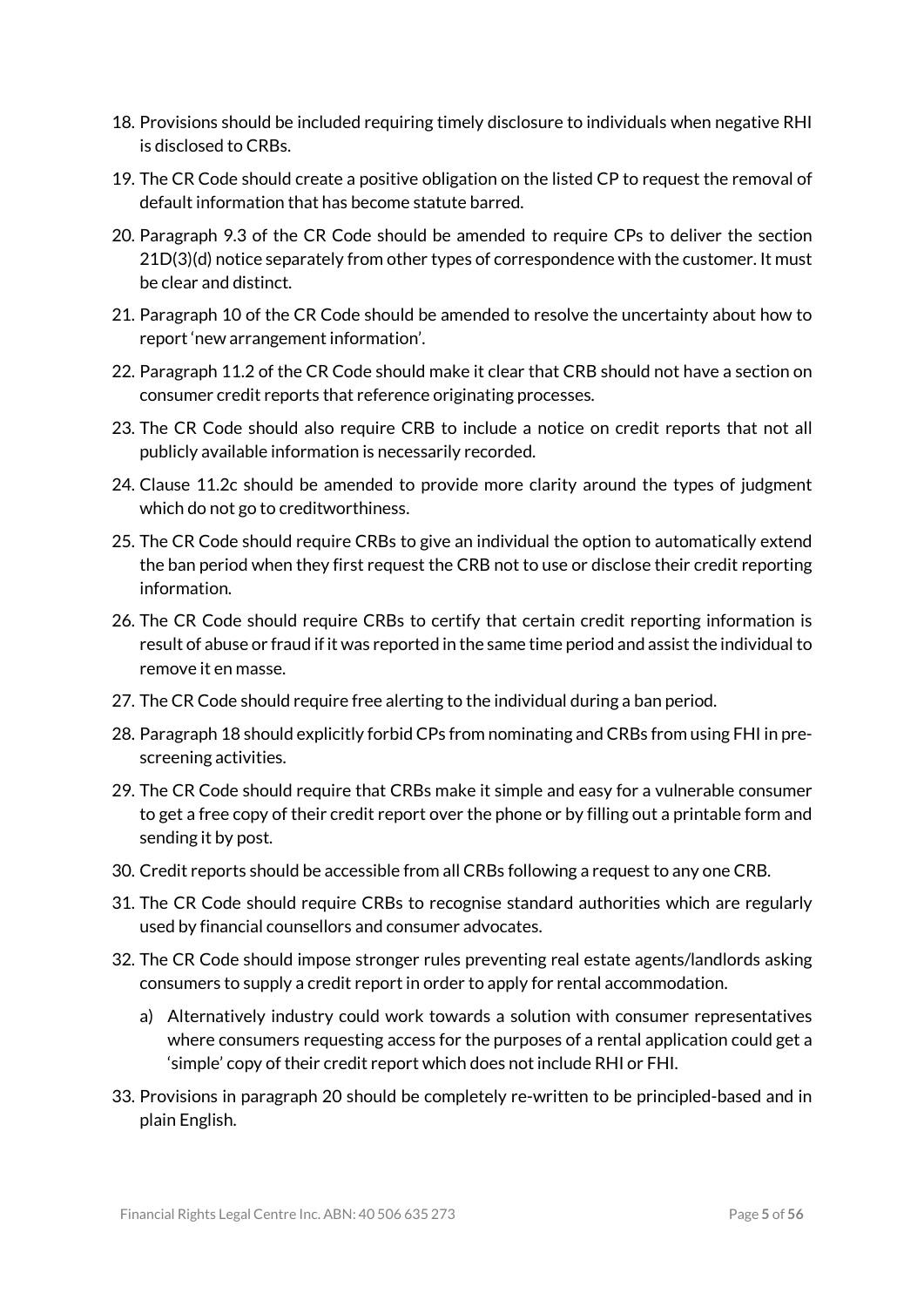- 34. The CR Code could set much tighter timeframes for simple corrections requests, making it clear that the 30 day timeframe in the Act is for more complex correction requests.
- 35. The corrections provisions in the CR Code should be adjusted to take a 'no wrong door' approach to corrections requests to CRBs and CPs.
- 36. Paragraph 20.5 should either be expanded to include situations of domestic and family violence, or it should be left completely open without any examples listed in theCRCode, so that it can be used for a much broader set of circumstances.
- 37. Consumer representatives submit Paragraph 21 should be re-written to align with ASIC's RG 271, or alternatively be re-written as a consumer-focused provision.
- 38. An independent code compliance body or the OAIC should collect, analyse and publish CRB complaints data.
- 39. The CR Code should have an entirely new paragraph for individuals experiencing or fleeing violence which creates special rules addressing the following issues:
	- b) Giving CPs the flexibility to not list or to correct past credit reporting information for victim survivors;
	- c) A mechanism for correcting a large tranche of abuse-related credit records;
	- d) A mechanism for splitting joint accounts in discrete economic abuse situations when the CP and the individual agree it is the best option.
	- e) Recognition of the potential effect of credit reporting on an individual's ability to reestablish financial independence and that credit reporting information that is the product of economic abuse does not necessarily reflect an individual's creditworthiness.
- 40. The CR Code should impose explicit restrictions around sharing contact information of consumers when they request access to their free credit report.
- 41. ARCA should develop a best practice guideline for CRBs and non-bank CPs on preventing and responding to economic abuse in credit reporting.
- 42. Industry should issue some information and guidance to consumers about how different information requests are viewed and how their presence on a credit report influences a credit rating or a CP's decision to lend.
- 43. The CR Code should create a mechanism for certain information requests to be either not recorded or flaggedas a shopping around exercise if an individual is simply trying to compare finance rates for a major purchase.
- 44. The CR Code should restrict debt buyers from being able to access RHI and FHI notwithstanding their credit transfer rights under Part IIIA.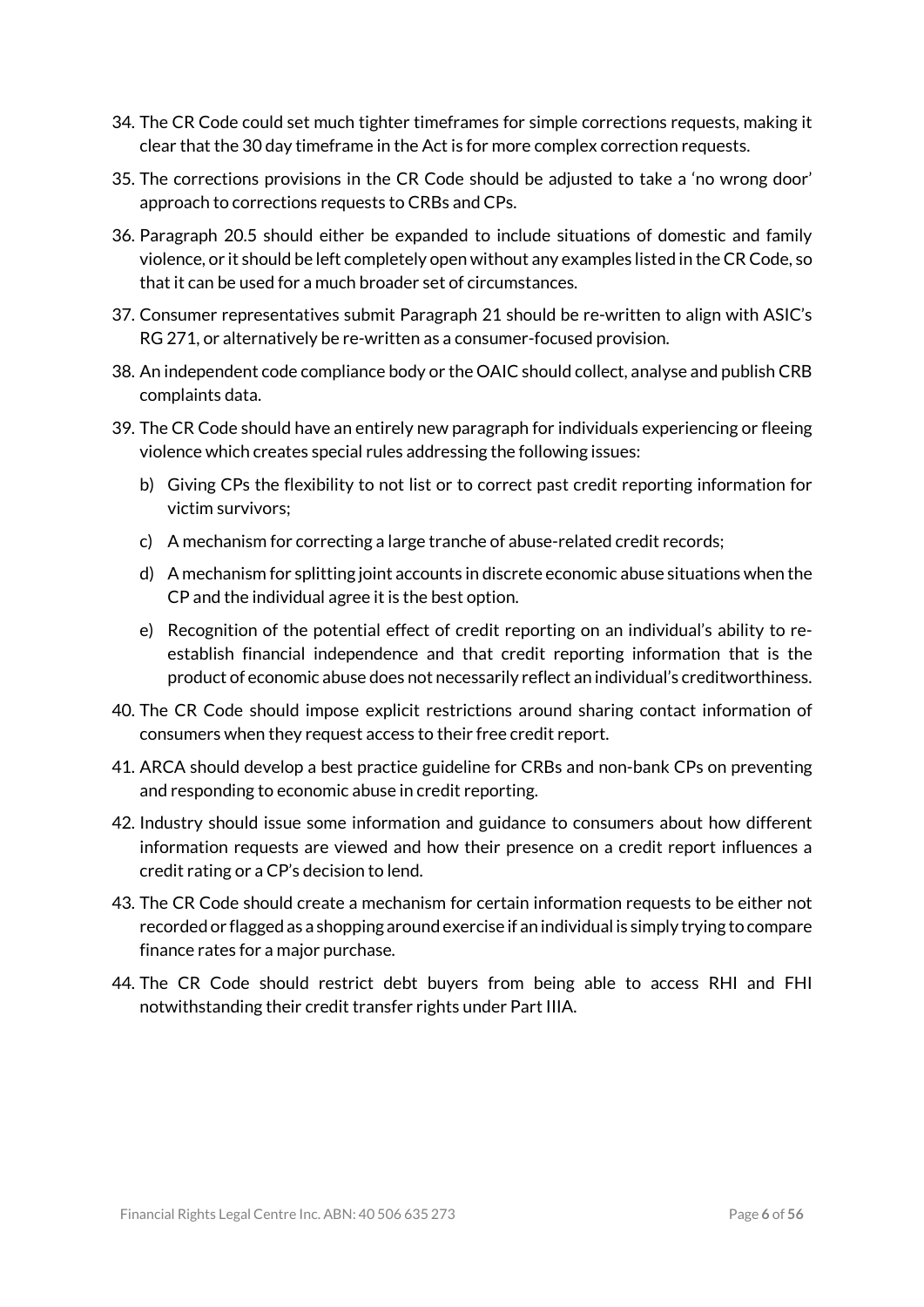# **Overarching issues**

#### **Effectiveness of the CR Code**

#### *1. What provisions in the CR Code work well and should remain as they are or with minimal changes?*

There are important protections in the Code that are directly enforceable by consumers through external dispute resolution schemes, and are not contained anywhere else in the law.

These rights need to preserved, or in some cases strengthened or clarified:

- Cl 8.1 provides for the 14 day grace period in relation to the disclosure of repayment history;
- Cl 9.1 limits a credit provider from listing default information pending a credit provider's decision about a hardship request;
- Cl 9.3 specifies further requirements in relation to the timing and separation of notices;
- Cl 9.4 prevents double listings about the same default;
- Cl 10.1 includes settlements and waivers in the definition of payment information;
- Cl 10.2 imposes an important 3 day time limit for disclosing payment information (noting that this also is not an absolute right and contains a reasonable grounds exception);
- Cl 11.2 puts further parameters on what can be disclosed as publicly available information;
- Cl 12.1 d. to f. and 12.2 place further parameters on the circumstances in which serious credit infringements can be listed and when they must be destroyed;
- Cl 19 includes important detail concerning access rights and specifically the prominence of information in relation to free access services and an explicit ban on pre-ticked marketing consent boxes (updates to this section to comply with amendments to the law are pending with the hardship information changes);
- Cl 20.1 (and 21.3) requires an individual to be notified of their rights to complain to an external dispute resolution scheme when the 30 days provided for the correction of a record, or the resolution of a complaint, cannot be met;
- 20.5 requires the provision of CRBs and CPs with the flexibility to remove default information that results from circumstances beyond the individual's control;
- 20.6 provides that default information must be removed where it relates to a payment that could not be enforced due to the statute of limitations;
- Cl 17 stipulates a ban period for victims of fraud that are important but, could be more effective.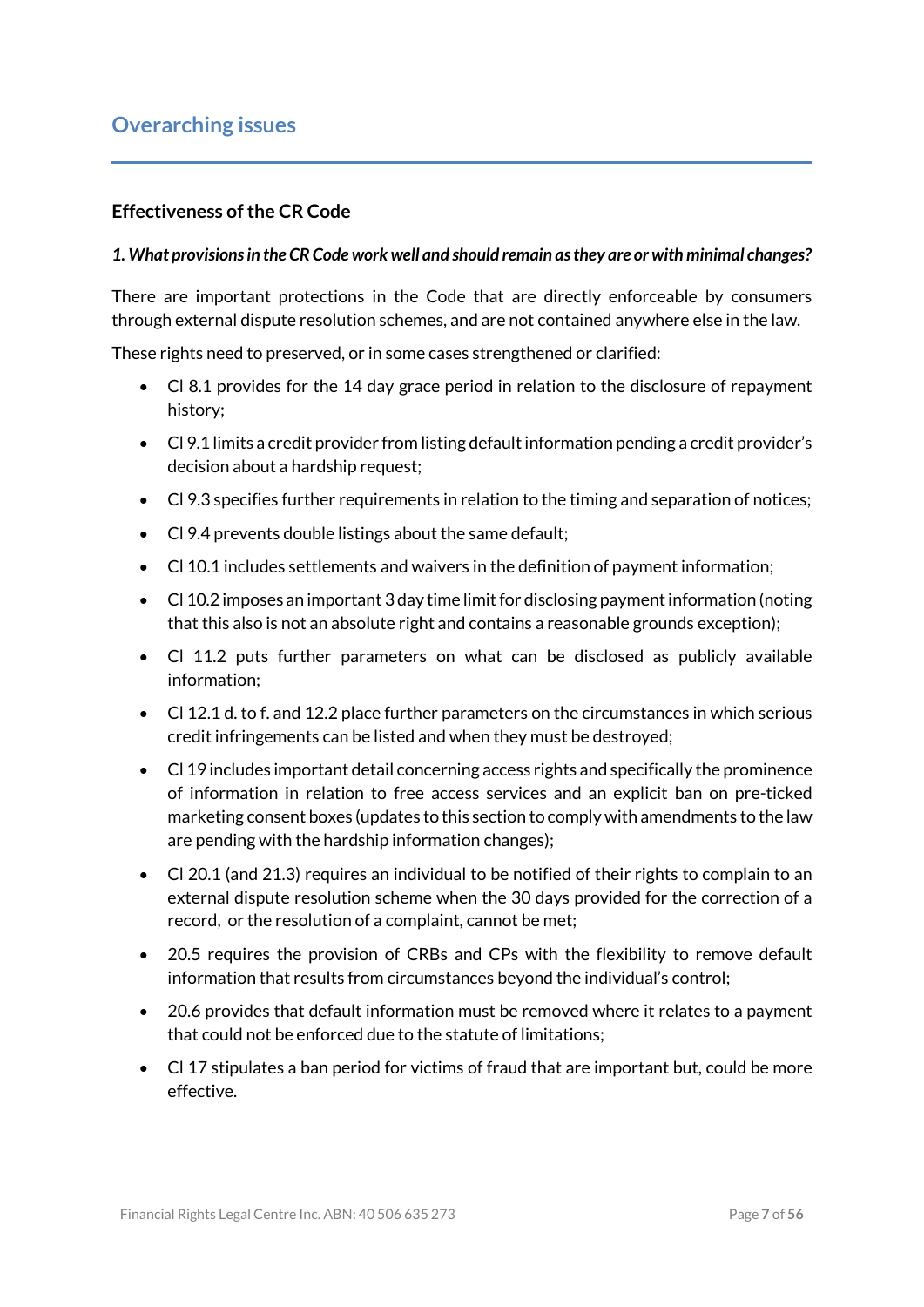We have included in the body of this submission many examples where these rights could be expressed more clearly, updated to better suit the current credit reporting environment, or amended to address an identified problem.

As to whether they should "remain as they are or with minimal changes" we have serious concerns about the Code's overall readability and fitness for purposes in its current form which are set out in more detail below. These rights are not prominent to a laypersonwith no expertise in the area and need to be extracted from a lot of extraneous material of no immediate relevance to a general member of the public, or indeed a consumer advocate seeking to advise or assist a member of the public. There is also a lot of important contextual information and process information that is of relevance to the public that is missing.

The Code also contains other obligations that are important to consumers in an indirect sense, because they go to consistency, record keeping, direct marketing limitations and audit trails, but cannot be enforced by consumers because they do not have a line of sight over compliance. It is important that these obligations are maintained, subject to more rigorous reporting and oversight, and that they are robustly enforced. These need to be contained in a different section of the Code, or presented in a format where they can easily be distinguished from the consumer facing provisions.

#### *2. What provisions in the CR Code are no longer fit-for-purpose? Why?*

Many of the reporting rules and consumer protections in the CR Code have their origins in the pre-CCR world. Much of the CR Code reads as if default information is the only type of information someone would want corrected. The lack of corrections information around CCLI, RHI and enquiries is extremely inadequate in a world where scams and fraud affect hundreds of thousands of people every year. The CR Code has not kept pace with industry best practice in relation to complaints handling or in relation to important issues like family violence and financial abuse.

The CR Code has also been developed primarily by, and for, industry stakeholders. It has been written to meet the needs of CPs and CRBs rather than the needs of consumers. Consumer representatives acknowledge that much of the detail in the CR Code is necessary for consistent reporting and background systems, but these currently dominate to the exclusion of all else.

## *3. Does the CR Code get the balance right between the protection of privacy on the one hand and use of credit-related personal information on the other? Why or why not?*

The fact that the current drafting of the CR Code is not understandable to the average consumer, as well as consumer advocates, suggests the balance is not right. A key benchmark should be ensuring that the CR Code is accessible and understandable to consumers and their advocates.

The objects of the Privacy Act are to promote the protection of the privacy of individuals, to promote responsible and transparent handling of personal information, and to facilitate an efficient credit reporting system while ensuring that the privacy of individuals is respected. These objectives mean that the CR Code needs to do more than just ensure information is kept confidential. It follows that if information is disclosed, it must be correct and accurate. The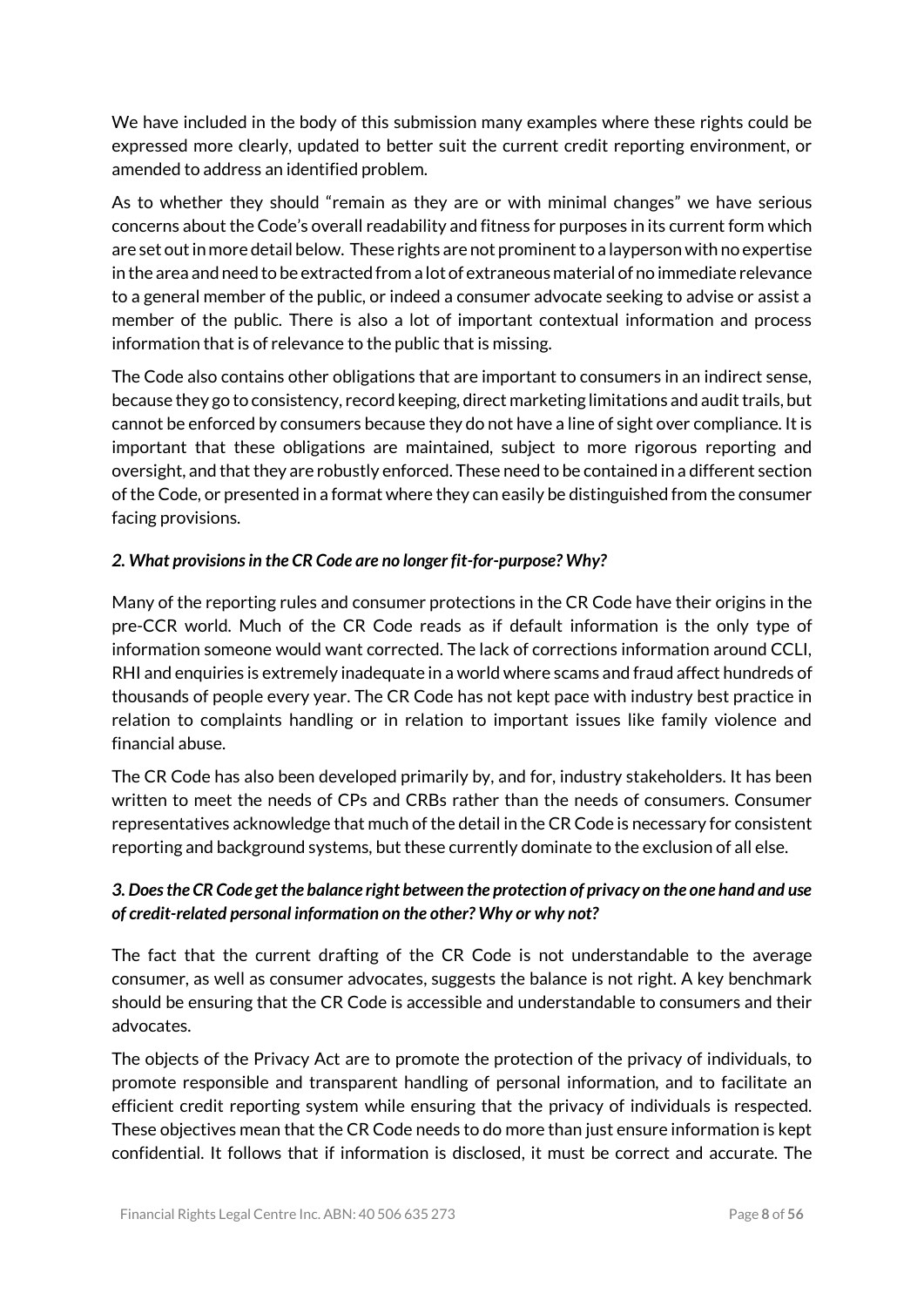current technical drafting of the CR Code creates too many barriers for consumers to raise complaints or request corrections to their personal information in a timely and efficient manner.

The CR Code is also out-of-step with modern consumer protection in that it doesn't cover fairness. Fairness is a key component of most industry codes of practice in the financial services space, as well as a critical part of AFCA's rules. The CR code should be consistent with those standards and incorporate a standard of fairness across all of its provisions. We note the industry's concerns in relation to fairness detracting from clarity, but we submit that fairness does not change the law, or negate other explicit provisions of the Code. Instead it is a lens through which any remaining discretion should be exercised or ambiguity interpreted.

## **Form and readability of the CR Code**

#### *4. Does the CR Code need to be amended for clarity or readability? If so, in what way?*

Consumer representatives strongly submit that the CR Code needs to be amended to make it more clear, readable and accessible. The purpose of this review is to ensure that the CR Code, in its current form, achieves its purpose and is easy to read, understand and apply in practice. The CR Code is not meeting this standard.

For credit reporting rules to be implemented in a fair and consistent way, they must be comprehensible. Unfortunately, from a consumer-perspective much ofthe CR Code is not. In its current state, it is very difficult for consumers (and their advocates) to use the CR Code to hold lenders accountable for their reporting or use of credit reporting information. Many of the provisions are dense, ambiguous, overly complicated and confusing. Consumer representatives recognise that one of the roles of the CR Code is to further particularise the relevant provisions of the *Privacy Act* (and various amending legislation) and so requires a level of detail that might not be accessible to average consumers. Nevertheless, the CR Code is a consumer facing code and at a minimum it needs to be accessible to advocates like financial counsellors, consumer lawyers and case managers at AFCA. Consumer groups strongly submit that the current CR Code does not meet this minimum standard.

To engage constructively with the CR Code a reader needs to look at the legislation, the regulations, the CR Code and the explanatory memorandum in order to make sense of these rules. The CR Code itself (para 8) says it should be read in conjunction with:

- a) the Privacy Act (including the Australian Privacy Principles);
- b) the Privacy Regulations 2013;
- c) the Competition and Consumer Act 2010 (Cth) (including the Australian Consumer Law); and
- d) the Acts Interpretation Act 1901 (Cth).

This is not just an accessibility issue but also goes to the effectiveness of the Code. If CPs, CRBs and their staff are not clear about what is expected, or if there is room for ambiguous interpretation, then the effectiveness of the CR Code is diminished. What is even more concerning is that consumer advocates such as those in our organisations (community lawyers and financial counsellors) struggle to comprehend and use the CR Code in a meaningful way. If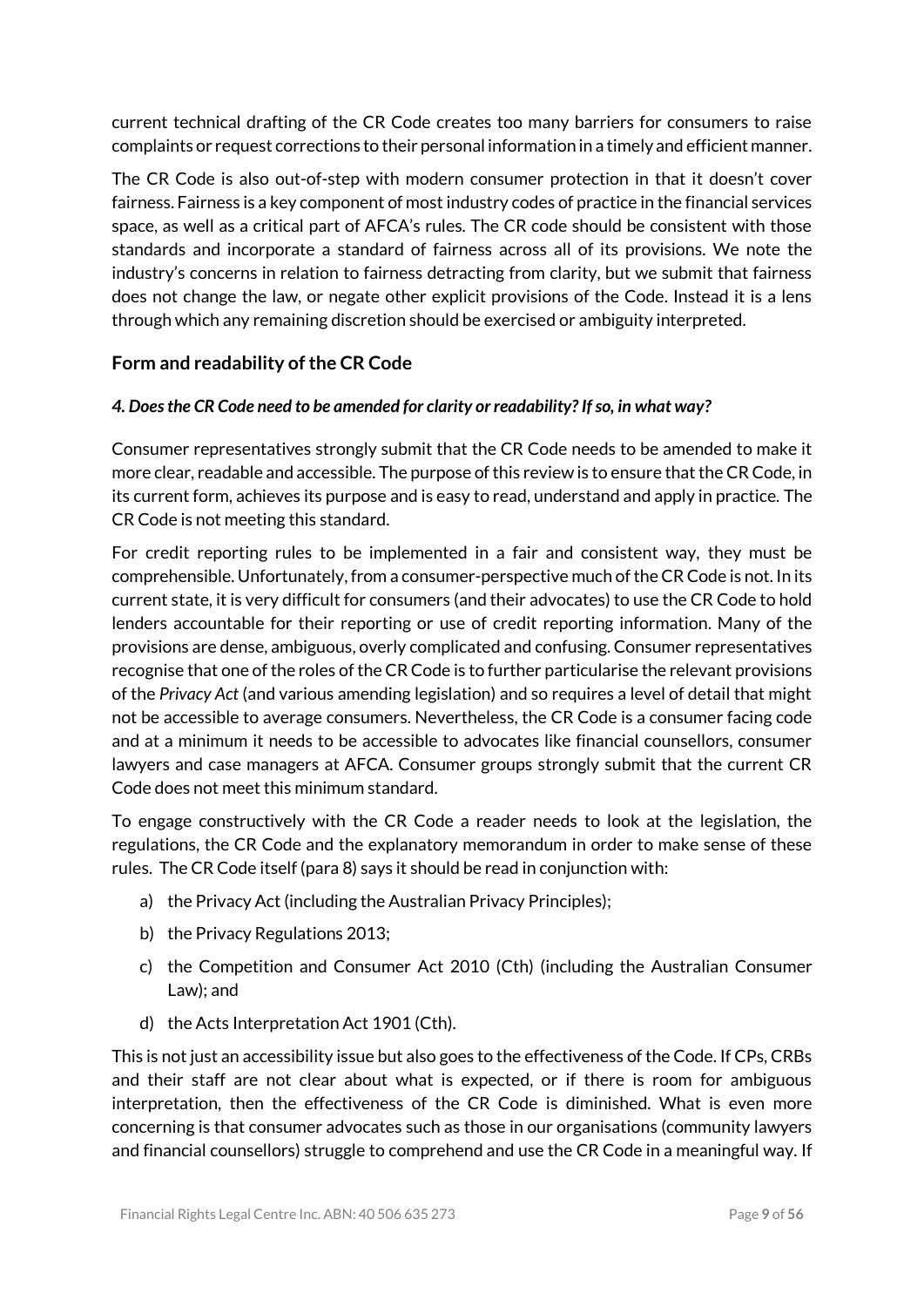trained lawyers and experienced consumer advocates struggle to understand (or resolve ambiguity in) the rules set out in the CR Code, we cannot advise consumers on their credit reporting rights or their prospects in making a complaint to AFCA. If CPs and CRBs are not held to account for CR Code compliance through consumer complaints, then the CR Code is failing to deliver on its purpose as a regulatory instrument. Consumers need accessible, principlesbased provisions to enable them to make complaints to external dispute resolution schemes.

An entire industry of credit repair businesses has flourished because of their ability to exploit the complexity and inaccessibility of the credit reporting rules. While this is not entirely the fault of the CR Code, if consumers were better able to understand how credit reporting in Australia works and what their rights are to have their credit reports corrected, there would be significantly less demand for companies which often trade on misinformation.

Consumer representatives support the concept in the Consultation Paper that the CR Code should incorporate overarching principles which align with Part IIIA requirements but give individuals or their advocates greater certainty about individual rights under the Code. These principles could provide a lens by which the technical provisions are interpreted. For example, the AFCA fairness principle is already applied to decisions concerning credit reporting disputes and this warrants formalisation in the CR Code. We also support changing the structure of the CR Code in addition to incorporating overarching principles.

Consumer representatives believe the best solution to the general inaccessibility of the CR Code is to split it up into principles-based consumer-facing provisions and the technical industry-facing provisions. It would be critical that the consumer-facing principles take precedence in any conflict with the technical provisions.

The structure and format of the CR Code comes from Part IIIA and are issues-based. However, the CR Code is not a legislative instrument (section 26N(5) of the Privacy Act). Consumer organisations consider that the CR Code can be drafted to aid readability in a format that does not need to formally mirror the Privacy Act. It would be better to have the issues we know matter to consumers up front in a format that is easy to read, understand and apply. Related technical sections of the CR Code can be referenced and if a reader needs to understand all of the rules relating to an issue (say defaults), they can continue on and read the technical provisions in conjunction with all the related legislation, regulations, standards, determinations OAIC guidance and factsheets. For most consumers or consumer advocates however, there will only be a selection of CR Code provisions which are relevant to understanding their rights or which are relevant in a dispute.

As a start, below is a list of some of the consumer-facing issues we believe should be included.

- What is the purpose of credit reporting information
- What types of information can be reported about you (CCLI, Payment Information, New payment arrangement information, RHI, Public information, etc.)
- What are the time limits for keeping and reporting information
- Who can access your report and for what purposes
- What to do if you have been a victim of fraud or economic abuse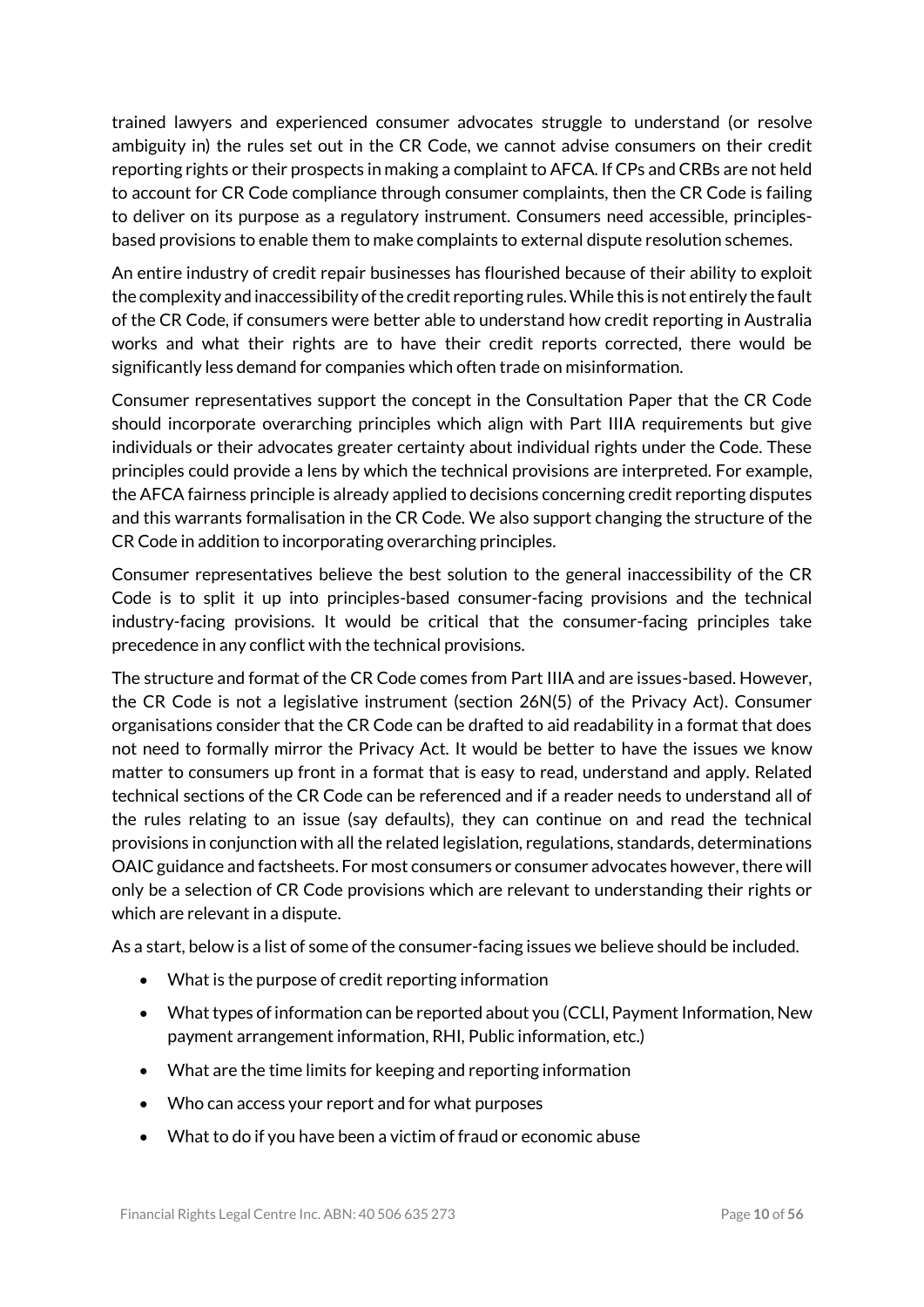- What if you are in financial hardship
- Getting a copy of your report
- Disputing inaccurate information on your report
- Making a complaint

Alternatively these critical consumer-facing provisions could also be set out in the order of the average lifecycle of a loan, although many of the sections above would also be needed as standalone sections.

- **Getting a loan** what can be reported about my loan application, what are the consequences of enquiries being recorded on my credit file, what if my application is rejected because of my credit file?
- **Once you are approved for a loan** CCLI
- **Paying your loan** RHI, hardship, default, payment information,
- **Ending your loan** paid in full what happens to the above information, if not paid what can be listed -accelerated default, RHI, CCLI, when is it terminated etc, what can a debt collector who buys my debt list on my credit report, serious credit infringements.

Consumer representatives would expect to be thoroughly consulted in the creation of this new structure to the CR Code, and the language should be consumer-tested before it is finalised.

Finally, a related issue is the readability of credit reports themselves. The CR Code could set minimum standards for readability and accessibility of credit reports.

# **Recommendations**

- **1. We recommend that the OAIC breaks up the CR Code into principles-based consumerfacing provisions and the technical industry-facing provisions. It would be criticalthatthe consumer-facing principles take precedence in any conflict with the technical provisions and are consumer-tested before being finalised.**
- **2. The CR Code could set minimum standards for readability and accessibility of credit reports.**

## *5. Are there any CR Code provisions that are open to interpretation or prone to misinterpretation? Which provisions and how could they be improved?*

There are many provisions that consumer representatives believe are prone to misinterpretation. These are discussed in response to the questions below.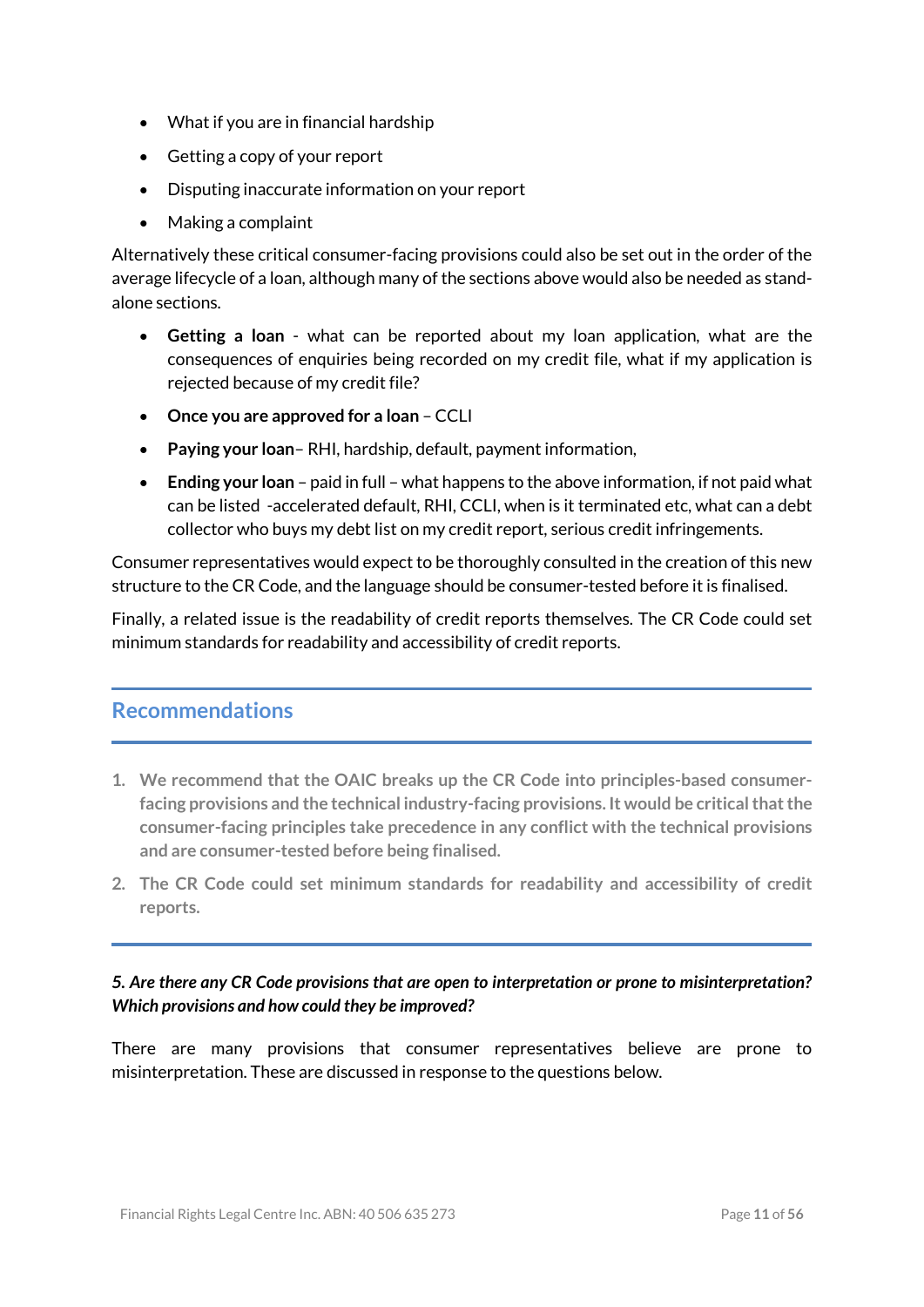## **Interaction with the CCR system**

#### *6. What has been the effect of mandatory CCR on compliance with the CR Code?*

Consumer representatives have little to no visibility of industry compliance with the CR Code, so we are not in a position to comment on the effect of mandatory CCR.

Consumer representatives strongly support the OAIC publicly reporting on compliance activity as is done in other jurisdictions. For example, in January this year the Consumer Financial Protection Bureau in the US published a report detailing consumer complaint response deficiencies in the big three CRBs in that jurisdiction. The CFPB found that in 2021, Equifax, Experian, and TransUnion together reported relief in response to less than 2% of covered complaints, down from nearly 25% of covered complaints in 2019.

"America's credit reporting oligopoly has little incentive to treat consumers fairly when their credit reports have errors," said CFPB Director Rohit Chopra. "Today's report is further evidence of the serious harms stemming from their faulty financial surveillance business model."<sup>1</sup>

We also note that solicitors, financial counsellors and other caseworkers who assist consumers are experiencing greater inflexibility in removing or amending credit reporting information as part of the resolution of a dispute. They often cite the mandatory reporting obligations as a reason for this inflexibility, even in circumstances where we would argue the records are no longer accurate or up-to-date. This is discussed in more detail below.

### *7. Are there inconsistencies between CCR requirements and CR Code requirements that could be addressed via an amendment to the CR Code? How could the CR Code be amended in this context?*

As noted in the Consultation Paper, consumer organisations have previously raised concerns that the CCR obligations (and PRDE requirements) will result in entities being inflexible when negotiating a resolution to a financial dispute, including decisions around the removal, delay or withholding from listing defaults or other credit information on credit reports.

Consumer advocates (including solicitors, financial counsellors and other caseworkers) regularly include the contents of credit reports in consumer disputes and settlements with industry. When we are assisting clients to resolve financial disputes it is standard practice for us to request that credit providers, debt collectors or utilities companies refrain from listing negative information while negotiations are ongoing and to refrain from listing, or removing a listing, as part of the settlement of a dispute. The majority of industry members will work with advocates to come to a fair outcome for their customers. However the CCR legislation and the CR Code does not always permit this type of best practice flexibility.

<sup>1</sup> Consumer Financial Protection Bureau (CFPB), 5 January 2022; *CFPB Releases Report Detailing Consumer Complaint Response Deficiencies of the Big Three Credit Bureaus: Equifax, Experian, and TransUnion routinely failed to fully respond to consumers with errors*: [https://www.consumerfinance.gov/about](https://www.consumerfinance.gov/about-us/newsroom/cfpb-releases-report-detailing-consumer-complaint-response-deficiencies-of-the-big-three-credit-bureaus/)[us/newsroom/cfpb-releases-report-detailing-consumer-complaint-response-deficiencies-of-the-big](https://www.consumerfinance.gov/about-us/newsroom/cfpb-releases-report-detailing-consumer-complaint-response-deficiencies-of-the-big-three-credit-bureaus/)[three-credit-bureaus/](https://www.consumerfinance.gov/about-us/newsroom/cfpb-releases-report-detailing-consumer-complaint-response-deficiencies-of-the-big-three-credit-bureaus/)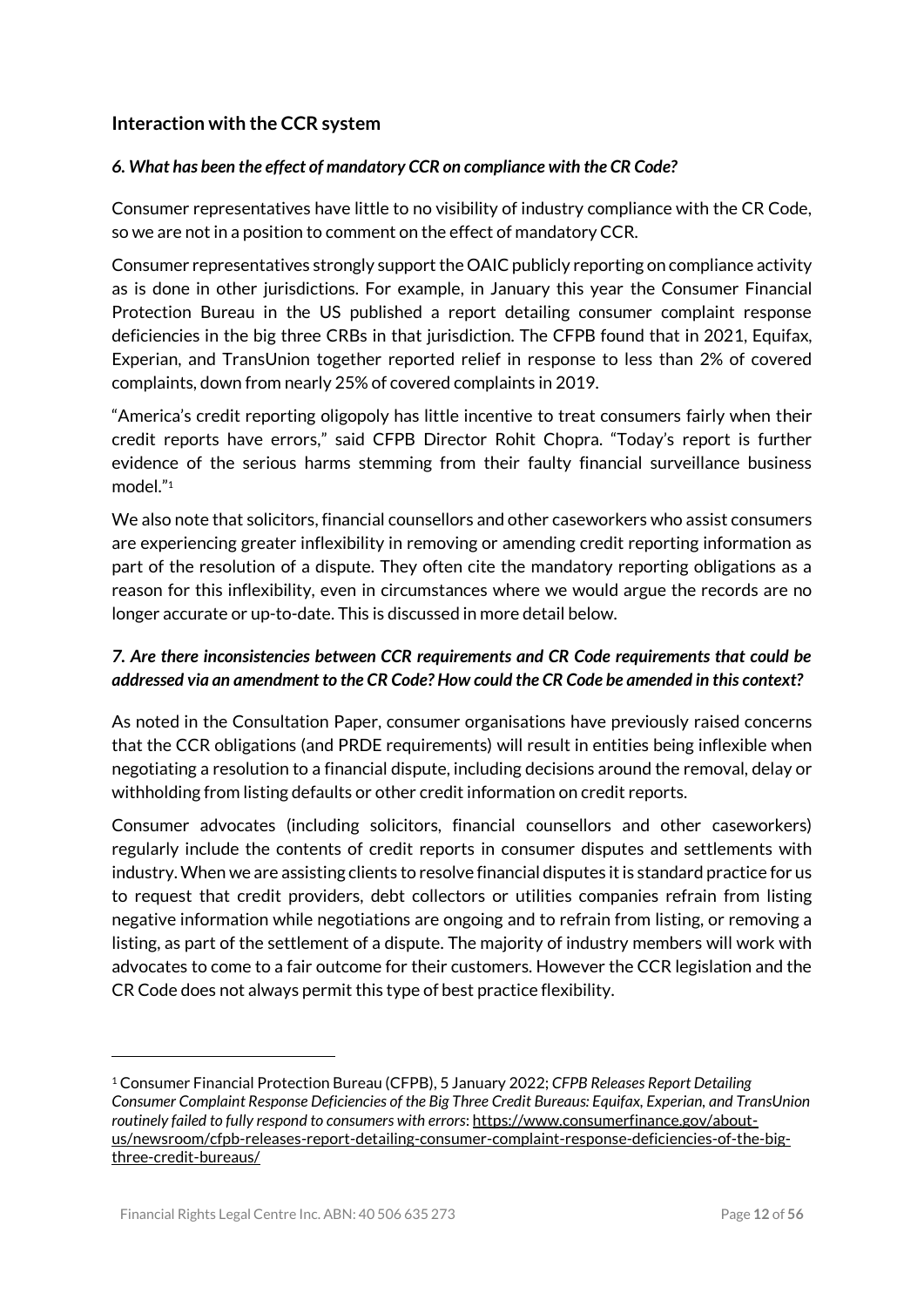The mandatory provisions of the CCR legislation only apply to large ADIs, which as defined currently only include the big four banks and possibly also Macquarie Bank. There are many other smaller lenders which will not need to comply with the mandatory provisions of the legislation, but they will need to comply with the CR Code. The CR Code should make it clear that CPs can be flexible about removing or not reporting defaults while negotiating the resolution of a financial dispute with a consumer, or as part of a settlement. If confusion remains regarding the CCR obligations, it can be resolved by ASIC determination under 133CQ(2) of the *National Consumer Credit Protection Act*, as amended by the *Mandatory Credit Reporting Bill* in 2021.

The CR Code can, and should, protect consumers from having information disclosed on their credit files that does not reflect their creditworthiness or is a result of misconduct on the part of a credit provider or other relevant entity. Comprehensive credit reporting in Australia should not interfere with legitimate settlement negotiations. It is a matter between the parties to determine how a dispute is settled and interference with settlement negotiations to remove, delay or withhold the listing of consumer credit information on credit reports is contrary to the public interest as it hinders the ability of the parties to comprehensively settle a dispute.

Until recently, the comprehensive credit reporting system has been a voluntary system, meaning the relevant legislation has not needed to address the voluntary removal of default listings. It is common for a lender to refuse to formally admit that negative information is inaccurate (for example, due to breaches of responsible lending laws), but nevertheless agree to remove credit information as part of a legitimate settlement agreement. If the law is interpreted so that only an AFCA determination or explicit admission of liability under a relevant law can result in the amendment of credit information, then many more disputes will be fully prosecuted all the way through AFCA, rather than settled in a timely and efficient manner.

Consumer groups believe this flexibility could be achieved by an amendment to clause 20.5 in the CR Code to ensure that it is comprehensive in its purview, in line with the CCR regime:

*20.5*

*a. If:*

- *i. an individual enters into a new arrangement with a CP of the kind referred to in Section 6S(1)(c) or a CP has disclosed payment information in relation to the individual; and*
- *ii. the individual requests a CRB or CP to correct the credit reporting information held by the CRB about the individual by removing default information or SCI, and/or amending repayment history information and/or hardship information, that relates to an overdue payment that is the subject of that new arrangement or payment information; and*
- *iii. the request is made on the basis that the overdue payment occurred because of the unavoidable consequences of circumstances beyond the individual's control, such as natural disaster, bank error in processing a direct debit or fraud,*

*the CRB must, in consultation with the CP that disclosed the relevant default information, consider whether the default information or SCI, and/or repayment history information*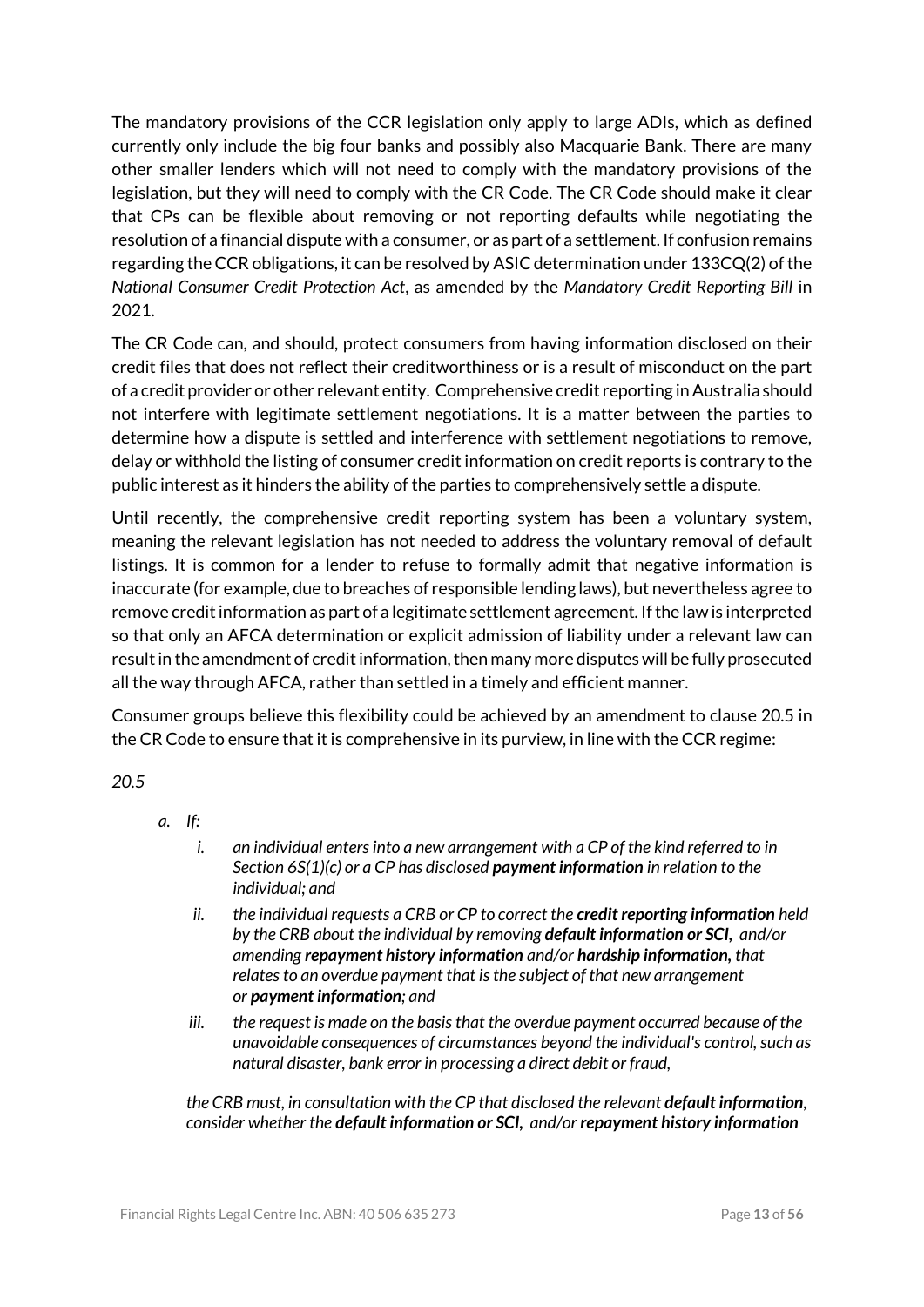*and/or hardship information, is inaccurate, out-of-date, incomplete, irrelevant or misleading, having regard to the purpose for which the information is held by the CRB.*

*b. Where, under paragraph 20.5(a), the CRB and CP are satisfied that the default information or SCI, and/or amending repayment history information and/or hardship information, is inaccurate, out-of-date, incomplete, irrelevant or misleading, having regard to the purpose for which the information is held by the CRB, the CRB must agree to correct the credit reporting information about the individual by destroying the default information and/or SCI and/or amending the repayment history information and /or hardship information.*

#### *20.5A*

- *a. Where a CP has disclosed credit information in relation to an individual and a settlement is entered as a result of a dispute about the individual's liability for that debt, the CP that disclosed the information must consider whether the relevant credit information is inaccurate, out-of-date, incomplete, irrelevant or misleading, having regards to the circumstances of the dispute and the purpose for which the information is held by the CRB.*
- *b. Where, under paragraph 20.5A (a), the CP is satisfied that the credit information, is inaccurate, out-of-date, incomplete, irrelevant or misleading, having regard to the purpose for which the information is held by the CRB, the CP must agree to correct the credit reporting information about the individual in lines with any agreed terms of settlement.*

#### *Statute barred debts*

Clause 20.6 allows a consumer to seek the correction of their report to remove default information that has been listed in circumstances where the payment could not be enforced as a result of the operation of a relevant statute of limitation. The same principles apply to other types of information, including for example CCLI and RHI. For completeness, this provision needs to be amended to be inclusive of all credit information pertaining to a statute barred debt. Most of this information should be excluded under the relevant retention periods in any event, but for clarity, clause 20.6 should be amended.

# **Recommendations**

- **3. The CR Code should make it clear that CPs can be flexible about removing or amending credit information as a result of the settlement of a liability dispute or because the information was listed as a result of circumstances beyond the individual's control. This should not be confined to default information, but also will include any of the categories of creditinformation relevant to the circumstances.**
- **4. The CR Code should be amended to clarify that no credit information should remain on a credit report, or be permitted to be listed, in relation to a statute barred debt.**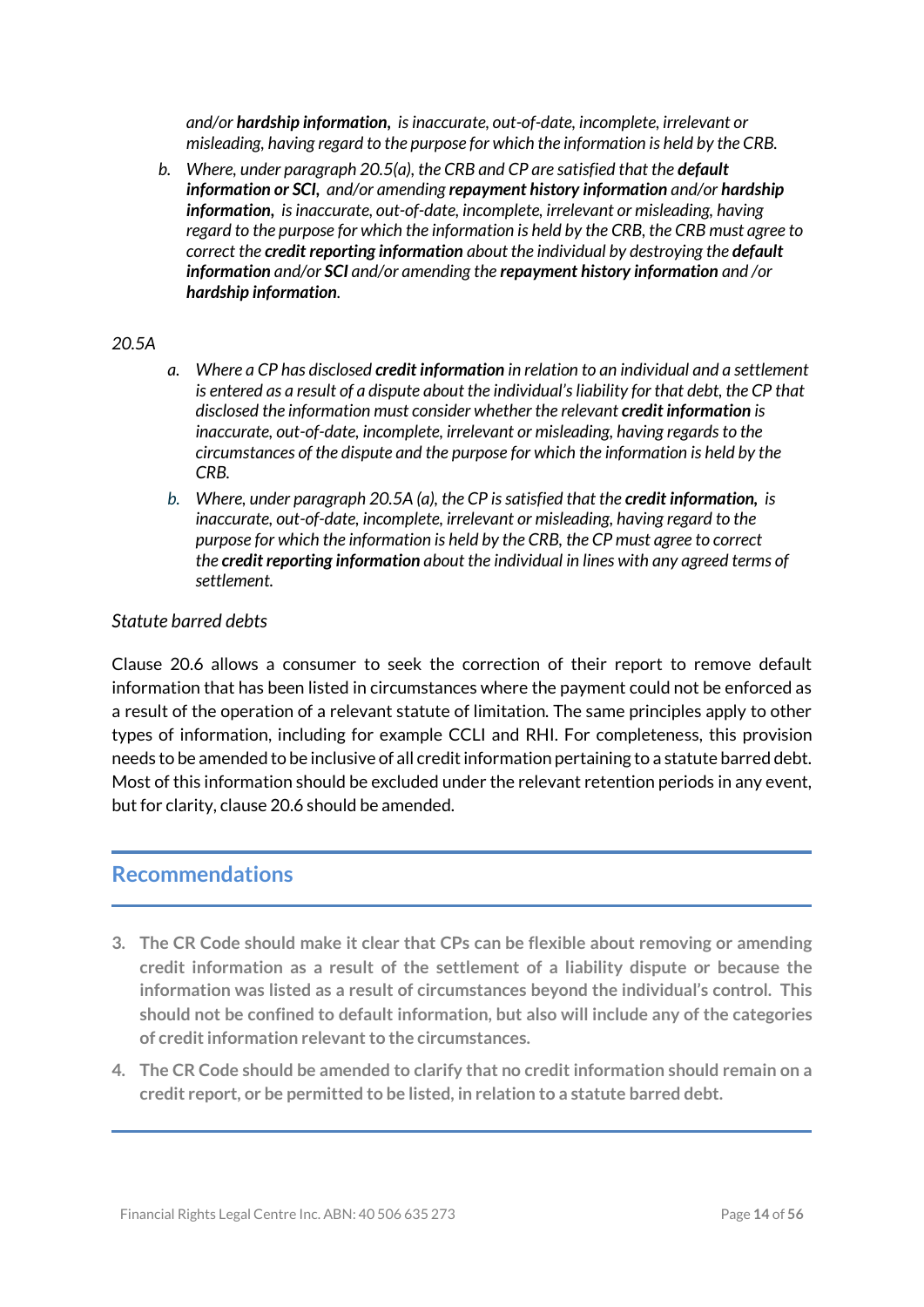# **Participation of other entities**

#### *8. How might the CR Code need to be updated to accommodate other entities?*

Consumer representatives have serious concerns relating to the use of CCR (specifically RHI) by certain credit providers or for credit products which are not subject to responsible lending obligations under the NCCP. These include utilities, telecommunications, Buy Now Pay Later (BNPL) products, small business lenders and agents of credit providers (debt collectors). Consumer representatives strongly oppose any increase to the types of entities that are able to report or access consumer RHI.

To access the full CCR regime, lenders must hold an Australian Credit Licence (ACL) applicable to consumer lending and provide consumer lending data to credit bureaus and other credit providers. In a recent submission to the ongoing parliamentary inquiry into housing affordability, the Australian Finance Industry Association (AFIA) suggested expanding the categories of lenders that can contribute to, and access data from, the CCR scheme. We know this position is also supported by the banking industry. The proposal that BNPL providers should be able to report and access CCR raises concerns about whether having an ACL should be the only requirement for access.

The ability to contribute to, and access, full CCR data should only be available to licensed service providers in relation to credit products that are subject to responsible lending obligations (RLOs). These obligations require providers to assess whether the credit is affordable and whether it meets the consumer's requirements and objectives. These are vital consumer protections. Consumers care deeply about their credit reports and the threat that negative RHI might be listed on a credit report will be a real one. However, if the original credit was not subject to a proper affordability check as required by RLOs, this will distort the credit reporting system, resulting in an uneven playing field and disadvantaging consumers.

Currently BNPL providers do not need to comply with responsible lending obligations due to the unregulated nature of their products, but some providers do have an ACL. Many of Australia's ADIs are contemplating offering BNPL services,<sup>2</sup> or already do, but those services will not be subject to the same lending rules as even payday lenders. Consumer representatives believe credit providers should have an ACL and comply with responsible lending obligations before they can gain access to CCR data.

In 2010, the NCCP imposed responsible lending obligations on entities providing regulated loans. This resulted in a recommendation by the Australian Law Reform Commission that Australia should move to a positive credit reporting system, but that RHI could only be collected and accessed by those entities who had an ACL and were subject to legislated responsible lending obligations. In 2012 when the legislation was drafted, there were no unregulated credit products being sold by licenced credit providers, only by marginal fringe lenders.

Consumer representatives submit it was the intention of parliament that only regulated products would have RHI reported against them, and only credit providers considering

<sup>2</sup> The Commonwealth Bank for example has recently introduced a BNPL product called StepPay.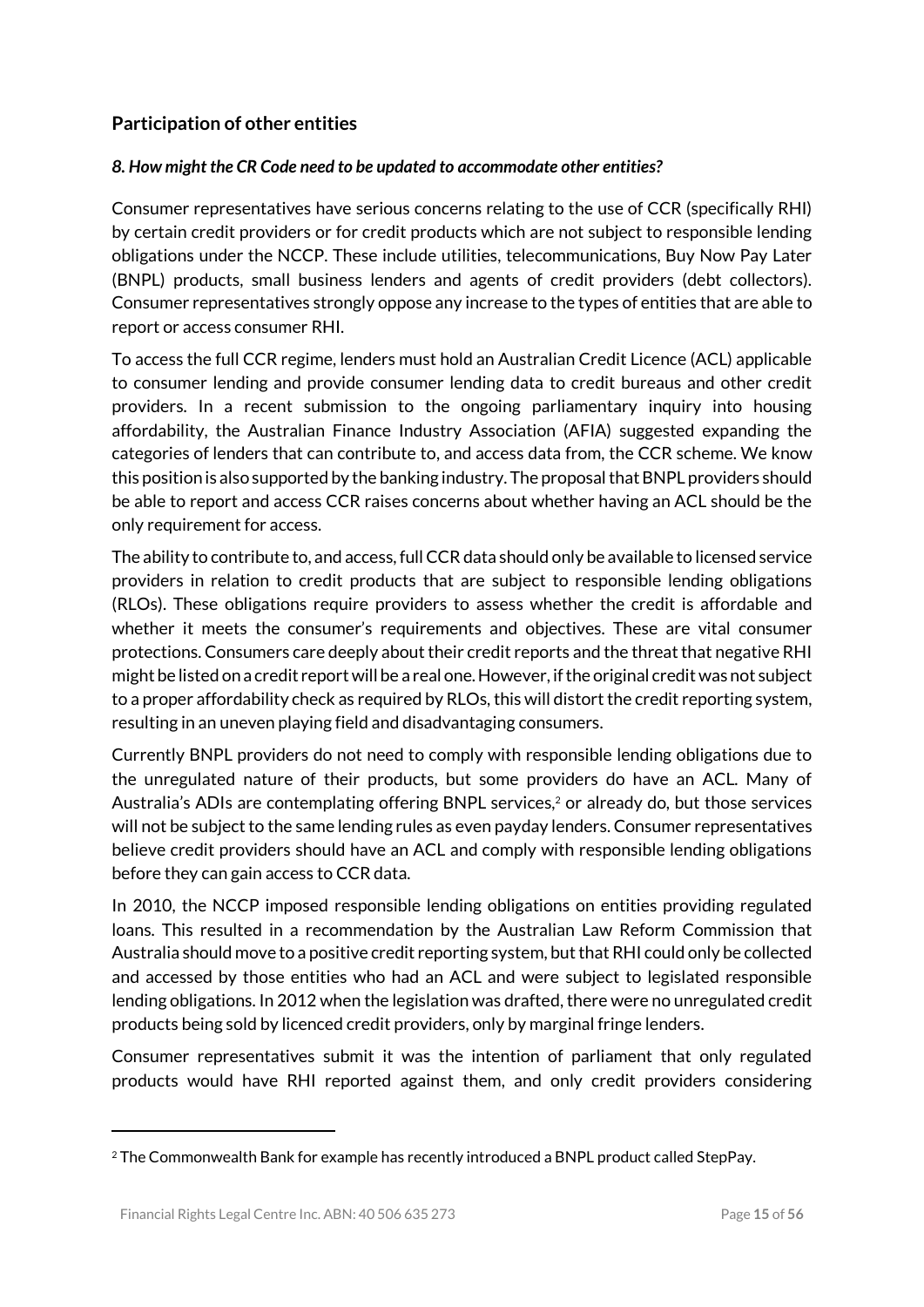applications for regulated credit products could access consumer RHI. In fact, the Explanatory Memorandum from the Privacy Amendment (Enhancing Privacy Protection) Bill 2012 clearly stated:

*"The fifth kind of personal information, repayment history information, is only available to credit providers who are licensees under Chapter 3 of the National Consumer Credit Protection Act and subject to responsible lending obligations under that Chapter."<sup>3</sup>*

With respect to utilities providers having access to CCR, many people do pay their bills late given winter and summer bill spikes, but most will get back on top of any financial hardship after a period. Expanding CCR to allow utilities providers to list RHI would act as a further penalty for being on a low income, and is not necessarily an indicator creditworthiness. Research has shown that expanding credit reporting to different types of data sources exacerbates inequality. "People with a fair or poor credit score become stuck in cycle of high interest rates and costly loan terms, large required down payments, and are denied applications for rentals, cell phone plans, and employment." <sup>4</sup> Consumer representatives fear that enabling greater access to CCR by energy, utilities and telecommunications providers will only make it harder for low income consumers to access fair market prices for essential services.

# **Recommendations**

1

**5. The credit reporting rules should clarify that the only credit products ACL holders can report repayment history information or financial hardship information about are those products which are subject to responsible lending obligations.**

# **Governance of the CR Code**

# **Code development and ongoing monitoring of compliance**

#### *9. Is the current process for developing variations to the registered CR Code appropriate?*

Consumer representatives submit that the CR Code developer needs to be independent. The CR Code is a legally enforceable code and it is wrong in principle for an industry body to be writing its own binding rules.

<sup>&</sup>lt;sup>3</sup> Explanatory Memorandum from the Privacy Amendment (Enhancing Privacy Protection) Bill 2012,https://parlinfo.aph.gov.au/parlInfo/search/display/display.w3p;query=Id%3A%22legisl ation%2Fems%2Fr4813\_ems\_00948d06-092b-447e-9191-5706fdfa0728%22

<sup>4</sup> Pamela Foohey, Sara Sternberg Greene; "Credit Scoring Duality" *Duke Law School Public Law & Legal Theory Series No. 2022-03;* 28 Dec 2021*;* https://papers.ssrn.com/sol3/papers.cfm?abstract\_id=3992749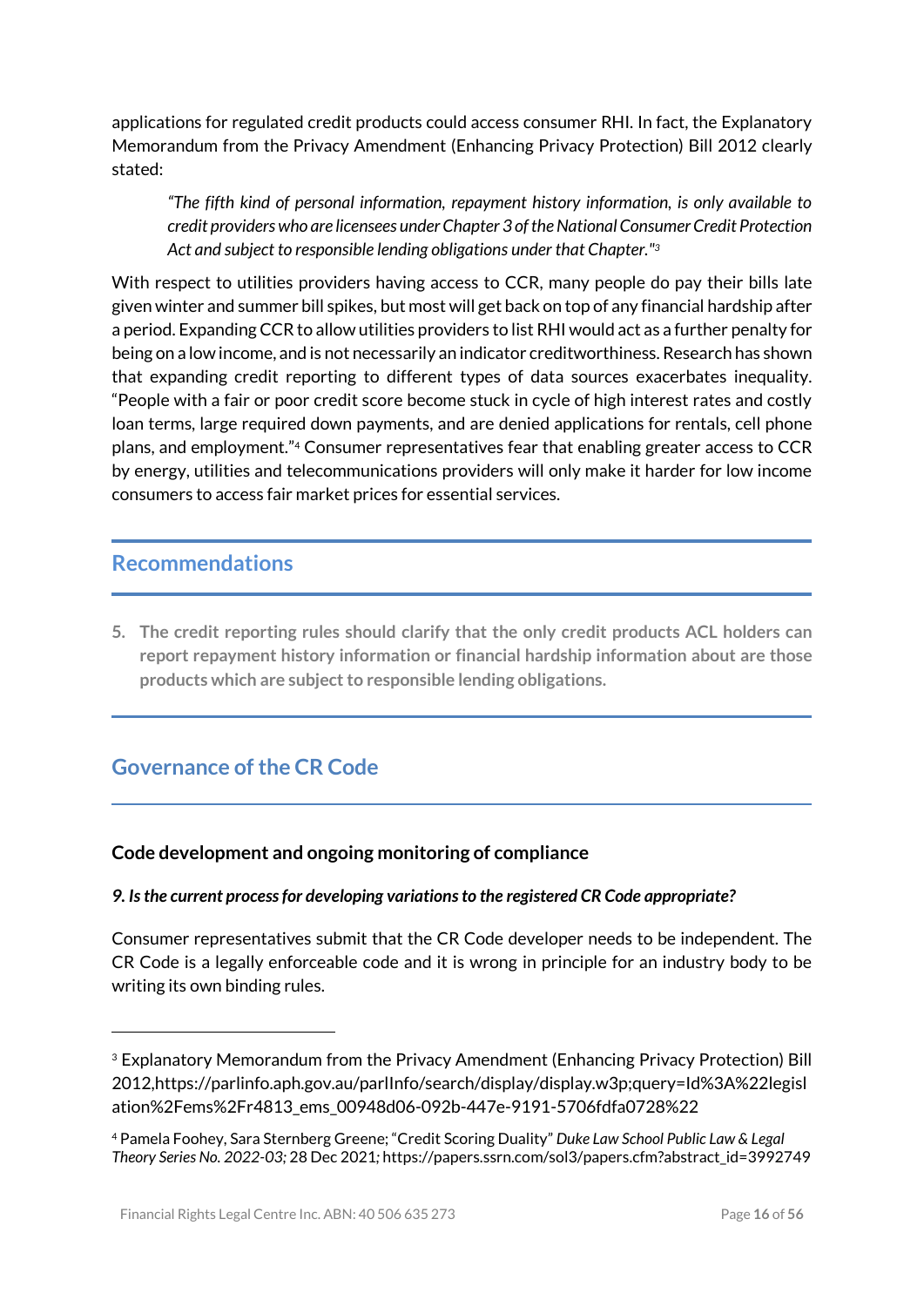Consumer representatives have been actively consulted by ARCA since the inception of the 2014 CR Code, and ARCA makes a genuine effort to ensure that consumer groups are apprised of draft revisions to the CR Code and that we have input to the variation process. That being said, it is clear from the current state of the CR Code that industry needs and interests have taken precedence over those of consumers, and that is a natural result of having an industry advocacy body in the role of code developer.

What is required is a Code developer with:

- Deep knowledge ofthe industry, history and context in which the Code is operating;
- Independence;
- A reputation that is well regarded by consumers and industry stakeholders; and
- Experience developing Codes and regulatory documents.

This person or entity should then tap into the knowledge and experience of both industry and consumer representatives in developing a truly independent Code. Alternatively the code developer should be an independent panel with equal numbers of industry and consumer representatives.

We recognise that the Code development provisions are set out in the Act. We submit that these provisions should be revisited as part of the 2024 review. Further, the OAIC should take the above concerns into account in the exercise of its powers in relation to approving Code variations.

# **Recommendations**

**6. ARCA should be replaced as CR Code developer by an independent entity or panel with equal industry and consumer representation.**

#### *10. Should additional compliance monitoring and governance arrangements be stipulated in the CR Code?*

There is inadequate oversight of CP and CRB compliance with the CR Code, systemic noncompliance issues are not being identified, and industry and consumer awareness of the code is very low. The CR Code should have its own independent governance arrangements. Independent code monitoring bodies are common and are considered best practice when it comes to financial services codes of practice. The current monitoring and governance arrangements for the CR Code are not transparent, and they provide no reassurance to consumer organisations that CRBs or CPs are being held accountable for CR Code compliance.

Before the 2014 CR Code was drafted, there was agreement between the OAIC as well as industry and consumer representatives that the CR Code should have independent governance arrangements. The current CR Code does not include an independent Code Governance Administrator, or a code compliance committee, and we strongly support creating one in the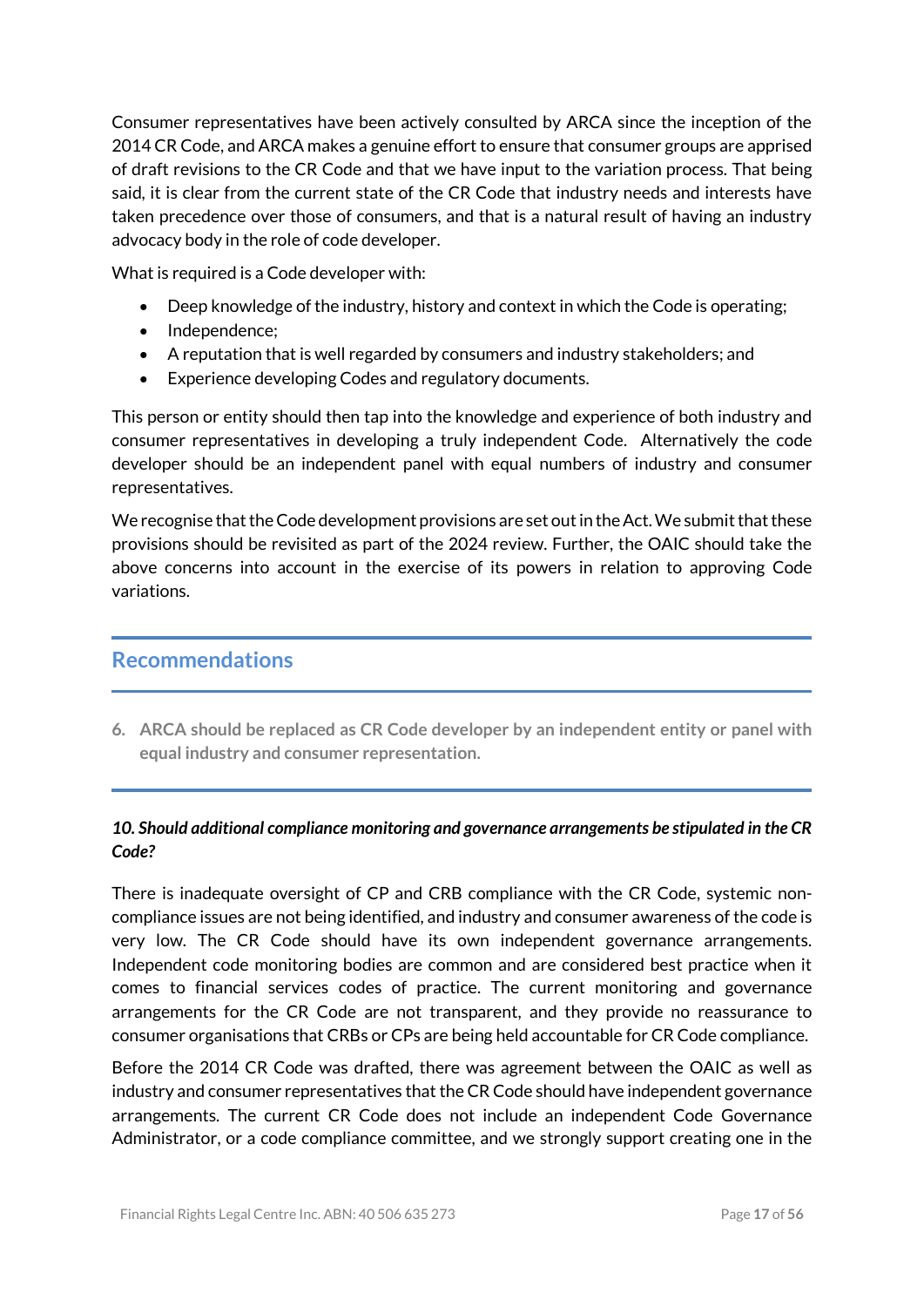next variation of the Code. Our understanding is that independent code governance has not been put in place because of concerns that it may duplicate the role of the OAIC.

In 2011, when the *Exposure Drafts of Australian Privacy Amendment Legislation* were introduced, industry representatives supported the idea that an independent committee should be established to 'drive compliance with the Code'. The Australian Retail Credit Association's (**ARCA's**) submission to the Senate's Finance and Public Administration Legislation Committee concluded:

*While we would expect to finalise arrangements in consultation with industry and the regulator, ARCA proposes that this committee would support the work of the regulator, maintain industry focus on compliance with the Code, and to undertake compliance tasks associated with the Code.<sup>5</sup>*

In 2013, the OAIC published its *Guidelines for developing codes – issued under Part IIIB of the Privacy Act 1988*. One of the purposes of the Guidelines was to assist the CR Code developer (ARCA) in the development of the CR Code. The Guidelines specified requirements as to Code governance.

*Given that codes effect a co-regulatory approach to privacy regulation, the establishment of a code administrator is considered to be a practical and important method for code developers to demonstrate that the relevant industry sector has a commitment to maintain the effectiveness of the code over time. 6*

The key benefits of having an independent governance body are that it allows for increased, proactive monitoring and enforcement activity without impacting on the resources or activities currently being undertaken by the OAIC. While there are costs associated with establishing and operating an independent governance body, which should be adequately funded by industry, we believe the benefits of better CR Code compliance and more transparent monitoring and enforcement would outweigh those costs. The committees which monitor and enforce the other codes in the financial services sector don't duplicate the role of ASIC. Instead they can support ASIC's work by passing important information to ASIC about systemic issues and emerging trends in non-compliance, and provide a level of transparency and public accountability in relation to Code compliance and Code effectiveness that is unlikely to be achieved reliant on the regulators resource and remit alone.

In the 2017 CR Code Review, it was recommended that the OAIC internally review its regulatory activities in respect of the CR Code, and consider options for increasing its proactive monitoring and enforcement activities having regard to its available resources or ability to seek further funding if required. From the perspective of consumer advocates, this has not transpired. There has been no public reporting of any code compliance monitoring activities and

<sup>5</sup> ARCA Submission to the Exposure Drafts of Australian Privacy Amendment Legislation – Senate Finance and Public Administration Committees, p. 4 available at:

[http://www.aph.gov.au/Parliamentary\\_Business/Committees/Senate/Finance\\_and\\_Public\\_Administrati](http://www.aph.gov.au/Parliamentary_Business/Committees/Senate/Finance_and_Public_Administration/Completed_inquiries/2010-13/privexpdrafts/index) [on/Completed\\_inquiries/2010-13/privexpdrafts/index](http://www.aph.gov.au/Parliamentary_Business/Committees/Senate/Finance_and_Public_Administration/Completed_inquiries/2010-13/privexpdrafts/index)

<sup>6</sup> *Guidelines for developing codes. 27 September 2013.* See Part 3 https://www.oaic.gov.au/privacy/guidance-and-advice/guidelines-for-developing-codes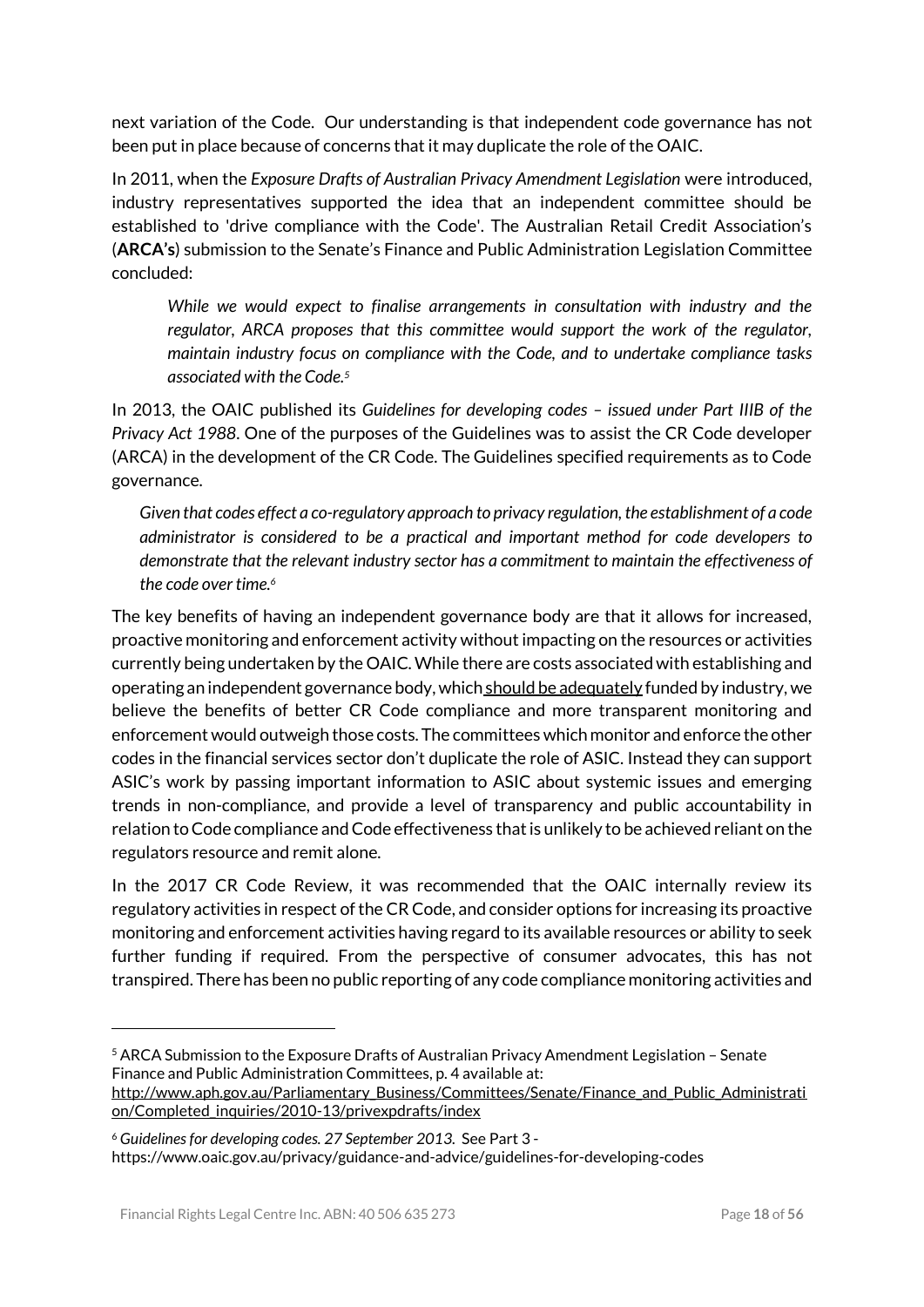certainly no public enforcement action based on OAIC proactive compliance activities. A recent report released by the CFPB detailed the lack of CRB compliance with American credit reporting laws.7ASIC's Financial Reporting Surveillance Program is another example of the kind of proactive and public compliance reporting consumer representatives expect from Australian regulators. At the end of each reporting season, ASIC publishes the findings of their surveillance program with the goal of improving financial reporting quality.<sup>8</sup>

#### **Forming an independent CR Code governance body**

If a Code governance body is established, the following information sets out how it should be constituted, what the body's responsibilities should be, and how it should be funded and operated.

First, an independent CR Code Compliance Committee should be established under the CR Code. This Committee should:

- Be transparent and accountable;
- Act with integrity and impartiality;
- Act in a fair, reasonable, independent and effective way;
- Provide guidance to industry to promote best practice code compliance;
- Prioritise issues that are industry-wide, serious or systemic;
- Promote its work and provide community assurance by regularly publishing its work;
- Be independent of the credit reporting industry (with a balance of industry representatives, consumer representatives, and an independent chair); and
- Have adequate resources to fulfil the relevant functions and to ensure that code objectives are not compromised.

The independent CR Code Compliance Committee should be made up of:

- 1 person with relevant experience at a senior level in a Credit Provider organisation as an industry representative, to be appointed by ARCA, on the industry's behalf;
- 1 person with relevant experience at a senior level in a Credit Reporting Body as an industry representative, to be appointed by ARCA, on the industry's behalf ;
- 2 people with relevant experience and knowledge as consumer representative, to be appointed by a consumer representative body like the Consumers' Federation of Australia; and

<sup>7</sup> [https://www.consumerfinance.gov/about-us/newsroom/cfpb-releases-report-detailing-consumer](https://www.consumerfinance.gov/about-us/newsroom/cfpb-releases-report-detailing-consumer-complaint-response-deficiencies-of-the-big-three-credit-bureaus/)[complaint-response-deficiencies-of-the-big-three-credit-bureaus/](https://www.consumerfinance.gov/about-us/newsroom/cfpb-releases-report-detailing-consumer-complaint-response-deficiencies-of-the-big-three-credit-bureaus/)

<sup>8</sup> https://asic.gov.au/regulatory-resources/financial-reporting-and-audit/directors-and-financialreporting/asics-financial-reporting-surveillance-program/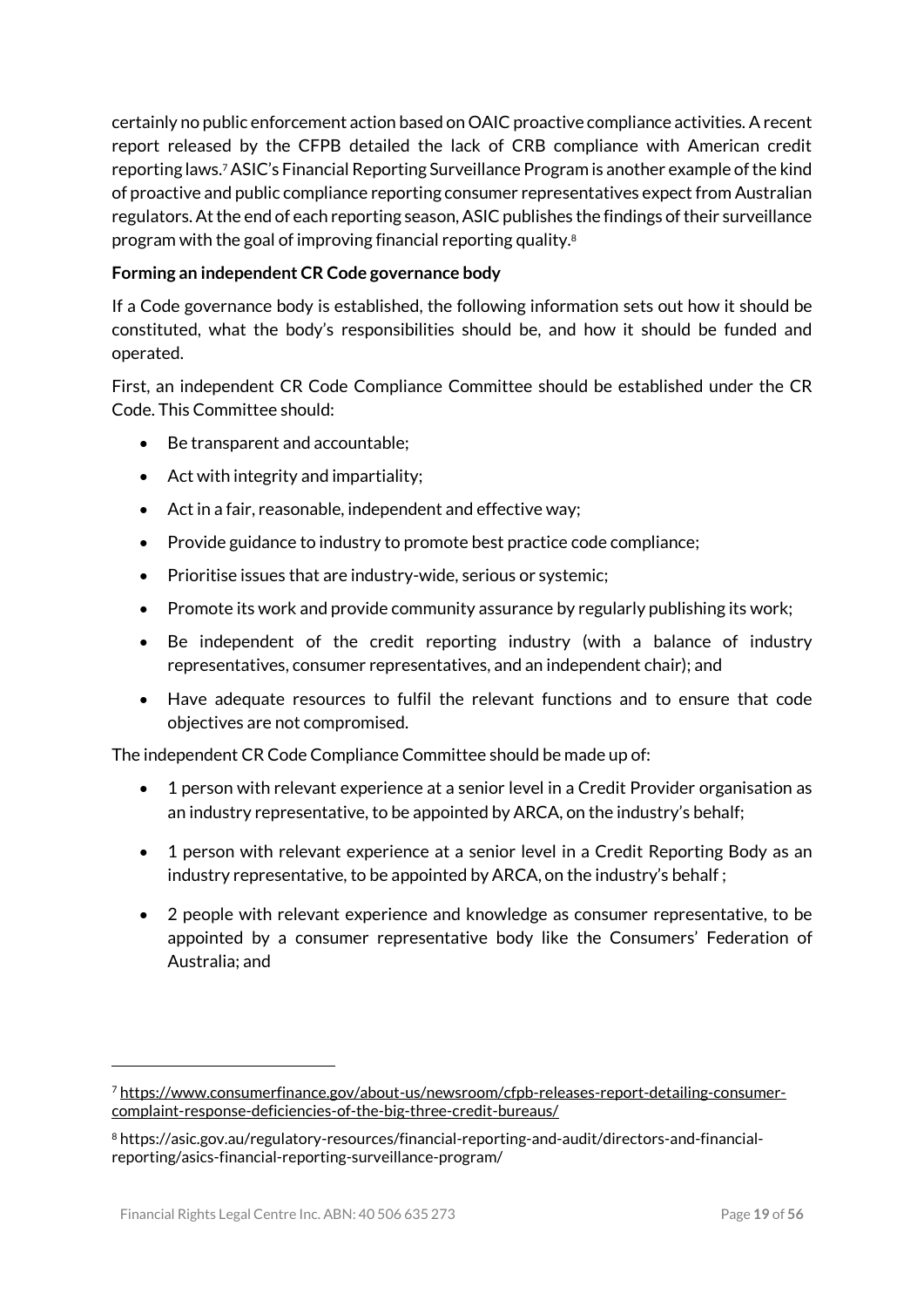1 person with experience in industry, commerce, public administration or government service to be appointed as the Independent Chairperson of the CR Code Compliance Committee, chosen jointly by the OAIC and ARCA on behalf of the community.

The CR Code Compliance Committee should be responsible for (among other things):

- a) Establishing appropriate data reporting and collection procedures for CPs, CRBs and itself;
- b) Monitoring compliance with the code;
- c) Publicly reporting annually on code compliance;
- d) Hearing complaints about breaches of the code<sup>9</sup>;
- e) Own-motion investigations;
- f) Investigating and making determinations on any allegation from any person about industry breaches of the code;
- g) Imposing sanctions and remedial measures as appropriate for determinations of noncompliance;
- h) Reporting systemic code breaches and serious misconduct to the OAIC;
- i) Recommending amendments to the code in response to emerging industry or consumer issues, or other issues identified in the monitoring process;
- j) Ensuring that the code is adequately promoted, including but not limited to:
	- i. Providing training for community sector case workers on code provisions;
	- ii. Ensuring that all subscribers have copies of the code at public offices;
	- iii. Communicating code information via call centre hold messages or in Product Disclosure Statements; and
- k) Ensuring that staff are appropriately trained in the code and that subscribers make provision for this training.

The Committee must arrange a regular independent review of its activities and ensure a report of that review is lodged with the OAIC. This review should coincide with the periodic reviews of the CR Code.

There must be clear communication channels between the industry, Committee and the OAIC. CRBs should regularly inform the Committee about incidents of CPs' non-compliance with the Code and the CR Code Compliance Committee should report regularly to the OAIC about those issues.

There is also an important role for the OAIC to play in administering and monitoring the CR Code. The OAIC must be an active regulator that regularly follows up on issues of Code noncompliance that are reported by the Committee, CRBs, CPs or consumers. Without an active

<sup>9</sup> Primary responsibility for settling disputes with consumers would remain with CPs, CRBs and the EDR schemes. Both consumers and the EDR schemes could nonetheless report breaches of the Code to the Compliance Committee to inform their work and promote compliance.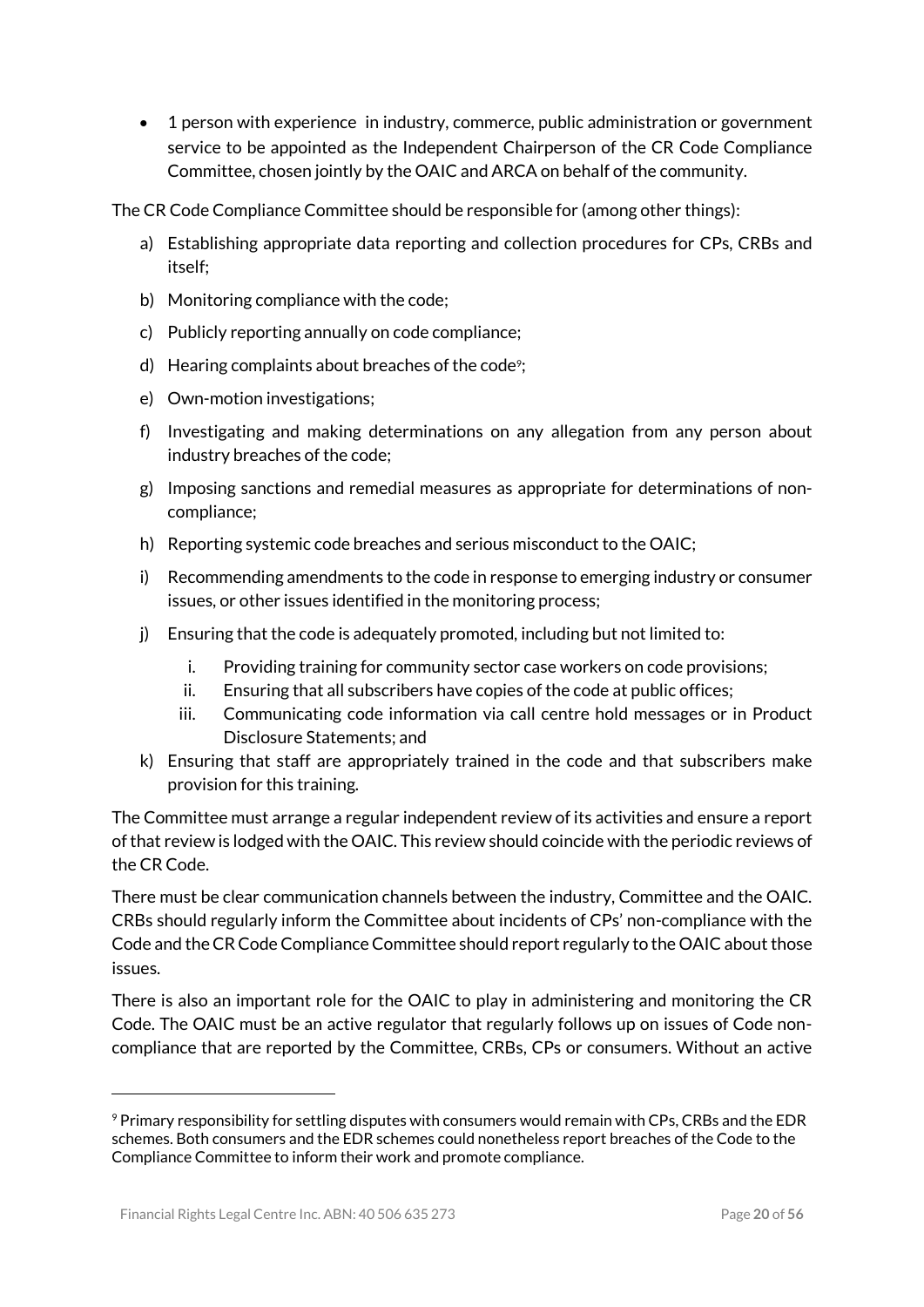regulator that is able and willing to enforce sanctions for non-compliance, stakeholders will not have confidence in the CR Code.

The Committee should be funded by CRBs and any CPs (as defined by the Privacy Act) participating in credit reporting. Industry must ensure that the CR Code Compliance Committee has sufficient resources and funding to carry out its functions satisfactorily and efficiently. Given the CR Code is a legally enforceable code, consideration should be given to providing more resourcing than other types of industry self-regulatory codes.

# **Recommendations**

**7. Independent code governance, including a CR Code Compliance Committee should be established under the CR Code.**

## **Education and awareness of the CR Code**

# *11. Do industry and individuals have access to the information they need to understand and/or apply the CR Code in practice? If not, what amendments could be made to the CR Code to improve this?*

Consumer representatives are sceptical that more information or consumer education is going to solve the problems the CR Code has with accessibility or practical applicability. Generally it is better to have fairer products and systems in the first place, rather than access to more information that is likely to confuse consumers.

If this review is going to recommend more investment in educational resources it should be directed at advocates such as community lawyers, domestic violence advocates or financial counsellors. It is unlikely to assist average consumers who need access to timely legal information, advice, financial counselling or effective dispute resolution to assist them.

There are some good resources for consumers on the Credit Smart website, but we are concerned few people find and read them. Improving the resources available on the ASIC Money Smart website, as a known and trusted source of financial information, could be a way of getting more visibility.

For those sophisticated consumers who are capable of self-advocating and enforcing their own credit reporting rights, access to information needs to be timely and of immediate relevance to their dispute. Static credit reporting information resources on a website might be useful educational tools for advocates, but they are rarely going to be very useful to a consumer with an urgent dispute. Lenders and CRBs need to have front line staff that are trained to give consistent and clear information about credit reports when consumers make complaints or are deciding whether to enter into a hardship arrangement. There is no point someone finding out they have poor RHI when they apply for a loan 3 months down the track. They should be told every month when the RHI code is reported (for example, on their statement, by SMS) so they have an opportunity to complain if the information is wrong, learn why it may be correct, and if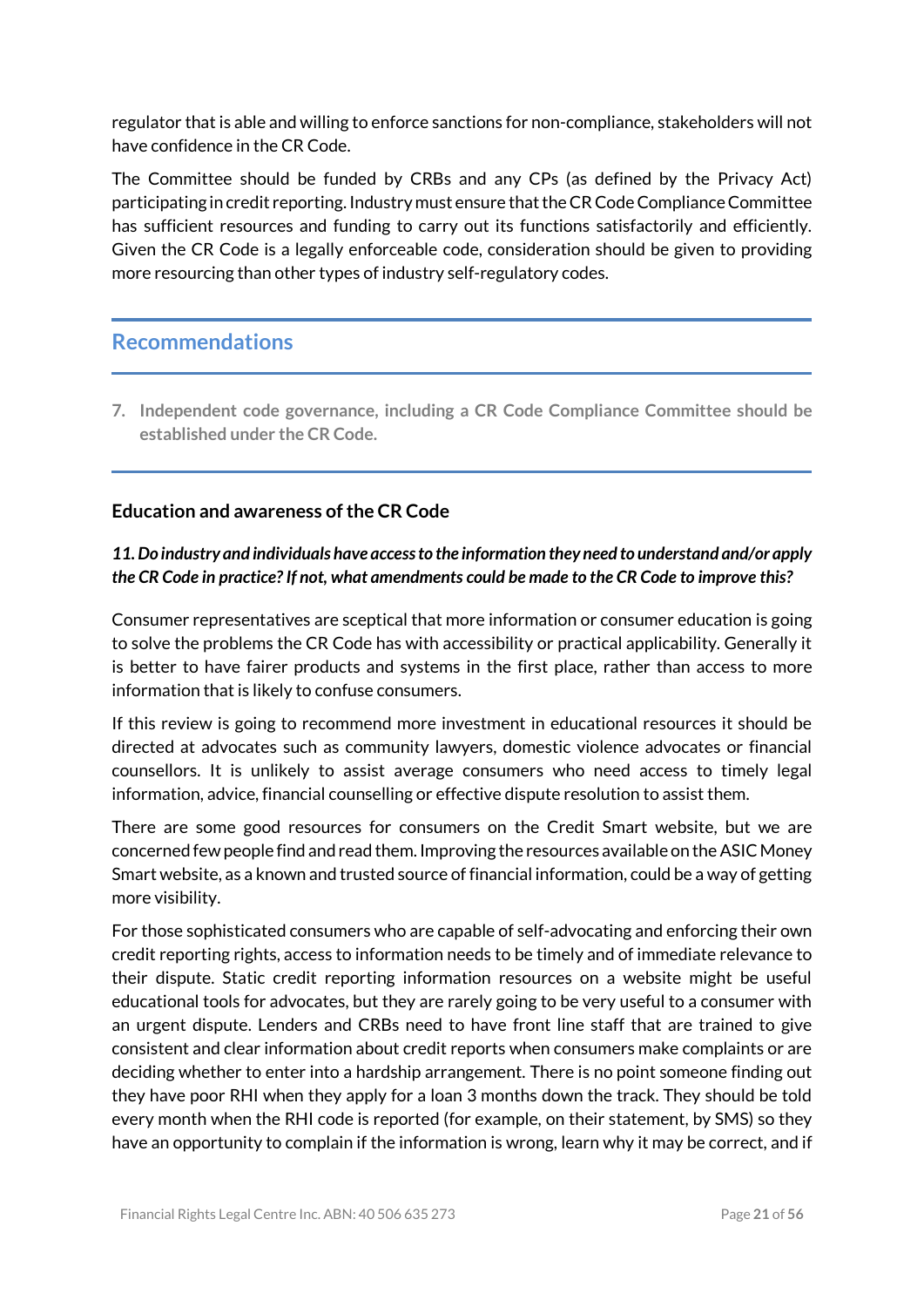there are issues, understand how to change their behaviour. Finding out later when there are things at stake only makes people angry and can lead to financial loss.

It would also be a lot easier to educate people about their rights if those rights were clearer in the first place. The CR Code needs to be re-written in clearer and simpler language.

# **Recommendations**

- **8. The Code needs to be re-written in clearer and simpler language.**
- **9. Any new investment in information resources should be directed at advocates such as community lawyers, domestic violence advocates and financial counsellors who advise and advocate for people experiencing financial challenges.**
- **10. Effective education needs to be timely and relevant to the person's life situation and current decision-making. Giving people real time information about what is being listed on their credit report and why, is the most effective way to educate consumers and influence behaviour.**

# **Governance obligations applying to CRBs and CPs - Credit reporting agreements, audits, training and policies**

## *12. Are the provisions on credit reporting agreements, audits, training and policies appropriate? Should they be amended in any way? If yes, how?*

The current governance structure relies almost entirely on CRBs monitoring CPs' compliance with their *Part IIIA* obligations, incorporated in their agreements with the CRBs. This structure is an unacceptable conflict of interest. CPs are the paying clients of CRBs, and CRBs will necessarily be dis-incentivised to report any incidents of non-compliance under the Code. Even if each CRB establishes a documented, risk based program to monitor CPs' compliance, there will inevitably be less thorough reporting of all non-compliant activity than there would be under an independent administrative body. Less thorough reporting means that systemic problems will either not be identified or will continue for longer.

The CRB audits required under 20N and 20Q of the Privacy Act should also be made public, even if on a de-identified basis and in periodic tranches. Any steps CPs have taken to rectify issues identified in the course of CRB audits, should also be made public. Without any public reporting there is no transparency or accountability for CP compliance with credit reporting obligations. There is also no transparency of the audits themselves. Are CRB audits ensuring CP compliance with all CR Code obligations, or only the ones related to information integrity? There are also no public reports regarding CRB compliance with the CR Code.

Section 23 of the CR Code could have an additional provision requiring CRBs to make the results of regular independent audits of CP compliance with credit reporting rules public. Ideally these results would be given to an independent CR Code governance body to analyse and publicly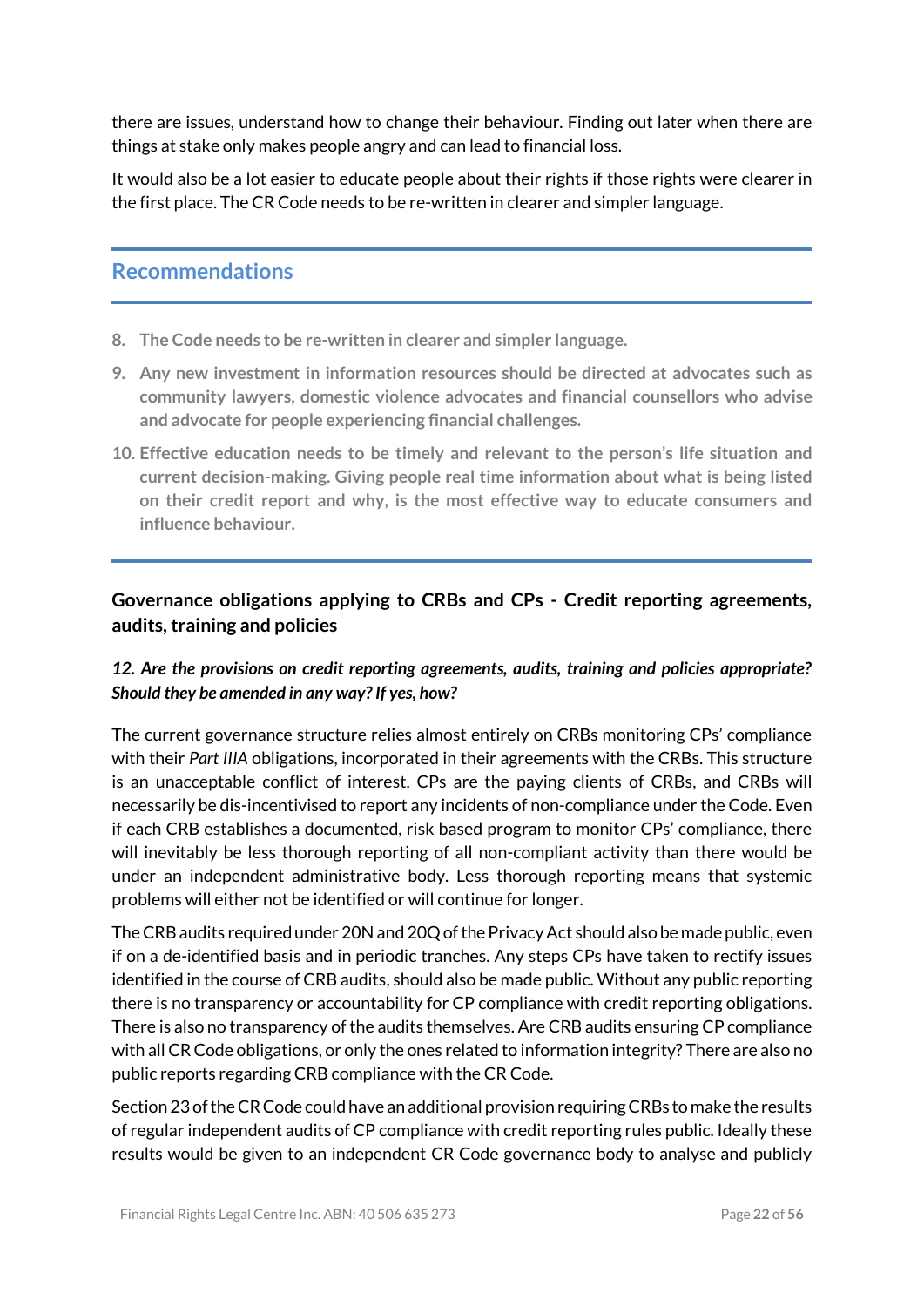report on, focusing on trends across the industry and making recommendations for compliance improvements. The CR Code should also include a mechanism for an independent governance body to audit and report on CRB Code Compliance.

#### **Case study – Gerald's story - C219014**

Gerald phoned the National Debt Helpline in 2021, unsure of why a Debt Agreement he had entered into in 2014, and had stopped making payments by 2015, was still listed on his credit report as "Not discharged or complete". A financial counsellor helped Gerald write to the debt agreement administrator requesting all documents, and they promptly wrote back advising they had proceeded to ask the CRB to remove the listing. The administrator also relayed the CRB confirmation once the listing amendment had been actioned.

Gerald checked his NPII record, as well as his credit reports with the other two agencies. All of them were clean, suggesting it might just have been an error with the one CRB. There was no explanation as to why the CRBs had been inconsistently reporting his credit history or how the error had occurred.

# **Recommendations**

- **11. The CR Code should require CRBs to make the audits required under 20N and 20Q ofthe Privacy Act to be made public, even if on a de-identified basis and in periodic tranches. Any steps CPs have taken to rectify issues identified in the course of CRB audits should also be de-identified and made public.**
- **12. The CR Code should include a mechanism for an independent governance body to audit and report on CRB Code Compliance.**

#### **Internal CRB & CP practices and recordkeeping**

#### *13. Are the provisions related to internal practices and recordkeeping appropriate? Should they be amended in any way? If yes, how?*

As explained above, there are no public transparency or accountability mechanisms incorporated into paragraphs 5.3, 5.4, 15 or 22 of the CR Code. The value in requiring CPs and CRBs to maintain extensive records that evidence their compliance with the CR Code is enhanced in circumstances where:

- There is transparency; and
- There is a review mechanism, preferably by an independent governance body.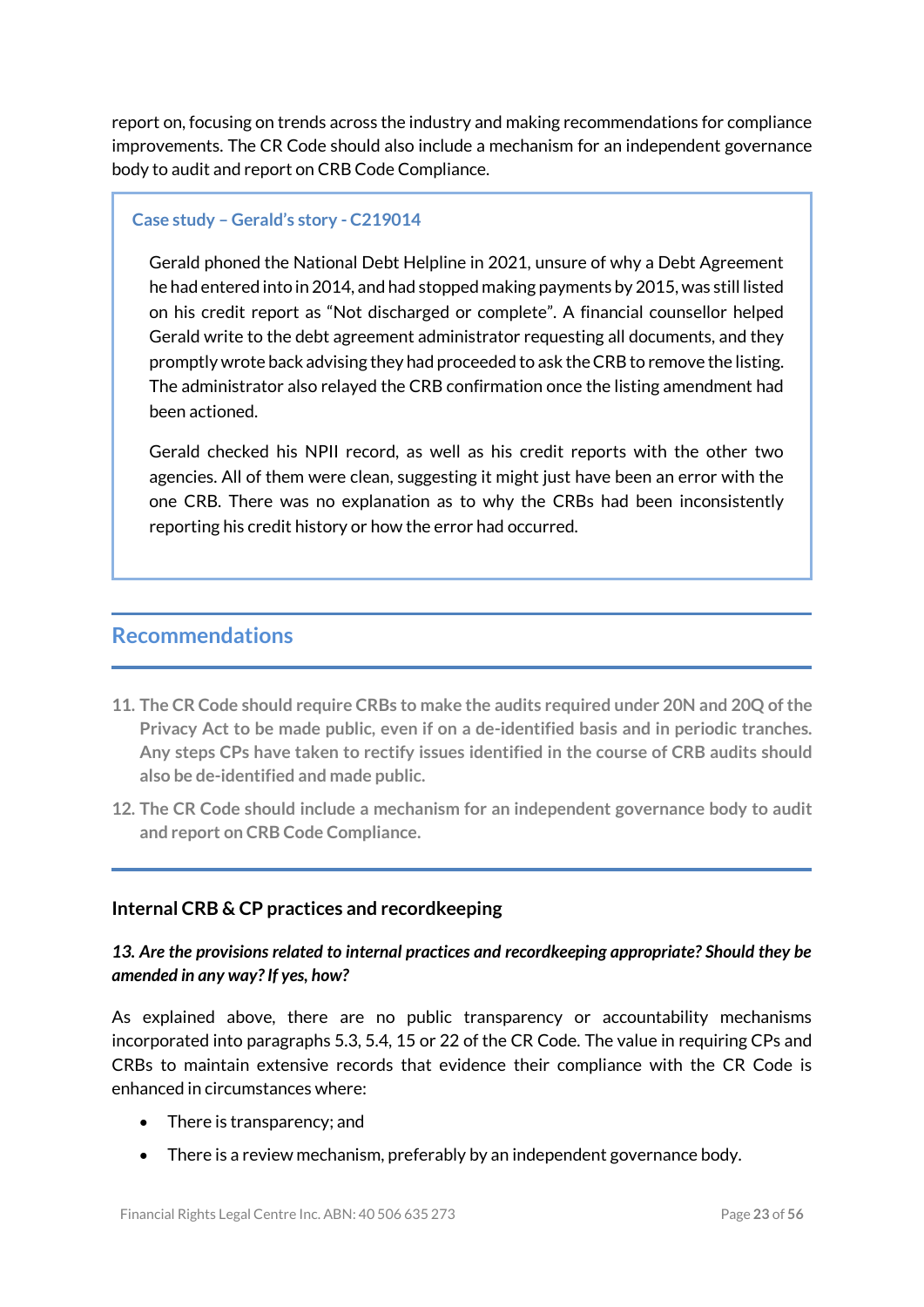Without this, there is limited value in forcing industry to maintain these records. Even if those records are called upon for random audits by CRBs or even the OAIC, there is no evidence that any organisation is collecting regular records across the industry in order to spot trends or changes in compliance levels. There is no public reporting about CR Code compliance or about rectification activities CPs are taking after an identified breach.

# **Provisions applying to certain types of information**

#### **Consumer credit liability information**

*14. Are the CCLI provisions appropriate? Should the CCLI provisions contained in paragraph 6 be amended in any way? If yes, how?* 

#### *15. Are the definitions / interpretations contained in paragraph 6 appropriate? Should they be amended in any way? If yes, how?*

Like much of the CR Code, the provisions contained in paragraph 6 are overly complex and completely inaccessible for the average consumer. In our experience in assisting consumers, the question of when CCLI falls off a credit report is common. While the answer should be straightforward (2 years after account is closed) the explanation in the CR Code as to when a credit account is "closed" is long and confusing. Adding to the confusion, the explanation changes depending on when the account was disclosed to a CRB, whether it was after 1 July 2018 or up to 30 June 2019. Even the most obvious points at which a credit account might be closed (i.e. the debt is repaid in full; the debt is statute barred; the debt has been waived) are not set out clearly or in plain language. A reader has to go through the provisions multiple times to assess even when the most common account closures might meet the definition of "terminated or otherwise ceases to be in force".

The provisions contained in paragraph 6 should at the very least set out in plain language the most common points at which consumer credit is terminated or otherwise ceases to be in force:

- When a debt is repaid in full;
- When a debt is statute barred;
- When a debt has been waived in full;
- When a debt has been charged off or sold to another entity;
- When judgment has been obtained;
- When a CP and individual have come to an agreement that the CP will no longer take enforcement action.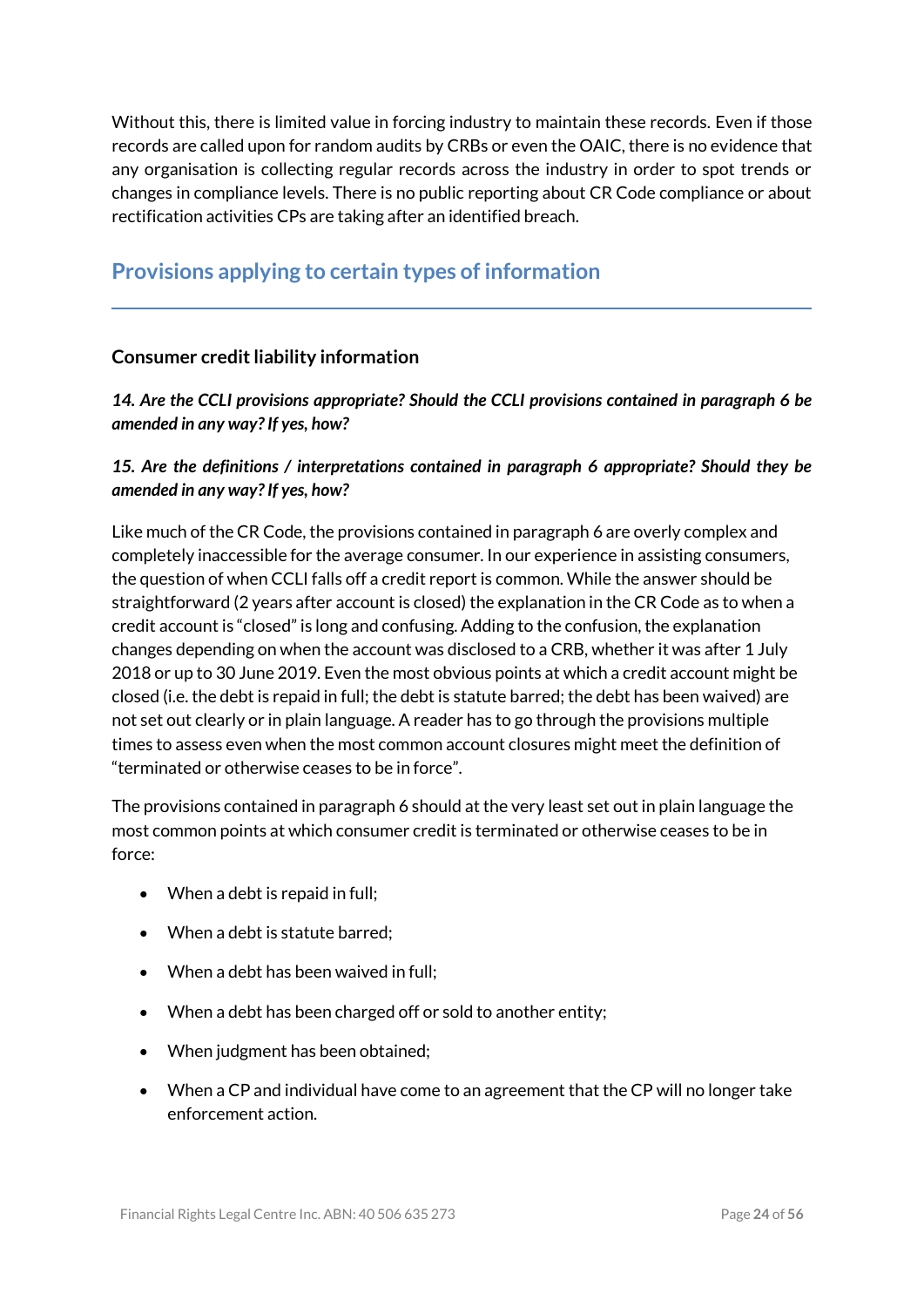For the purposes of CCLI relating to telecommunications or utilities, paragraph 6 needs to be clear about when those accounts are "terminated or otherwise cease to be in force". Consumer representatives believe these accounts should be terminated where the service has been disconnected or when there is no longer an active account. If an account has been disconnected but the telco or utility provider is still collecting arrears, the account should still have been terminated for CCLI purposes.

Consumer representatives are also very concerned about debt buyers submitting CCLI for credit accounts that are no longer active with the original CP. Where debt buyers purchase debts from the original CP, we have seen multiple examples where the debt buyer discloses new CCLI to CRBs where the original account has been charged off but not reported as closed. Not only does this mean that debts can potentially live on indefinitely in CCLI, but it is at odds with the data retention provisions in the Privacy Act and is very confusing to consumers.

Under existing rules debt collectors have the right to list information on credit reports once they have been legally assigned the debt, and they can list CCLI up to two years after the account has been 'closed'. We have seen an example where a debt collector listed CCLI years after the account was arguably "terminated or otherwise ceased to be in force", and where there had also been a judgment obtained.

In the example below the individual obtained a credit card from a Bank in 2009, he later defaulted and the debt was then sold off to a debt buyer, which obtained a judgment in 2011. The individual never made any payments to the debt buyer and the judgment listing fell off his credit reports after 5 years. However, in his reports from two CRBs, CCLI has been listed by the debt buyer in 2021. The third CRB report does not have CCLI from the debt buyer. This consumer (and his community lawyer) were very confused about why CCLI would be listed so many years after the judgment was obtained, and why the listsings were inconsistent across the CRBs. While the name of the debt buyer is disclosed under "credit provider", there is no credit limit listed, and no account close date.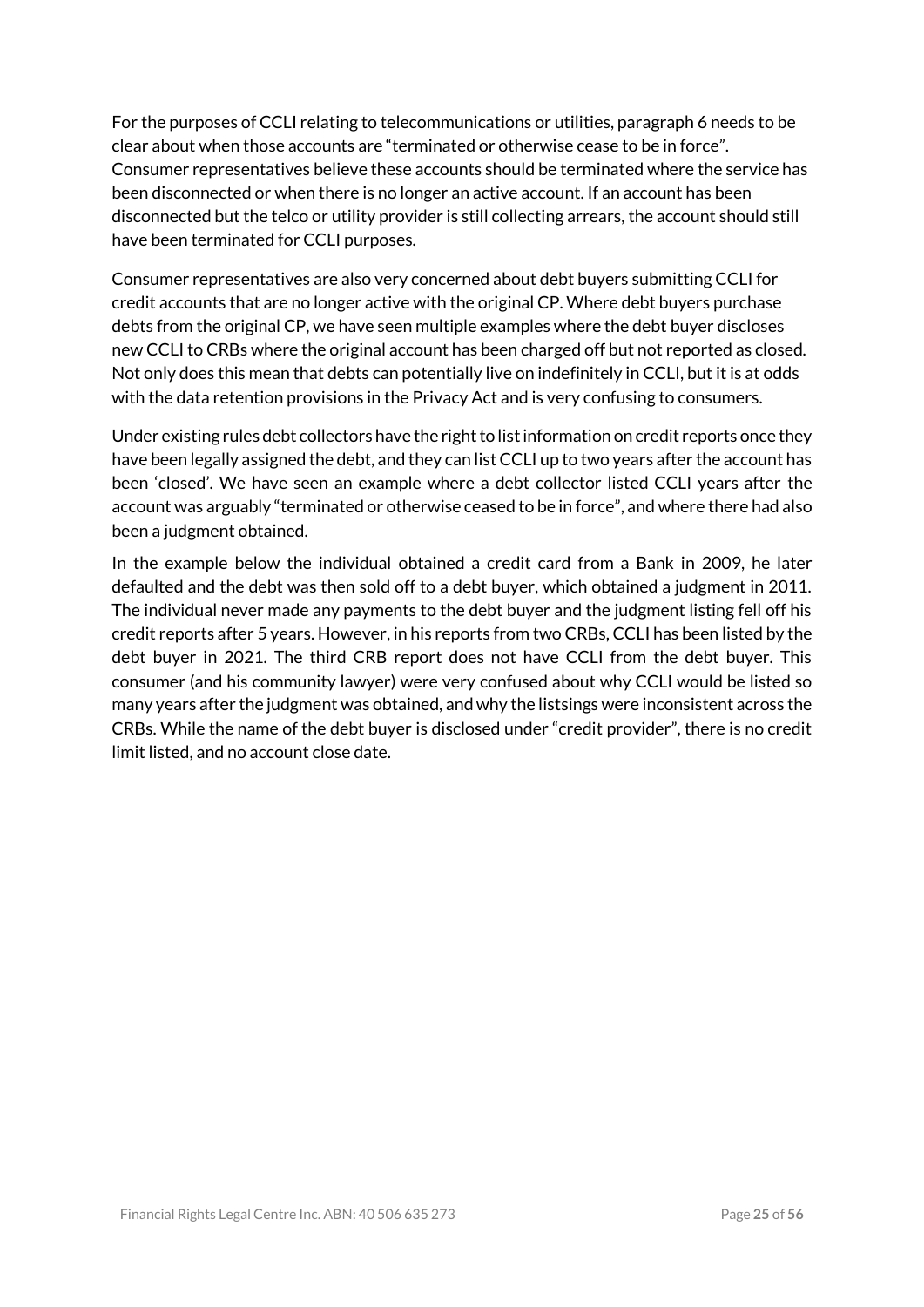

#### **Consumer representatives believe this example demonstrates four systemic issues:**

#### **a. Retention period for CCLI**

The retention period for CCLI is clearly set out in the Act. The purpose of retention periods is to strike a balance between providing accurate information for the purposes of assessing credit worthiness and promoting efficiency in the credit market, and the public interest in ensuring creditors exercise their rights in a timely manner while records and memories are fresh. This then allows people to move on with their lives rather than be pursued indefinitely by potential claims arising from past contracts and events. The CR Code provisions are merely intended to provide some clarity about the application of the retention periods in practice. Currently, there is little clarity as outlined above.

In this example it can be argued persuasively that the account was closed when it was sold to the original debt buyer, and that the retention period for CCLI ended two years after that date. However it would be much clearer if the relevant clauses of the CR Code:

- i. More explicitly stated that the sale of a debt was a termination event (along with the other possibilities outlined above); and
- ii. Clearly stated that the termination event is the earlier of the listed possibilities. The current drafting of 6.2d, with the term "earlier" used in the sub-clause ii, but not before sub-clause I, is confusing.

#### **b. Listing of CCLI after obtaining a judgment – doctrine of merger**

In the example above there was also a judgment. It is a clear principle of law that when a claim is established in court and a judgment is obtained, the original cause of action on which the claim is founded is merged in the judgment and ceases to exist in its own right. As such, there is no doubt that once a judgment has been obtained, the original contract has been terminated. Further, to list the CCLI, or indeed any other credit information about a debt which is the subject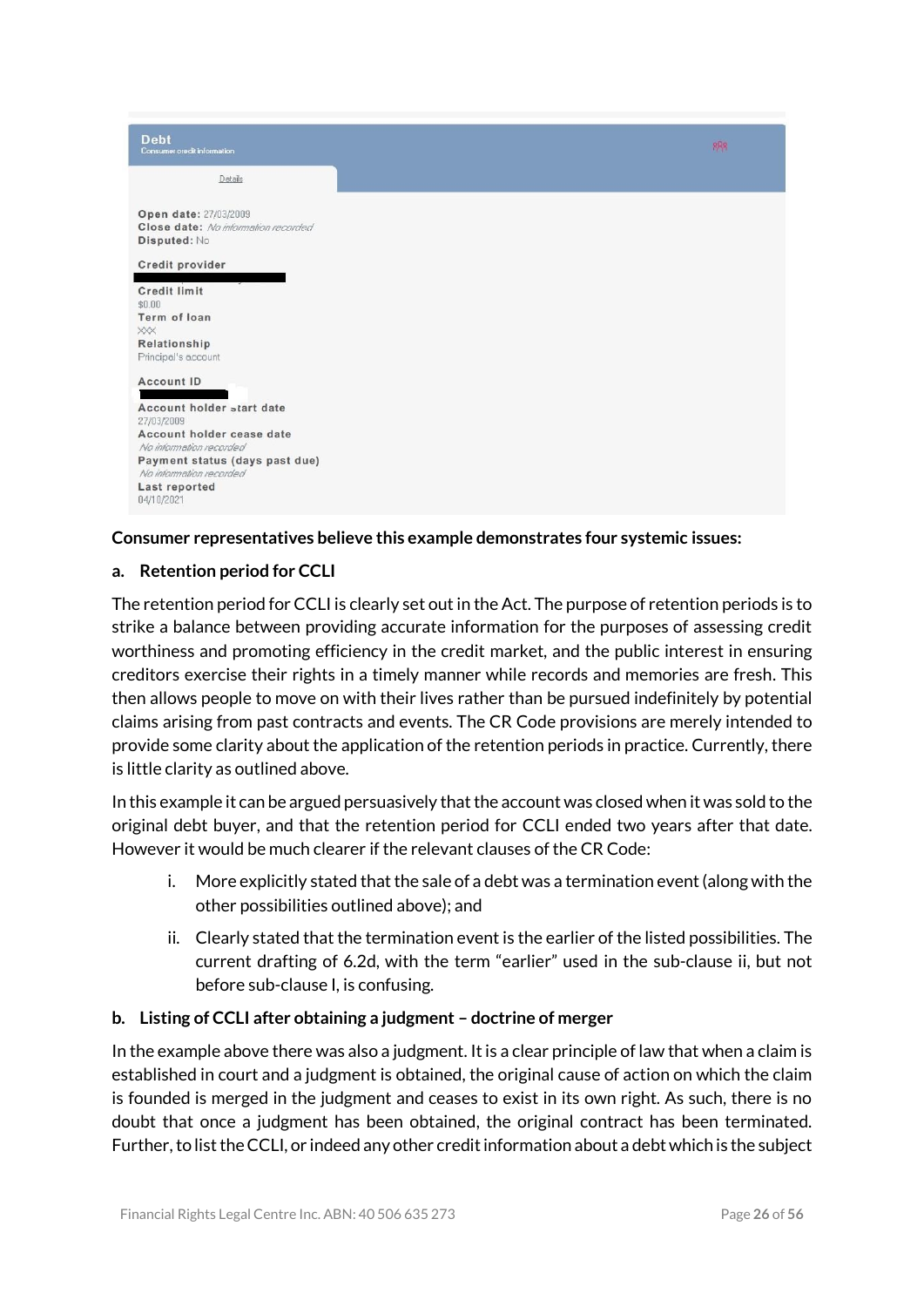of a judgment, is both misleading and a double listing about the same debt. The CR Code should make a clear statement, consistent with the law, that:

- i. an account is terminated or otherwise ceases to be in force once judgment has been obtained; and
- ii. that when a judgment is listed on a credit report, all other credit information pertaining to the same debt (CCLI, defaults, RHI etc) should be removed consistent with the doctrine of merger. At the very least, there can be no fresh listing of any other information, and any existing information should be removed at the end of the relevant retention period.

## c. **Judgments as court proceedings information vs publicly available information**

In this example, the judgment obtained related to a credit contract applied for by the debtor and is therefore court proceedings information. As such it is not "publicly available information" that can be included in a credit report (6N of the Act, see also s6 Interpretation). The retention period for court proceedings information is 5 years from which the relevant judgment is made or given (s20W). This information is therefore no longer permitted to be on the CR. To permit the CCLI to be listed is therefore contrary to both the doctrine of merger, the retention period for CCLI, and the retention period for judgments. The fact that the credit provider may still be able to maintain enforcement action based on the judgment is irrelevant. The CR Code provisions should spell this out.

#### **d. Limited CCLI – confusing effect of cl 6.3b as executed in the example**

Provision 6.3 of the CR Code permits credit providers to take two different approaches to listing CCLI, either:

- i. Listing all ofthe CCLI attributes that are reasonably available at the time; or
- ii. Listing only the credit provider's name and the day the consumer credit was entered into, the latter being to signal the relationship with the credit provider (presumably to allow other credit providers the option to seek further information directly from the applicant.)

Leaving aside that we do not consider the debt collector in this case is permitted to list CCLI for all the reasons above, the execution of this provision is confusing and potentially misleading. The inclusion of the credit limit as 0, and the term as Xs is confusing. This is an implementation issue, but it would be preferable if credit providers who opt to take advantage of option ii were displayed without the other fields.

As noted above in answer to question 7, Cl 20.6 of the CR Code should also be amended to allow a consumer to request the removal of CCLI if the debt is statute barred and for some reason the original CP never disclosed to the CRB when the debt was charged off.

Finally, the CR Code Review Consultation Paper says there is uncertainty about the treatment of historic CCLI. The definition of CCLI in the Act and the Code provisions are clear – it talks about the maximum amount of credit available under the contract. That is a single amount that is current at the point where it is updated. There is no inclusion of the capacity to include previous credit limits, and certainly not to list the dates during which they applied. The Act is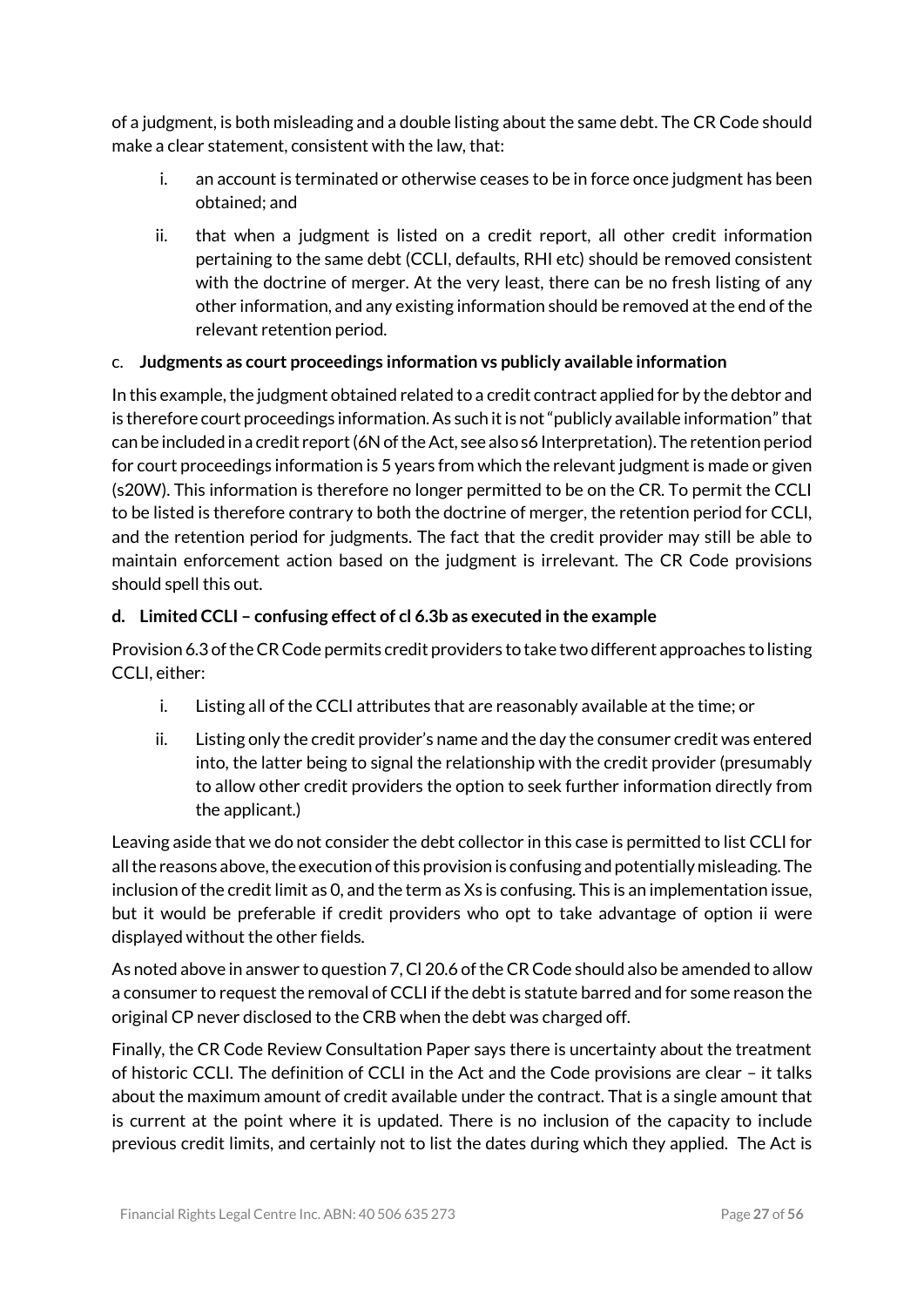quite strict about what information can be included and the Code cannot add to the definitive list.

Similarly, the Act and Code also say the "credit provider" or "provider", both of which are singular. While we appreciate that there could be some value in listing past credit providers under the same contract so that consumers can recognise the debt, we submit that this would require an amendment to the Act. We would consider supporting such an amendment at the appropriate time if it was clear these were different credit providers for the same debt, and it did not undermine or effect any applicable retention period.

#### **Case study – Gina's story - C217192**

Gina stopped paying a \$20,000 personal loan with a bank back almost 7 years ago when she lost her job, and then had to relocate to another country to care for a dying relative. Since returning to Australia and starting a family, Gina worked in aged care to pay the rent and put food on the table. Gina rang us because she had unexpectedly received a default notice from a debt collector seeking payment of twice the original debt due to accumulating interest. She had no prospect of paying this on her income. She also suddenly had a "current account listing" for a debt collection account in that amount on her credit report.

A Financial Rights lawyer offered to assist Gina work out if the debt was owing and uncovered that the debt was in fact statute barred within the meaning of the Limitation Act NSW and was statute-barred at the time of the CCLI listing. The debt collector eventually agreed to drop their pursuit of the debt on a no admissions basis, and remove the account listing from Gina's report.

# **Recommendations**

- **13. The provisions under Paragraph 6 should set out in plain language the most common points at which consumer credit is terminated or otherwise ceases to be in force. This includes:**
	- **a) Paragraph 6 should explicitly state that the sale of a debt is a termination event and clearly state that a termination event is the earlier of the listed possibilities. The current drafting of 6.2d.with the term "earlier" used in the sub-clause ii but not before sub-clause i is potentially confusing.**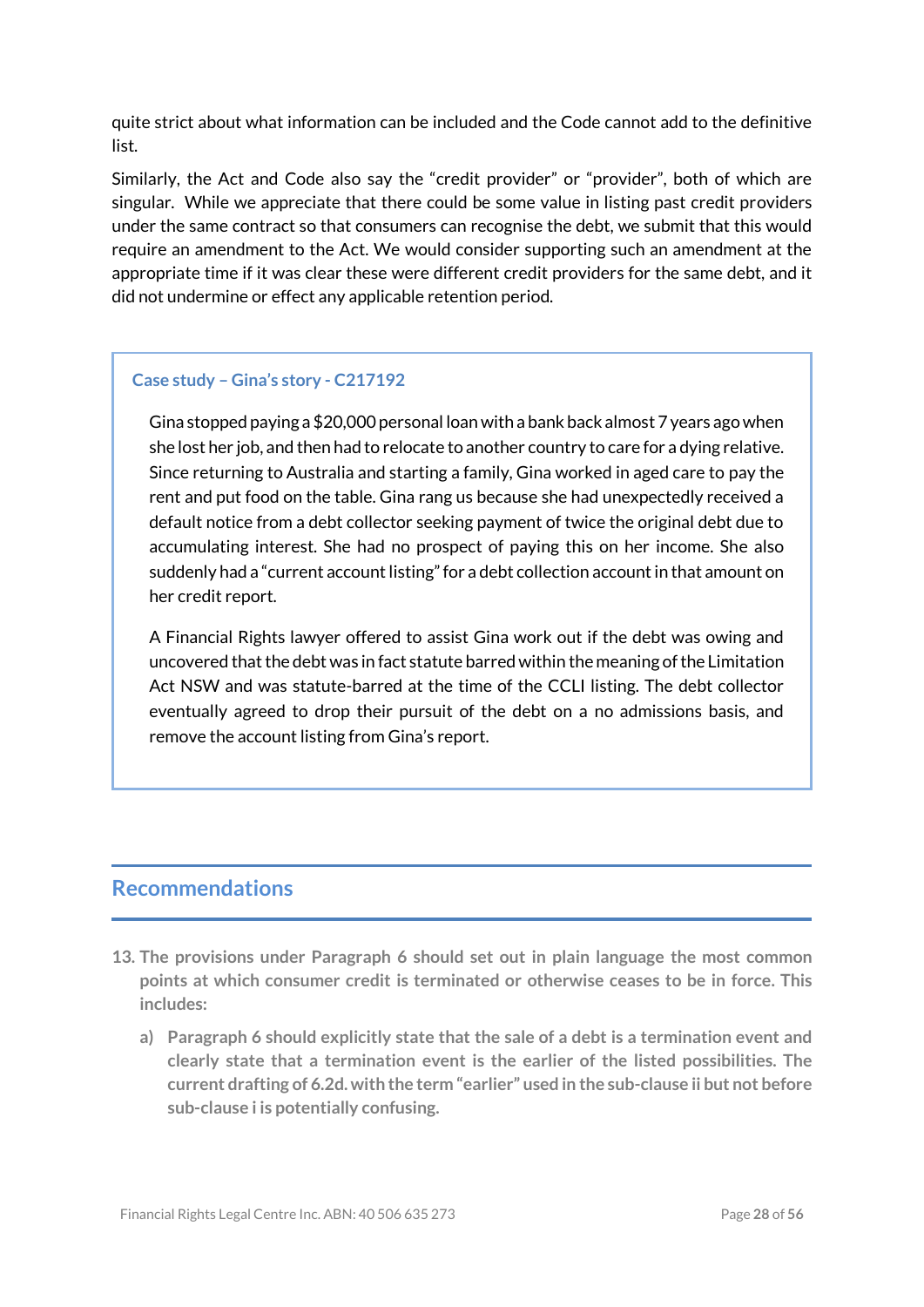- **b) Paragraph 6 should state that an account is terminated or otherwise ceases to be in force once judgment has been obtained and when a judgment is listed on a credit report, all other credit information pertaining to the same debt (CCLI, defaults, RHI etc) should be removed consistent with the doctrine of merger. Atthe very least,there can be no fresh listing of any other information and any existing information should be removed atthe end ofthe relevant retention period.**
- **14. For the purposes of CCLI relating to telecommunications or utilities, paragraph 6 needs to be clear about when those accounts are "terminated or otherwise cease to be in force".**
- **15. The CR Code should include a provision that allows a consumer to request the removal of CCLI ifthe debtis statute barred.**
- **16. The CR Code must require CRBs to list the current credit provider and the current credit limit only and destroy information about previous credit limits and previous CCLI no longer listed on the report.**

## **Repayment history information**

#### *16. Are the RHI provisions appropriate? Should RHI provisions contained in paragraph 8 be amended in any way? If yes, how?*

There are two issues that should be addressed in the CR Code relating to RHI. Provisions should be included for the correction or backdating of RHI, and provisions should be included requiring timely disclosure to individuals when negative RHI is disclosed to CRBs.

#### **Correcting or backdating Repayment History Information**

Provisions relating to the correction or backdating of RHI could be included in paragraph 8 but might be more appropriately included in paragraph 20 along with other corrections information.

Section 20 of the CR Code contains detailed information relating to the correction of default listings, but there are no specific rules relating to the correction or backdating of RHI. For example, Section 20.5 explains that default information can be corrected if it relates to an overdue payment which occurred because of the "unavoidable consequences of circumstances beyond the individual's control". This section should also apply to the correction of negative RHI if it relates to missed payments that occurred because of circumstances beyond the individual's control, as noted above in answer to question 7. Such correction may in some circumstances consist of replacing negative RHI with Financial Hardship Information.

#### **Timely disclosure of RHI to consumers**

The CR Code should also require credit providers who are reporting missed payments (or negative RHI) about their customers, to notify those customers on their regular account statements or by SMS, about the information reported to the CRB and its meaning. We submit that there are advantages to CPs, consumers and CRBs: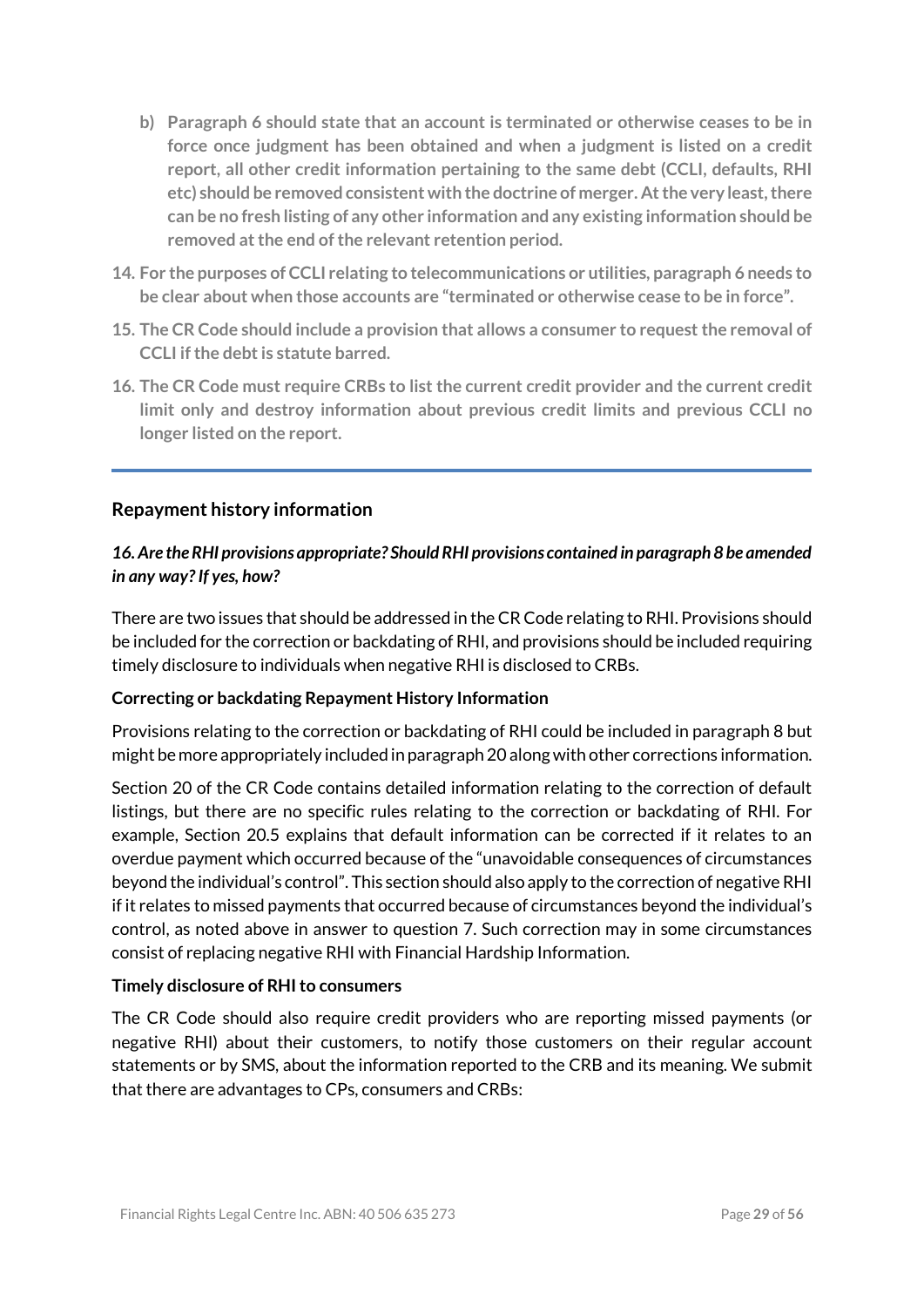#### For CPs:

- Consumers will have greater confidence that the credit provider is being open and transparent if they are notified in a timely fashion about adverse information being reported rather than finding out about it later when they are either refused other credit, or charged at a higher rate of interest than otherwise would be the case; and
- It will encourage consumers who can pay on time to do so. Consumers are extremely protective of their credit report/score and will not want to pay higher interest on credit in the future, or risk credit refusals. If they have the ability to pay on time, they will do so to avoid negative information being shared with other credit providers more readily than in response to late fees.
- It will take the heat out of complaints by alerting consumers to problems before they enter into contracts, such as for the purchase of real estate, which may cause them to incur financial loss as a result of being rejected for credit.

#### For consumers:

- They will receive timely notification of the consequences of their actions so that they can change their behaviour accordingly if it is within their power; and
- They will be able to dispute any adverse listing they disagree with in a timely fashion while memories are fresh and evidence can be easily located – it would be quite a forensic exercise to check the accuracy of repayment information up to 2 years down the track.
- They will be less likely to incur financial loss as a result of entering contracts without being aware of negative information on their credit report.

For CRBs:

 The information they hold will be much more likely to be accurate if consumers are informed and given an opportunity to raise errors and other complaints in a timely manner.

#### **Case study – Sean's story - C225055**

5 years ago, Sean and his brother Paul entered into a joint mortgage with a Bank for a property where Paul lives. Sean's name was on the mortgage to help Paul, and is only listed on the title as a 1% owner and jointly liable for the mortgage.

In 2021 Sean obtained a copy of his credit report and is shows in his RHI that there have been no payments on the joint mortgage for 11 months and a default notice had been issued. Paul was supposed to be making the mortgage repayments but during COVID had not done so. Sean has no dispute with Paul, he wants to help him. Sean wants to know if he can rectify his RHI if he addresses the mortgage arrears as he wants to purchase his own home in 1-2 years and that will be impossible with so much negative information on his report.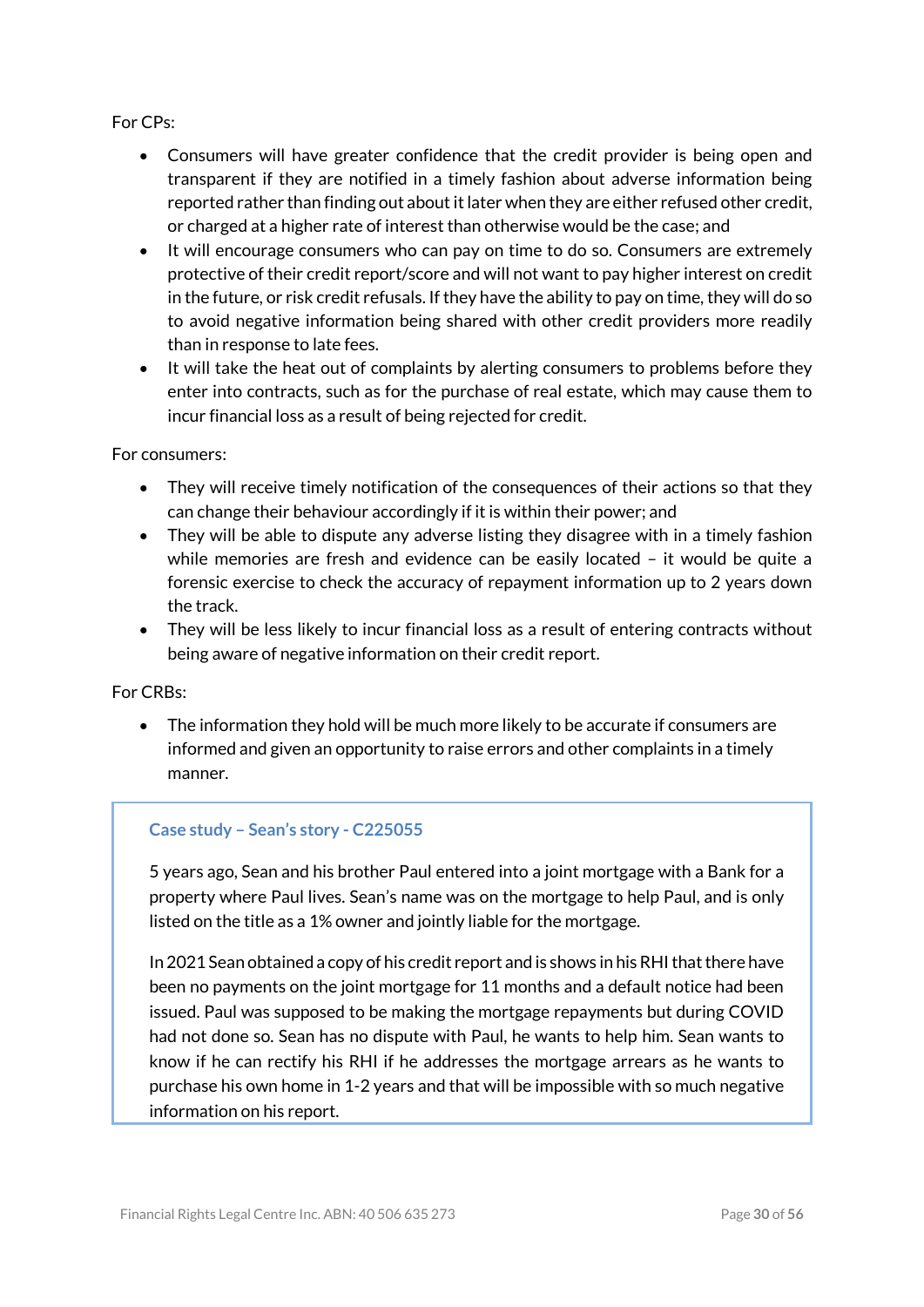Sean says the Bank did not contact him regarding the mortgage. He did not receive the default notice and his recollection was he provided his address as a different address to Paul's when the loan was originally taken. Sean feels if the Bank had let him know earlier, he could have stepped in much sooner to rectify the problem before his credit report was impacted.

#### **Case study – Jill's story - C224849**

In the spring of 2020, Jill called her bank to close her credit card account. She transferred a lump sum to pay the entire amount owing and believed the account had been closed. Unknown to her, a few direct debits linked to apps continued to be processed against her credit card account. She did not know this would happen. She thought that because she had closed the account, any updates she had missed would bounce and they would seek updated payment information.

In Autumn of 2021, she received notification from the bank that there was a few hundred dollars outstanding on the account. She was surprised and annoyed. It turns out that the bank had been sending her e-mails saying a new statement was available that would have shown her the amounts accumulating, but these e-mails do not have the statement attached, or any identifying details to indicate which account it is referring to, or even what type of account. At the time she had more than 5 accounts with the same bank, and never thought to go looking for a statement attached to an account she believed was closed. She complained and they eventually agreed to refund the fees and charges and she paid the amounts she had actually incurred.

At no time did anyone mention her credit report, or that negative RHI was being reported throughout this period. At the time she was completely up to date with her investment property loan with the same bank and had deposit accounts with tens of thousands of dollars available. She would have paid the amounts immediately if she had known. The bank did not notify her of the outstanding amount, apart from sending the bland, unidentifiable notices about the availability of statements.

In late 2020 she had spoken to 3 mortgage brokers who had all said she would have no trouble securing a home loan, but that she would need to sell her investment property first. She was renting at the time and wanted to buy a house to live in. She sold her investment property in December 2020. She has been trying to get a home loan approved ever since.

Negative Repayment History Information had been reported to the credit reporting bureaux in the period between when she thought she had closed the account and when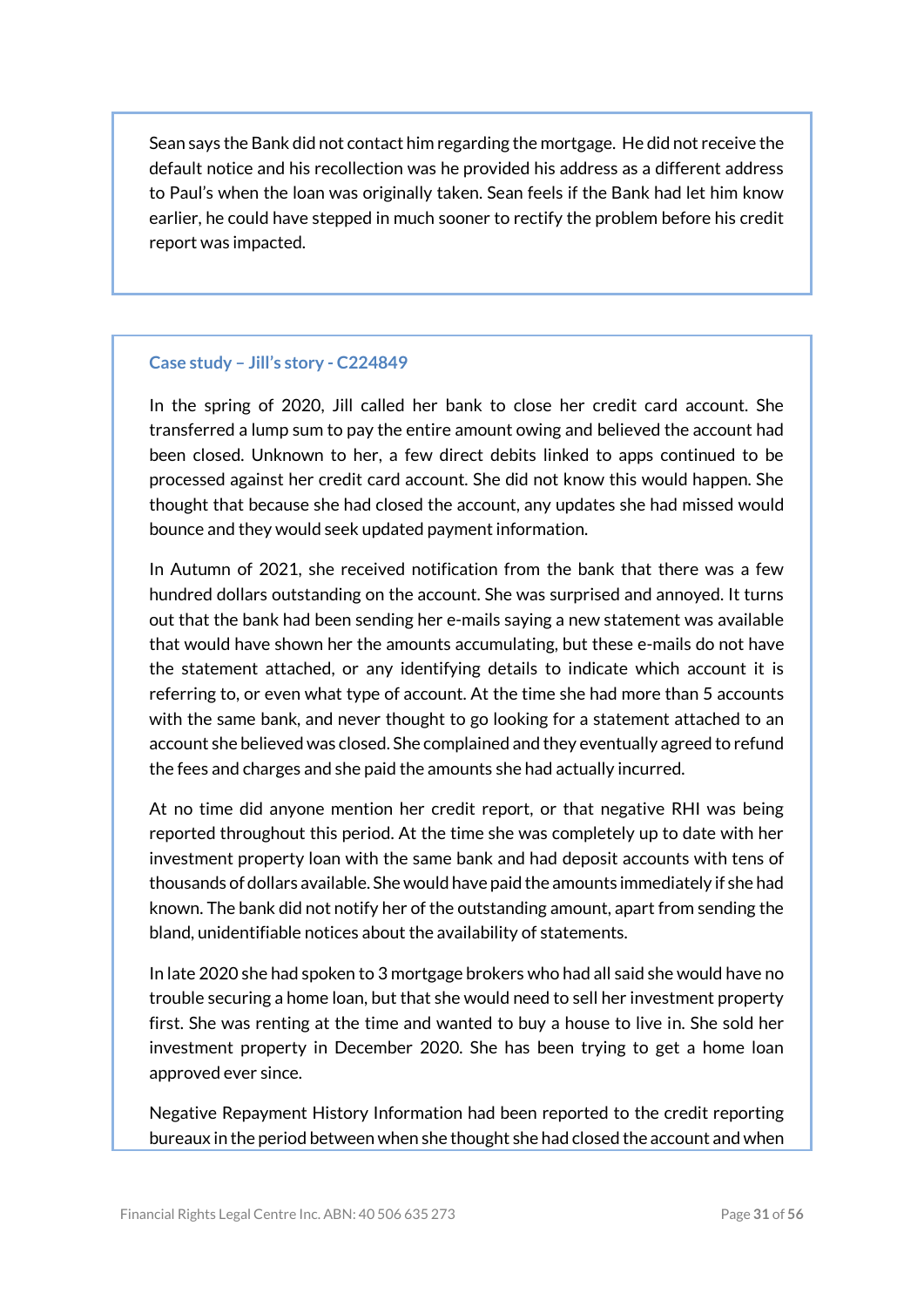she eventually paid the debt 6 months later. The amount outstanding was less than \$300. She discovered this when her bank knocked her back for a home loan, citing problems with her credit report. She has since spoken to mortgage brokers and two other mainstream banks and has now been advised to look at the non-conforming loan sector, where she will be required to pay a significantly higher interest rate. She has offered to provide information about the context in which situation arose, and provide evidence about the small amount involved, but they are not moved.

Jill says: "I've missed out on being able to purchase property in a rising market. I've spent countless hours on the phone/email to [the bank], AFCA, Debt Helpline, Credit Repair Companies, Financial Counsellor, FRLC, mortgage brokers etc. It has been one of the most stressful things I've had to deal with, I haven't been able to sleep properly, waking up thinking about it etc. This is partly because I had to work so dam hard being self-employed to get to a position where I could get a loan in the first place, to have this happen has been really difficult."

Jill is currently disputing the RHI on her credit report in AFCA.

This new notification requirement could be included in Paragraph 8.2:

*8.2 Where a CP discloses repayment history information about consumer credit provided to an individual, the CP must take reasonable steps to ensure that:* 

*(d) where there is an amount overdue in relation to the consumer credit, the individual to whom the repayment history information relatesto is given notice of the disclosure within 30 days of the disclosure being made.*

# **Recommendations**

*…*

- **17. Provisions should be included for the correction or backdating of RHI.**
- **18. Provisions should be included requiring timely disclosure to individuals when negative RHI is disclosed to CRBs.**

#### **Default information and payment information**

*17. Are the default information and payment information provisions appropriate? Should the provisions contained in paragraphs 9 and 10 be updated in any way? If yes, how?*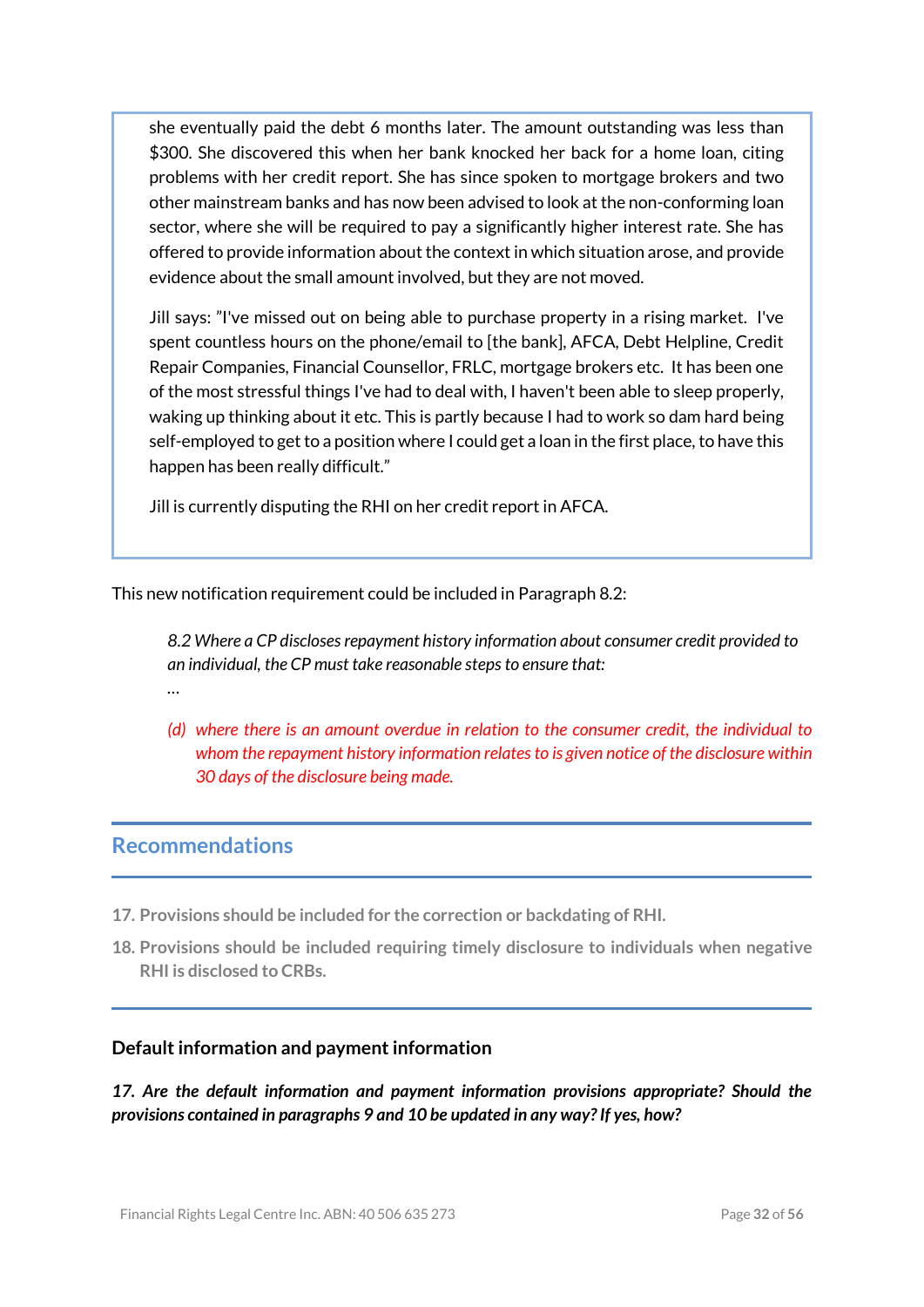Consumer representatives strongly support establishing a positive obligation on CPs to request the removal of default information that has become statute barred. We have seen examples where defaults are listed just prior to the statute of limitations taking effect and the defaults are then not removed once that date is reached. The default continues to stay on the report, bringing down the individual's credit score and possibly preventing them from accessing credit or telco/utilities services. Many consumers would have no idea that the debt is statute barred even if they get a copy of their credit report and see the default. The vast majority of consumers want to pay their debts and upon seeing a default they might proactively call the listed CP and offer to pay, even if the overdue amount was a result of something beyond their control at the time, such as economic abuse. Statute barred debts should be removed from the credit file as soon as the statute of limitations has expired for recovery of the overdue amount.

Consumer representatives also support requiring a stand-alone section 21D(3)(d) notice. CPs should not be able to bundle this notice stating their intention to list default information with other correspondence to the customer. Default notices need to be clear and distinct from other types of written correspondence or the risk is very high that consumers will not read them in time to resolve, or dispute, the overdue payment.

Finally consumer representatives strongly support resolving the uncertainty in the CR Code about how to report payment information in cases where a default is resolved through the establishment of a 'new arrangement' with the individual and the new arrangement does not involve full payment of the original overdue amount. Consumers and their advocates should have the flexibility to resolve disputes with CPs regarding overdue amounts by making any number of overdue payment arrangements to resolve a default. All types of 'new arrangements' should be able to be reflected on the credit report as payment information if the CP and the consumer agree the default has been resolved.

Consumer representatives strongly support simplifying arrangements for the removal of default information in cases of economic abuse, and we discuss this in more detail later in the submission.

# **Recommendations**

- **19. The CR Code should create a positive obligation on the listed CP to request the removal of default information that has become statute barred.**
- **20. Paragraph 9.3 of the CR Code should be amended to require CPs to deliver the section 21D(3)(d) notice separately from other types of correspondence with the customer. It must be clear and distinct.**
- **21. Paragraph 10 ofthe CR Code should be amended to resolve the uncertainty about how to report 'new arrangement information'.**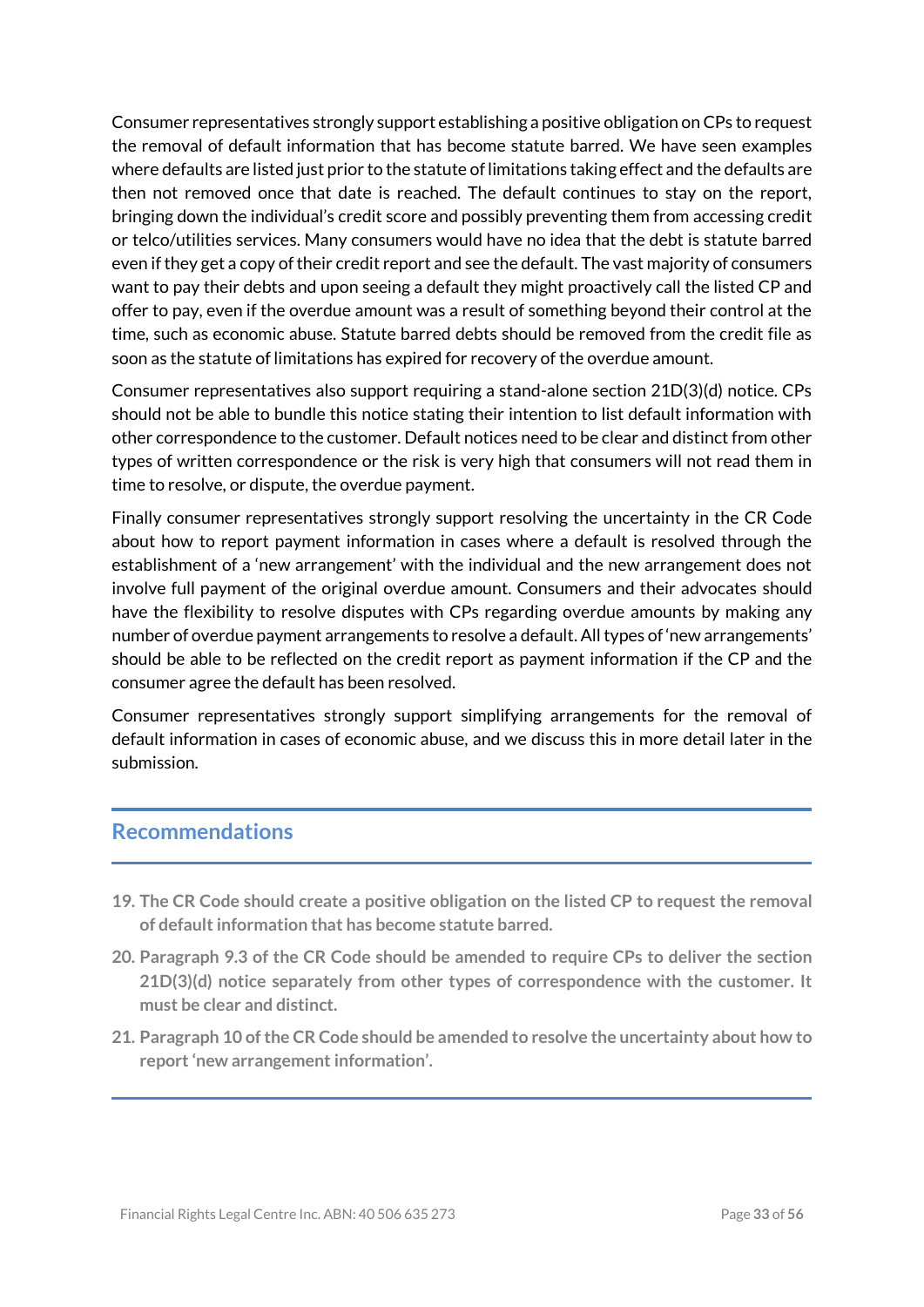#### **Publicly available information**

#### *18. Are the provisions regulating use of publicly available information appropriate? Should they be amended in any way? If yes, how? Is the meaning of publicly available information adequately clear?*

Some CRBs still have a section on consumer credit reports devoted to originating processes even though this type of information is excluded in paragraph 11 of the CR Code. The examples we have seen (see below) does not actually have any originating process information recorded, but instead gives the consumer the misleading idea that if no summons or writs are recorded on their report, there must not be any in existence. CRBs should not have a section on credit reports relating to originating processes and the CR Code should make that clear.

| Serious credit infringements remain on your credit report for a period of 7 years that starts on the day the credit reporting body collects<br>the information.                                                                                                                                                                                                                                                                                                                                                                                                                                       |   |
|-------------------------------------------------------------------------------------------------------------------------------------------------------------------------------------------------------------------------------------------------------------------------------------------------------------------------------------------------------------------------------------------------------------------------------------------------------------------------------------------------------------------------------------------------------------------------------------------------------|---|
| No information recorded                                                                                                                                                                                                                                                                                                                                                                                                                                                                                                                                                                               |   |
| Judgments                                                                                                                                                                                                                                                                                                                                                                                                                                                                                                                                                                                             | ٠ |
| A judgement is a decision by the court that requires you to pay your credit provider what you owe them. This may include fees, charges,<br>and interest.                                                                                                                                                                                                                                                                                                                                                                                                                                              |   |
| Judgment information is publicly available and is sourced from the courts.                                                                                                                                                                                                                                                                                                                                                                                                                                                                                                                            |   |
| This information is retained on your credit report for 5 years.                                                                                                                                                                                                                                                                                                                                                                                                                                                                                                                                       |   |
| If the judgment has been paid or settled, the status can be updated to reflect this.                                                                                                                                                                                                                                                                                                                                                                                                                                                                                                                  |   |
| To update the status of a judgment, illion requires proof, this is generally from the plaintiff or the plaintiff's solicitor.                                                                                                                                                                                                                                                                                                                                                                                                                                                                         |   |
| Date Lodged: 27/01/2021<br>Public record information                                                                                                                                                                                                                                                                                                                                                                                                                                                                                                                                                  |   |
| Details                                                                                                                                                                                                                                                                                                                                                                                                                                                                                                                                                                                               |   |
|                                                                                                                                                                                                                                                                                                                                                                                                                                                                                                                                                                                                       |   |
|                                                                                                                                                                                                                                                                                                                                                                                                                                                                                                                                                                                                       |   |
| <b>Summons</b>                                                                                                                                                                                                                                                                                                                                                                                                                                                                                                                                                                                        | ۰ |
|                                                                                                                                                                                                                                                                                                                                                                                                                                                                                                                                                                                                       |   |
|                                                                                                                                                                                                                                                                                                                                                                                                                                                                                                                                                                                                       |   |
|                                                                                                                                                                                                                                                                                                                                                                                                                                                                                                                                                                                                       |   |
|                                                                                                                                                                                                                                                                                                                                                                                                                                                                                                                                                                                                       |   |
|                                                                                                                                                                                                                                                                                                                                                                                                                                                                                                                                                                                                       |   |
| A summons is a legal document served to an individual to inform them that legal proceedings have been started against them.<br>These legal proceedings steps are publicly available and sourced from the courts.<br>This information is retained on your credit report for 5 years.<br>If the debt that gave rise to the court actions has been paid or settled, the status can be updated to reflect that the debt has been<br>finalised.<br>To update the status of a summons, illion requires proof, this is generally from the plaintiff or the plaintiff's solicitor.<br>No information recorded |   |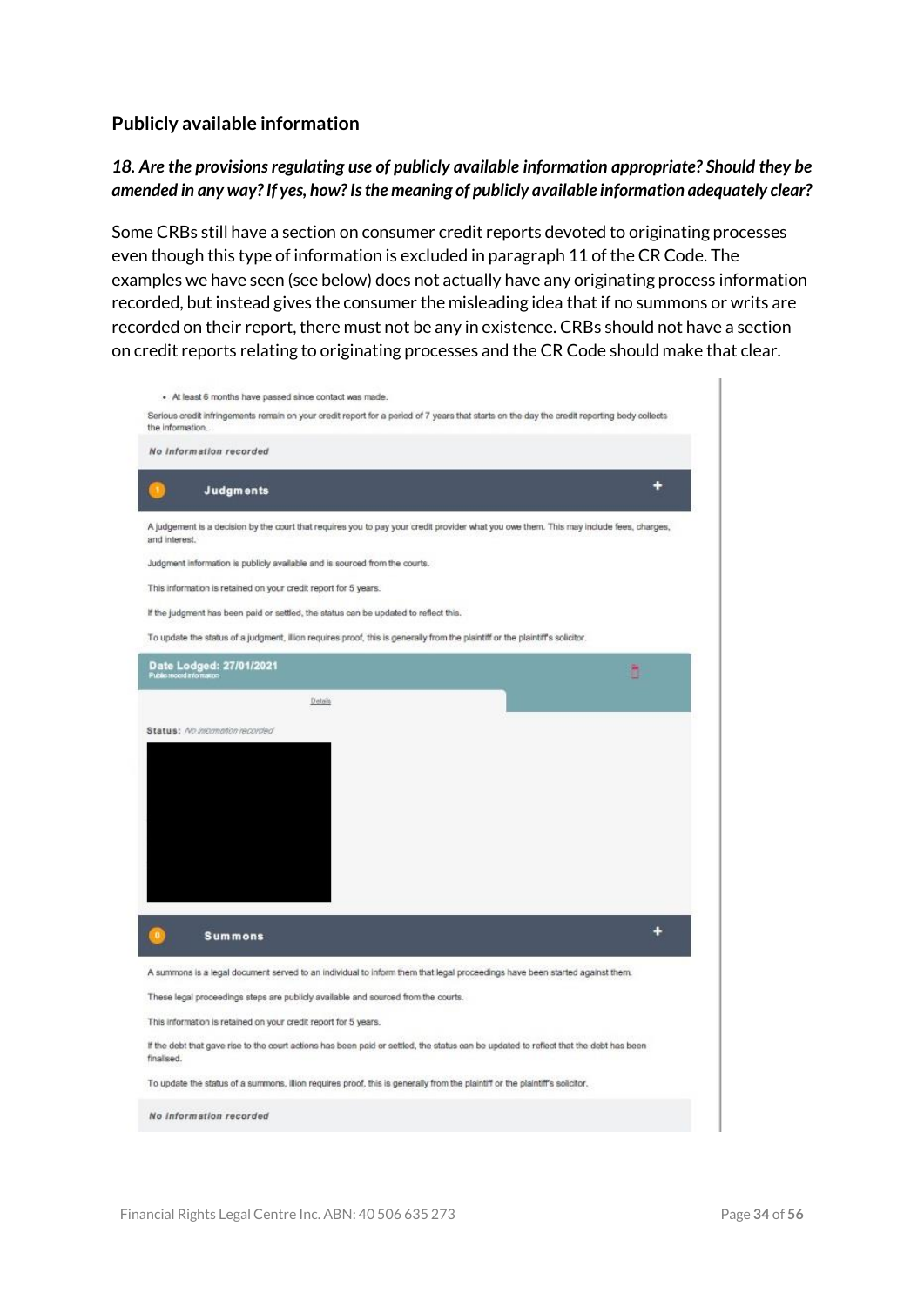A related issue which leads to consumer confusion is that CRBs are not required to include all (or any) publicly available information on consumer credit reports, so there is inconsistency between the CRBs as to which information is recorded. Consumers often call us for advice about why a judgment is listed on one of their credit reports but not on another, causing their CRBgenerated credit scores to vary significantly. Consumers may also rely on the fact that a judgment is not listed on one credit report to mean there is no judgment against them at all.

The CR Code could require CRBs to insert a notice on consumer credit reports which explains that not all publicly available information is necessarily recorded, and consumers should not rely on the absence of publicly available information on a credit file to mean that type of information does not exist. The only failsafe way for a consumer to ensure there is no judgment against them is to contact the relevant court.

The listing of judgments can also be a source of complaint and controversy. The CR Code provisions were currently drafted to address this point but a lack of clarity remains.

## *Court proceedings information*

The wording of CR Code provision 11.2c. is confusing. It says that any judgment or proceedings that is otherwise unrelated to credit is not publicly available information. However any judgment that relates to credit the consumer has applied for, is not publicly available information by virtue of the definition of publicly available information in s6N(k)(ii), read in conjunction with the definition of court proceedings information in s6. Any judgment recorded on consumer credit reports which relate to credit that a consumer has applied for is therefore governed by the rules and retention period applicable to court proceedings information and not publicly available information.

#### *Other judgments*

In relation to other judgments, it is their relevance to creditworthiness that is key. If the section is to add any clarification to the Act it would be better to unpack the concept of creditworthiness, beyond the confusing cross reference to "credit". At the level of principle, it is important that people are not deterred from raising a defence in court by the fact that if a judgment goes against them, it will impact on their ability to obtain credit in the future, regardless of how promptly they pay it. This is the objective of the creditworthiness requirement – to ensure that this does not happen.

For example, a person who disputes the quality or extent of building work could end up with a judgment for an amount owing, albeit substantially less than claimed, even if they were successful in maintaining the bulk of their claim. Similarly, family law proceedings could result in a judgment for payment of a specified amount simply as a result of a disputed property settlement application. These examples are not exhaustive.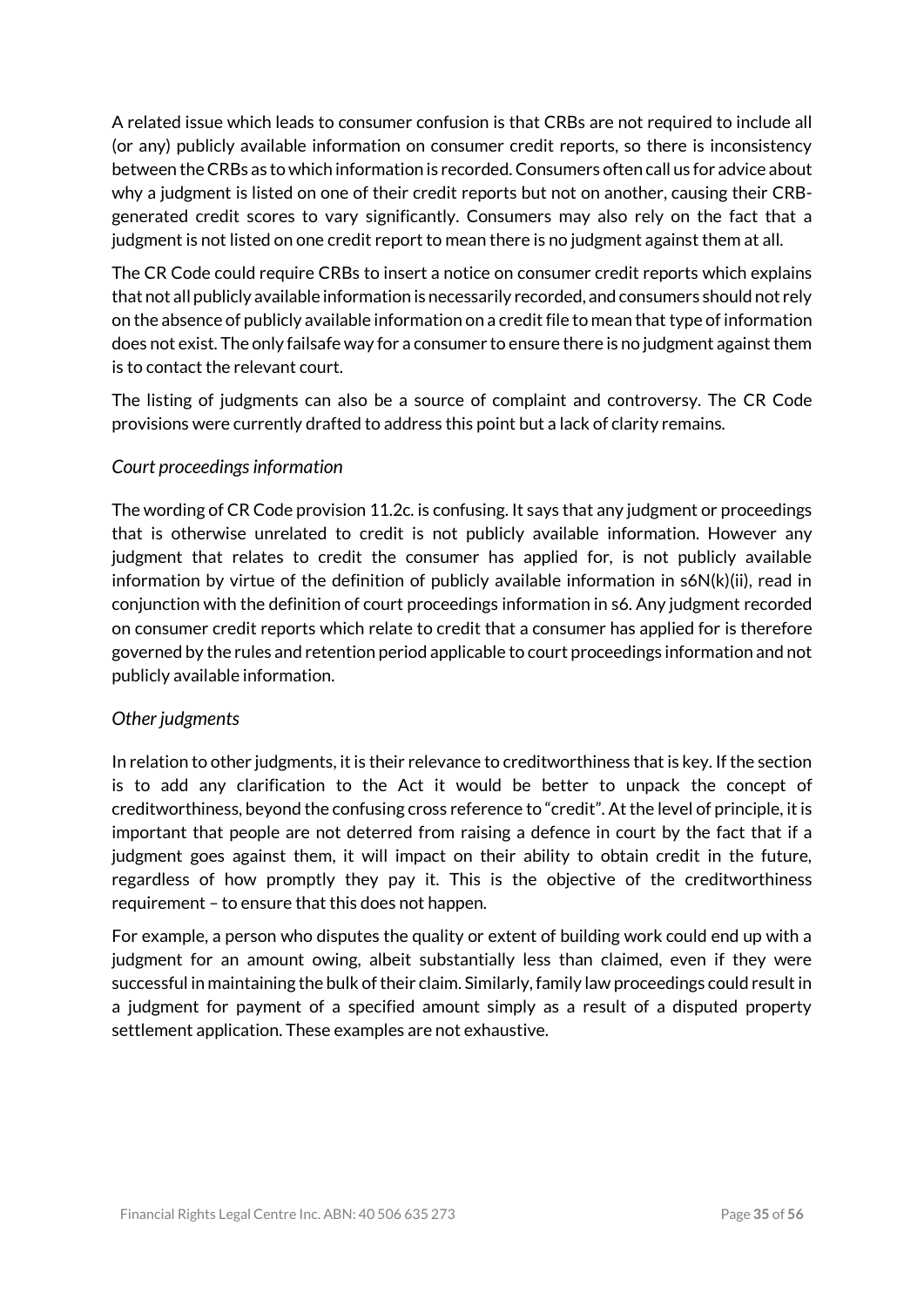#### **Case study –Esther's story –WEstjustice Case Study**

Esther fled the family home due to family violence. Subsequently there was an agreement between her and her ex-partner that he would continue to pay the mortgage and live in the house. Without the client's knowledge, the ex-partner stopped making the repayments and the property was repossessed by the bank. The client was unaware of the repossession or judgment order.

WEstjustice contacted the bank and explained their client's circumstances. The bank consented to having the judgment set aside.

However, the bank explained that they could not remove the judgment from the client's credit report. WEsjustice assumed this was because it was information that was obtained from the Court records, and not reported by the bank. It is unclear who is responsible for removing this record, and WEsjustice's lawyer didn't feel comfortable sharing the client's family violence information with a general contact at the credit reporting agency.

# **Recommendations**

- **22. Paragraph 11.2 ofthe CRCode should make it clear that CRB should not have a section on consumer credit reports that reference originating processes.**
- **23. The CR Code should also require CRB to include a notice on credit reports that not all publicly available information is necessarily recorded.**
- **24. Clause 11.2c should be amended to provide more clarity around the types judgmentwhich do not go to creditworthiness.**

#### **Serious credit infringements**

#### *19. Are the provisions on serious credit infringements appropriate? Should they be amended in any way? If yes, how?*

Consumer representatives have no concerns with paragraph 12 of the CR Code.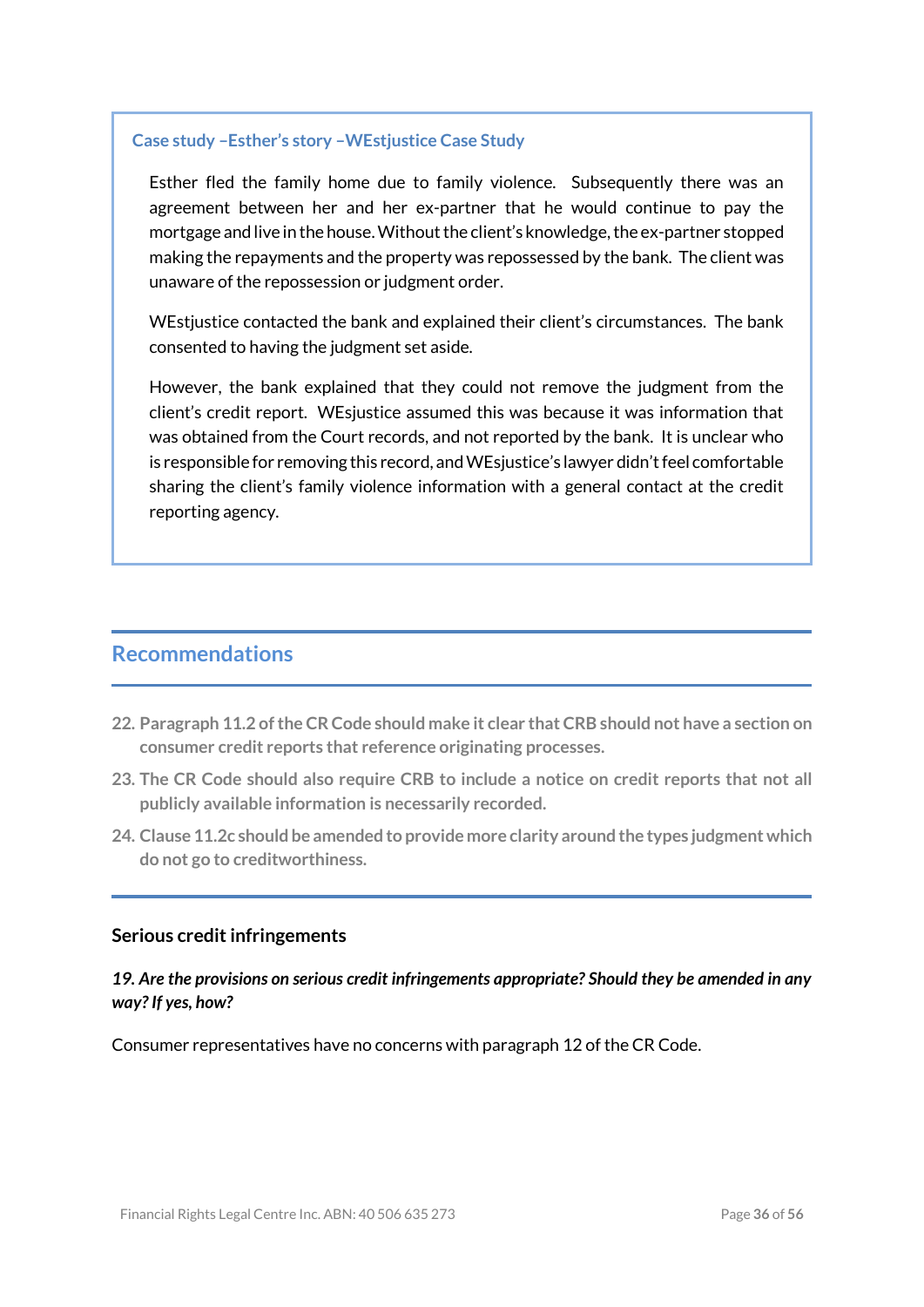## **Notice to individuals**

# *20. Are the provisions regulating how individuals are notified that their information will be provided to a CRB appropriate? Should they be amended in any way? If yes, how?*

Consumers get very confused and vexed about credit enquiries, especially if there are a lot of them from debt collectors or a lot of them which are the result of economic abuse. Most consumers do not understand that most of the time they will not get any notice about access to their credit reports by CPs, and that their consent is not necessary. The only power consumers have is not to provide the information and not proceed with the transaction. When it comes to enquiries a consumer may realise too late, or not at all, that the interaction with a possible service provider would be listed. We are also aware of consumers who complain they did not receive any notice. In the energy sector there are reports from EWON of people having enquiries listed as a result of a simple and seemingly irrelevant exchange, such as updating their address details with their current energy provider.

There needs to be a lot more information from industry about how enquiry information is viewed and scored in a lending decision process. If consumers knew that enquiries do not cause a lot of harm to credit scores then they wouldn't be so vexed by them, and the consent versus notice issue would not lead to as many disputes.

There should also be a review of the extent to which consumers are penalised for shopping around for the best deal against balancing the usefulness of credit enquiries for assessing creditworthiness. It is a perverse outcome if credit enquiries lead to a dampening of desirable consumer behaviour aimed at getting the best price and product, thereby reducing competition.

#### **Protections for victims of fraud**

## *21. Are the protections for victims of fraud appropriate? Should the provisions contained in paragraph 17 be updated in any way? If yes, how?*

We agree with the concerns raised in the Consultation Paper that the 21-day ban period in Australia is too short for cases of fraud to be resolved by the individual and places a burden on the individual to apply for extensions. While the length of time for the ban period is set by the Act, the mechanism for requesting an extension could be refined by the CR Code. The CR Code could require CRBs to give an individual the option to automatically extend the ban period when they first request the CRB not to use or disclose their credit reporting information.

Part IIIA of the Privacy Act at 20K(4) says:

 *(4) If:*

- *(a) there is a ban period for credit reporting information about an individual that is held by a credit reporting body; and*
- *(b) before the ban period ends, the individual requests the body to extend that period; and*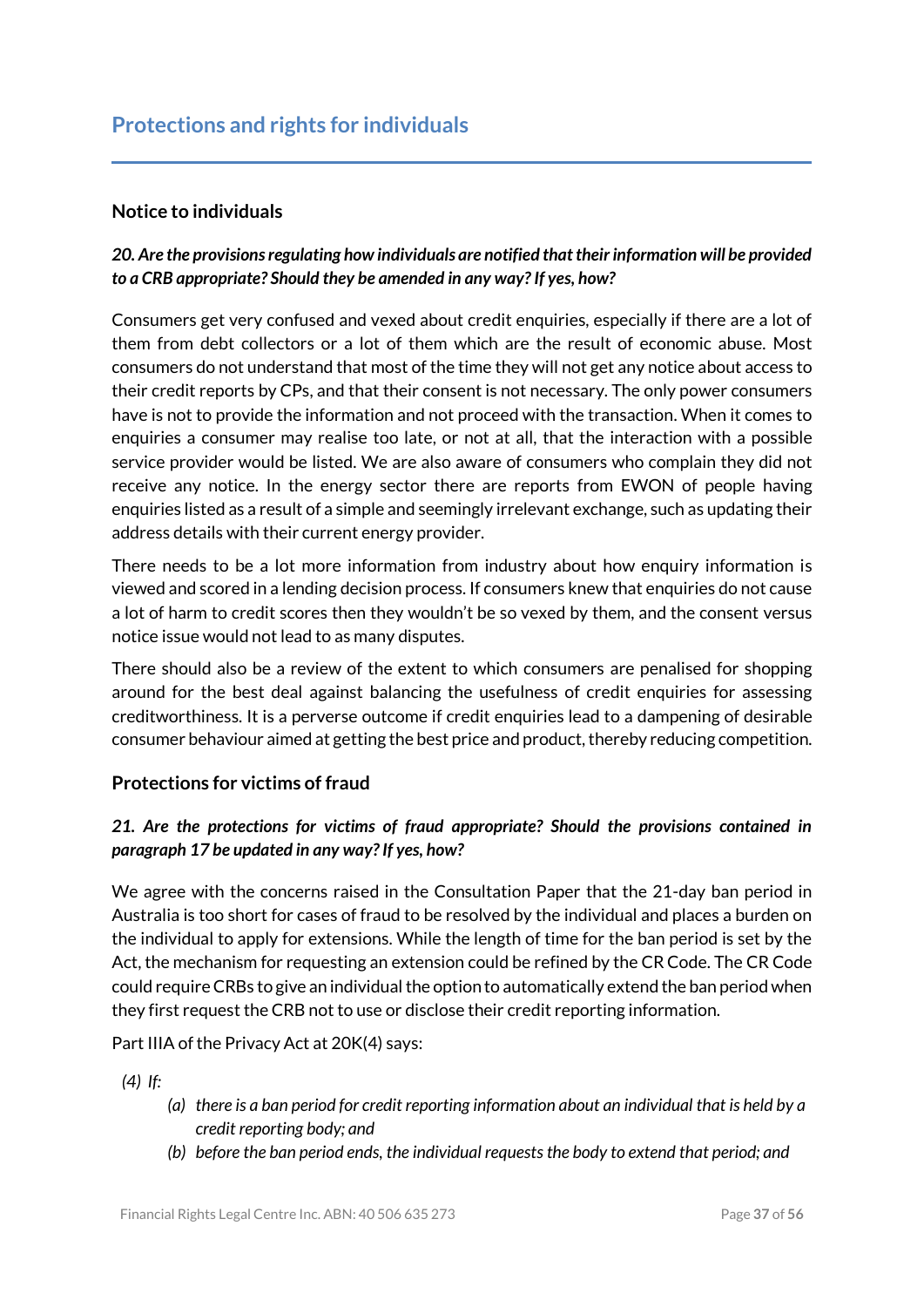*(c) the body believes on reasonable grounds that the individual has been, or is likely to be, a victim of fraud (including identity fraud);*

#### *the body must:*

*(d) extend the ban period by such period as the body considers is reasonable in the circumstances...*

The law requires an individual to request an extension *before the ban period ends,* meaning that this request could be made at the very beginning of the ban period - perhaps as a tick box in the initial request. If the CRB does not (in the first 21 days) form the view that the individual has been a victim of fraud, then the CRB can give notice to the individual that the extension will not automatically take place. This would take the pressure off the individual to ask for the extension only a few weeks after the first request.

There also needs to be a solution where multiple credit enquiries can be removed in one go when economic abuse or fraud is involved. It can be extremely difficult, and even re-traumatising for a victim of economic abuse or fraud, to try to remove many credit enquiries relating to different credit providers from their report. This results in considerable harm, including time and resources, mental health deficits, and financial loss (where for example a consumer cannot complete a contract for purchase of real estate). The CR Code could require CRBs to certify that numerous enquiries or other credit reporting information are a result of abuse or fraud if they were in the same time period and assist the individual to remove them en masse. The CR Code should require CRBs to notify all affected CPs of an allegation of fraud, ask lenders to provide the documentation on which they relied on to establish the identity of the person, track responses and then CRBs can report back to the consumer.

This amendment could be made in paragraph 17: *Where a CRB believes on reasonable grounds that the individual has been, or is likely to be, a victim of fraud the CRB must notify the listed CP for all of the credit reporting information that it believes is a result of the fraud and request that the CP consent to its destruction.*

#### **Case study – Benjamin's story - C222659**

Benjamin was a victim of identity fraud which he had reported to the police. When Benjamin called Financial Rights he had already dealt with several other loans and enquiries which were a result of the identity theft that were removed and resolved. He was frustrated by two matters he was struggling to resolve himself. The first related to someone who bought goods using his details and paid for it with a Buy Now Pay Later account. He was being chased by a debt collector. Secondly, he also had an enquiry on his credit report related to a telco service.

He was frustrated by the BNPL who had now taken over 30 days to investigate the matter. The BNPL provider requested more time to look into it, but didn't say how long they needed. Benjamin was concerned that he will need to spend money on a lawyer to resolve the dispute.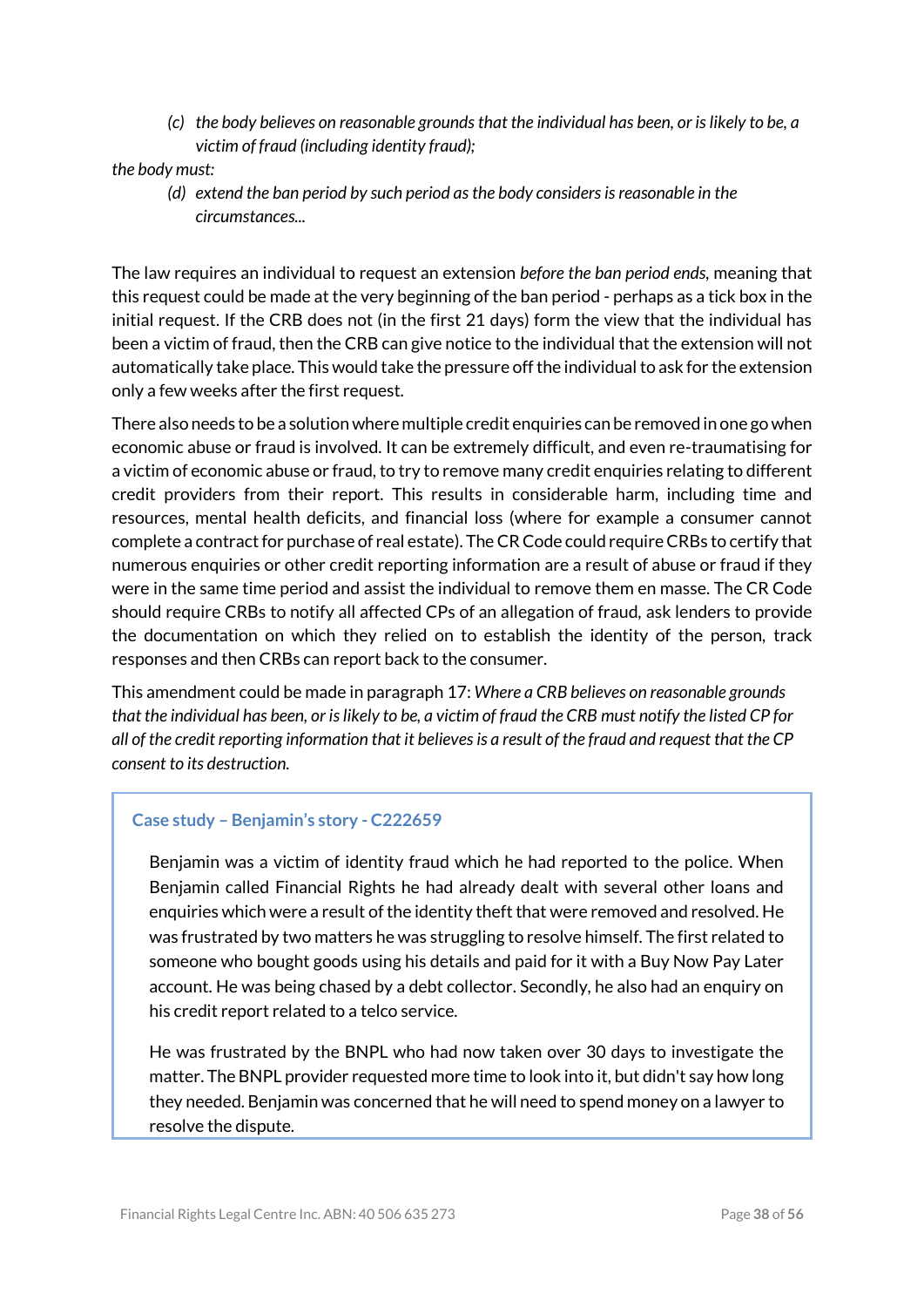Benjamin requested a CRB remove the enquiry because it was a result of the fraud, but the CRB says they won't. They say he needs to speak to the telco, which he did at the local branch of the telco provider and all they did was note the fraud on their file, they did not give him anything in writing. The CRB still has the enquiry listed and will not remove it.

#### **Case study – Liam's story - C222538**

In early 2021 someone fraudulently took out a bank credit card in Liam's name. Liam found out about it when he saw an enquiry for a \$6,000 card on his credit report. Liam went into a branch of the bank and gave them a statutory declaration about the fraud and proof of his ID. The bank's fraud team investigated and wrote to Liam confirming they would take the enquiry off his credit report and cleared him of liability for the \$6,000.

Three months later Liam applied for home loan and was told there was a new default on his credit report from the same bank from the same time period for \$60,000. The bank where Liam was trying to get a home loan told him that they cannot proceed unless the default is cleared up. Liam showed them the letter confirming the fraud from a few months before but he was told they need a new letter confirming he does not owe the \$60,000.

Liam went back to the branch of the first bank and spoke to a manager and a fraud team member who told him they would escalate the issue. Liam was told the default would be removed as soon as possible and that they would provide him a letter confirming he did not owe the debt the next day. Several days later he still had no letter and the default was not removed. Then he received an email from the bank's complaints department saying his case was closed. He called the bank again and asked to speak to the fraud team and he was told there was nothing he could do except start the process again including providing a new statutory declaration.

Liam is trying to purchase a home. He has a short time frame to resolve the matter, before he will lose the property and his deposit.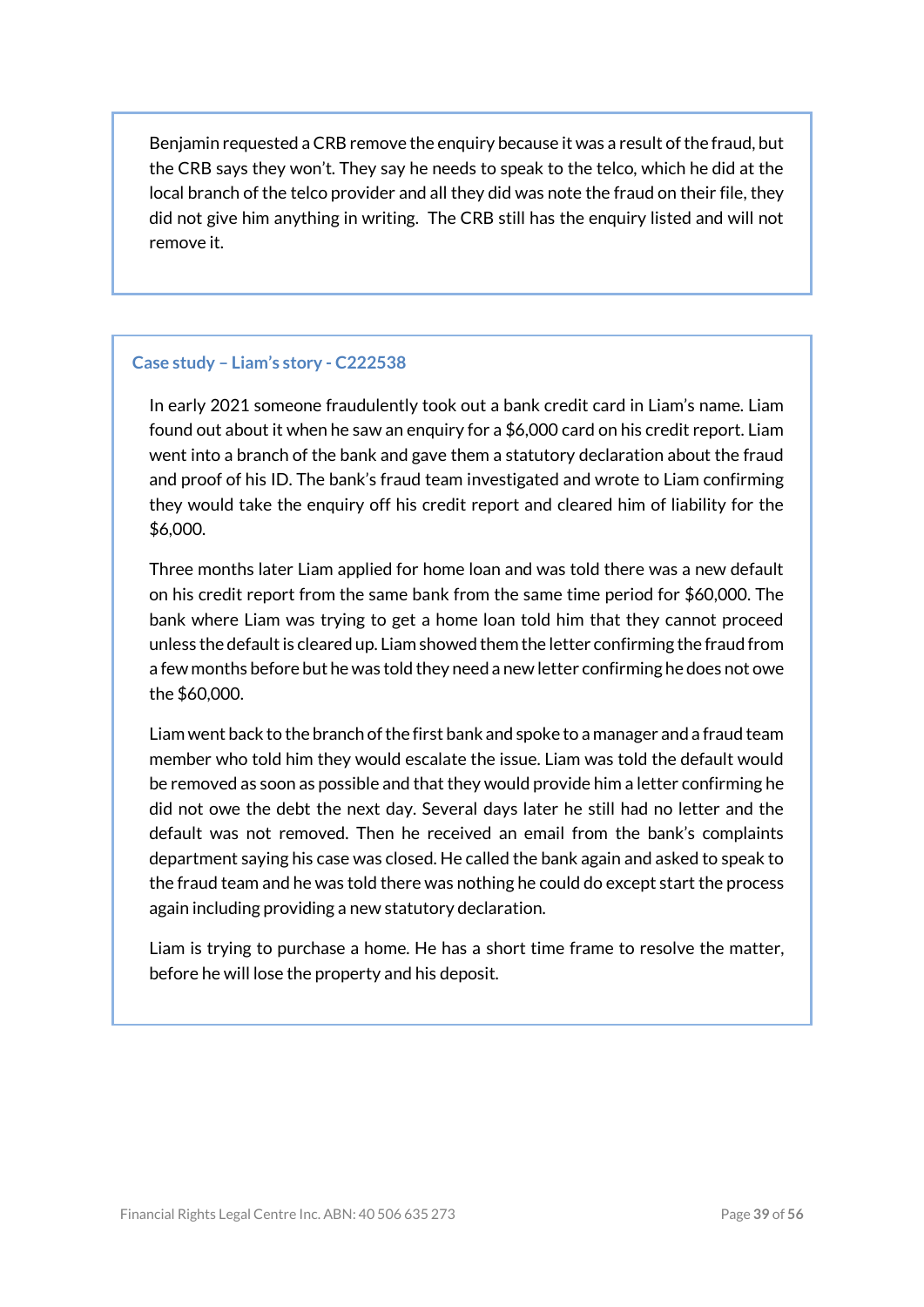## *22. Should there be further obligations on CRBs to alert individuals of enquiries received on a credit report during a ban period?*

Consumer representatives support the CR Code requiring a free alert to individuals during a ban period. Individuals should be notified about any attempts made to access the individual's credit reporting information.

# **Recommendations**

- **25. The CRCode should requireCRBs to give an individualthe option to automatically extend the ban periodwhen they first requesttheCRBnotto use or disclose their credit reporting information.**
- **26. The CR Code should require CRBs to certify that certain credit reporting information is result of abuse or fraud ifit was reported in the same time period and assistthe individual to remove it en masse.**
- **27. The CR Code should require free alerting to the individual during a ban period.**

#### **Use of credit reporting information for direct marketing**

#### *23. Are the existing direct marketing provisions appropriate? Should they be amended in any way? If yes, how?*

Consumer representatives have historically opposed credit pre-screening on the basis that it is just as likely to be used to target consumers in financial stress with higher cost products, or to give lenders comfort to dispense with more personal and tailored responsible lending processes, as it is to promote responsible lending.

Consumer representatives support the current restrictions in paragraph 18, especially 18.2 which stops CPs from nominating eligibility requirements to be used by a CRB to assess whether or not an individual is eligible to receive direct marketing indicating that the individual is in financial difficulty. This provision should prevent financial hardship information (FHI) from being used in pre-screening activities but it would also be preferable if the prohibition against the use of FHI in pre-screening tools was explicitly incorporated into the CR Code.

# **Recommendations**

**28. Paragraph 18 should explicitly forbid CPs from nominating and CRBs from using FHI in pre-screening activities.**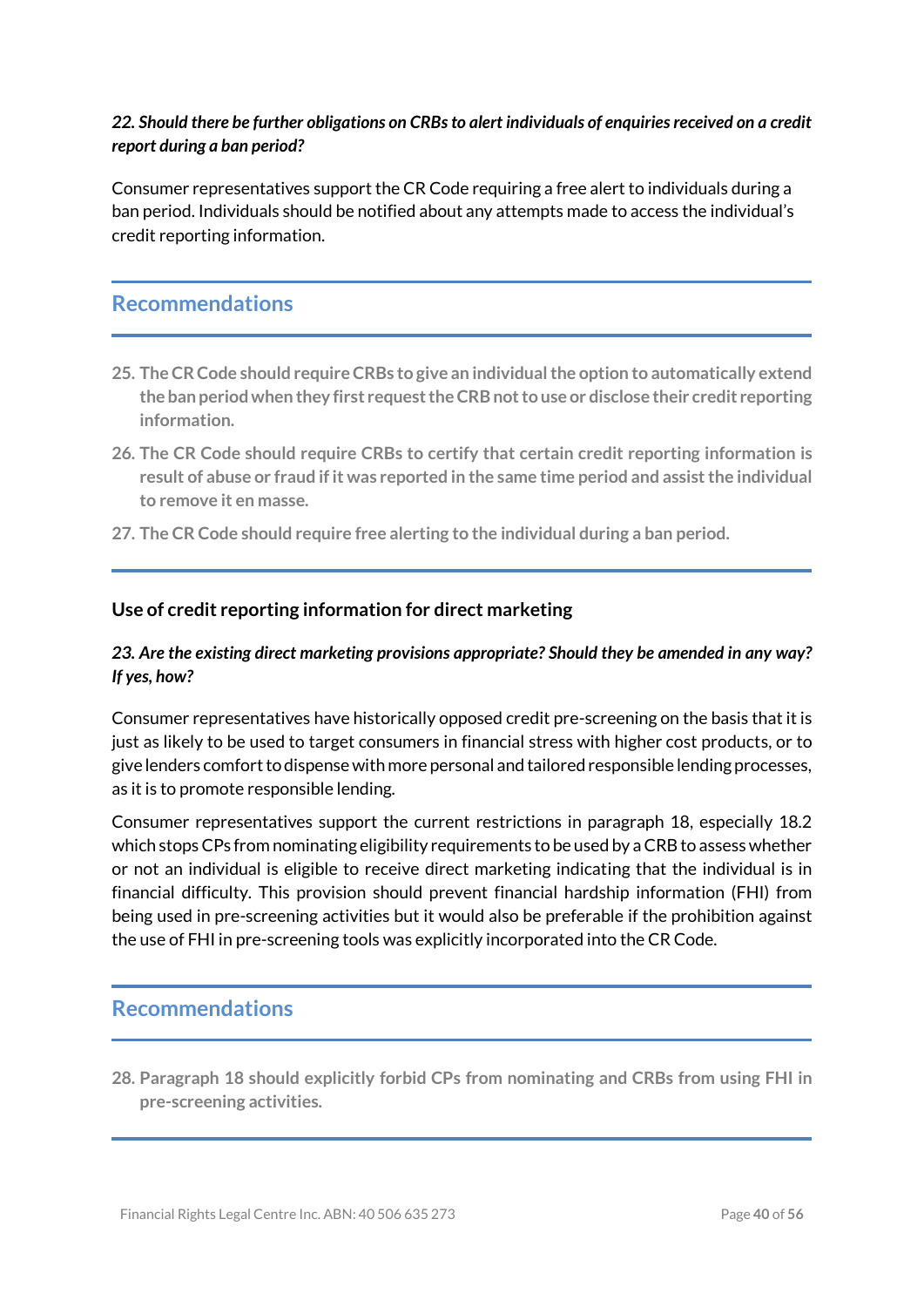## **Access rights**

### *24. Are the access provisions appropriate? Should the provisions in paragraph 19 be updated in any way? If yes, how?*

Consumer representatives still see ongoing problems with consumers trying to access their free credit reports. For vulnerable consumers that do not have access to the internet, or don't have an email account, it is still very difficult to get a free copy of their credit report. The CR Code should require that CRBs make it simple and easy for a vulnerable consumer to get a free copy of their credit report over the phone or by filling out a printable form and sending it by post.

Consumer representatives also strongly support introducing a mechanism in the CR Code through which credit reports could be accessible from all CRBs following a request to any one CRB. Currently, credit providers report information separately to the three credit reporting bodies (Equifax, Illion, Experian). Consumer advocates' experience has been that we need to go through three separate processes to gain all credit records as different information has been reported on each of them. This is both time consuming and sometimes administratively difficult. Furthermore, as we have a number of vulnerable clients, the amount of time it takes to obtain all three reports can be detrimental to the client's case and personal wellbeing.

#### **Case study – Miranda's story - C186139**

Miranda is an Aboriginal mother of 2, living out in regional NSW. Miranda has an intellectual disability and also psychological disability stemming from a violent and abusive relationship. Miranda had several debts that she was struggling to repay which were the result of economic abuse by her ex-partner. One large debt was for a car loan even though Miranda could not drive, and she never had possession of the car. The car was involved in an at-fault, total loss event. Her partner made payments up until he was jailed after he viciously attacked her. Miranda made payments until she could no longer afford it as she raised her two children. The other debt was a telephone debt in her name, which he had her set up and promised to pay.

When Miranda reached out for help she was not interested in disputing the debts, or reviewing what happened, even though her liability was questionable and she may have been entitled to some money back – her ex was in jail and she just wanted to clear her credit report to help her chances with securing affordable finance and not have debt collectors ring her and focus on her kids and being safe. She didn't have any details as to who had the telephone debt.

Financial Rights assisted getting a copy of her credit report which was challenging as she did not have a computer or phone that could set up the account or the digital skills to create an account with the credit reporting bureau. It required uploading several forms of identification to verify her identity. Once we helped her get her credit report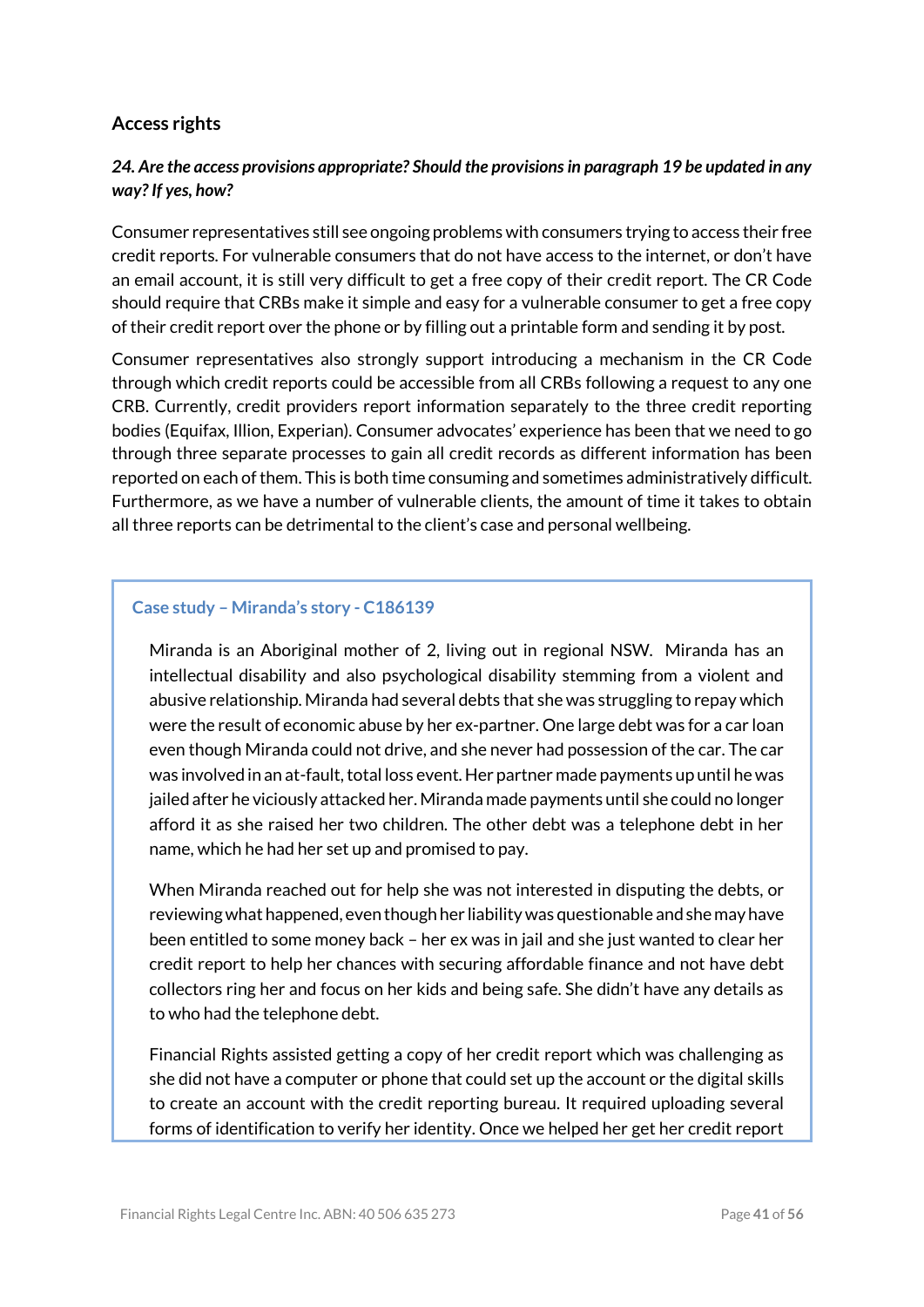we were able to identify the second default. Financial Rights' helped Miranda by contacting the debt collector, supplying evidence of the domestic violence and of the assault and her partner's jailing. Eventually each debt was resolved and her credit score improved from "below average" to "average". There is no way Miranda could have achieved this outcome without casework assistance.

Consumers do not understand that their credit reports from each CRB might differ, making it important to get a copy of each when going through a dispute or corrections process. It is also important for victims of fraud or financial abuse to keep an eye on all three CRB reports. This process would be much simpler and more reliable if in the same way that an individual may request a ban period with all CRBs through a single CRB, an individual could get all three of their credit reports after seeking access from one. Having one process to obtain their credit reports is also a trauma informed approach for consumers experiencing financial abuse as they are often living in crisis, which makes even the most simple administrative tasks impossible.

Consumer representatives have also found there is an issue of consumer organisations' authorities to act on behalf of clients not being accepted by CRBs. Financial counsellors and community lawyers have reported difficulties accessing credit reports for their clients even when they have an authority in place. The CR Code should require CRBs to recognise standard authorities which are regularly used by financial counsellors and consumer advocates.

The final access-related issue is about landlords requesting credit reports in rental applications. There is currently a common problem where real estate agents or landlords request that consumers supply a copy of their credit report as a part of any rental application. This is a common work-around of the rules preventing real estate agents or landlords from accessing the credit reporting system. The CR Code should impose stronger rules preventing real estate agents/landlords asking consumers to supply a credit report in order to apply for rental accommodation. Alternatively industry could work towards a solution with consumer representatives where consumers requesting access for the purposes of a rental application could get a 'simple' copy of their credit report which does not include RHI or FHI.

# **Recommendations**

- **29. The CR Code should require that CRBs make it simple and easy for a vulnerable consumer to get a free copy of their credit report over the phone or by filling out a printable form and sending it by post.**
- **30. Credit reports should be accessible from all CRBs following a requestto any one CRB.**
- **31. The CR Code should require CRBs to recognise standard authorities which are regularly used by financial counsellors and consumer advocates.**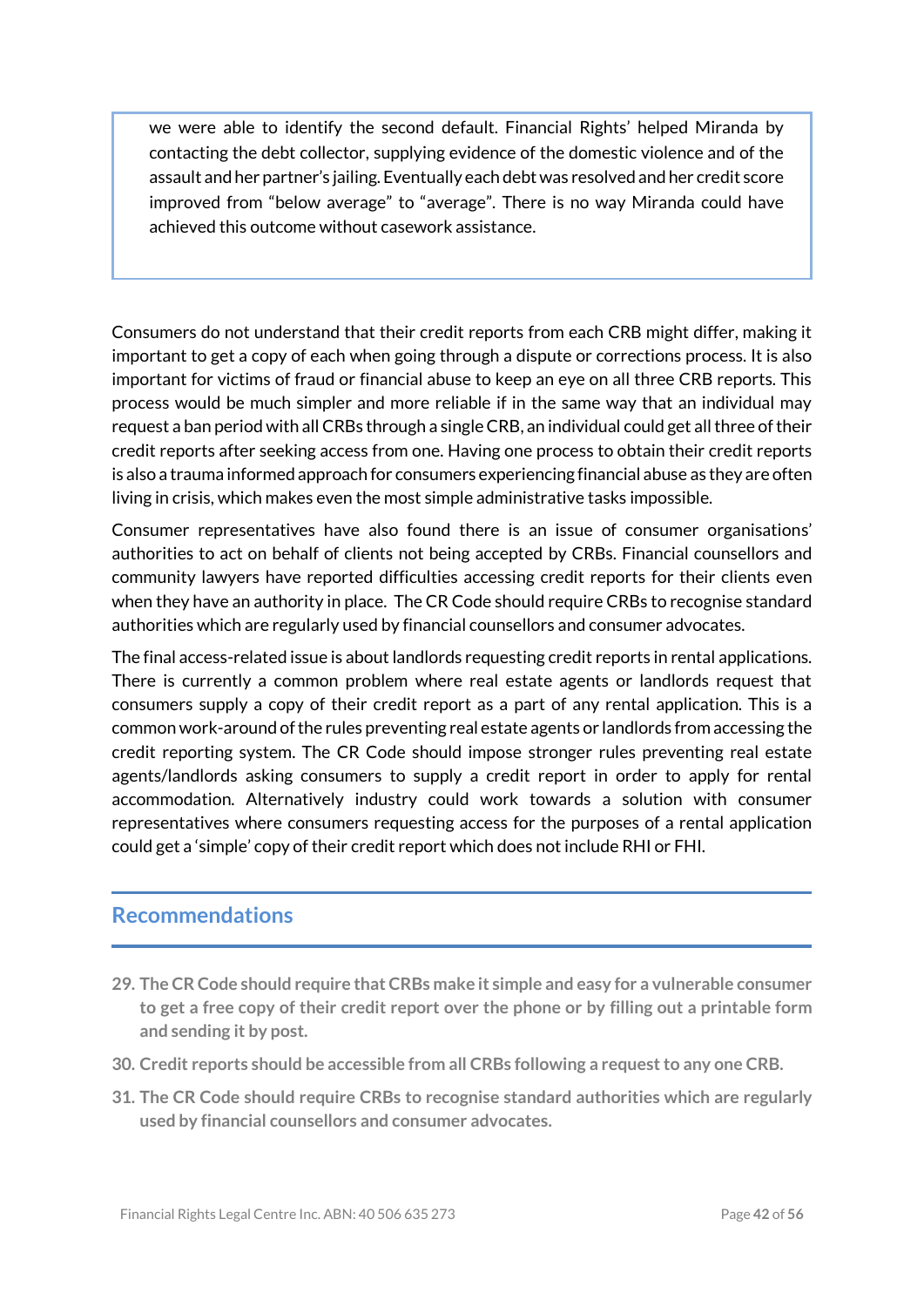- **32. The CR Code should impose stronger rules preventing real estate agents/landlords asking consumers to supply a credit reportin order to apply for rental accommodation.**
	- **f) Alternatively industry could work towards a solution with consumer representatives where consumers requesting access for the purposes of a rental application could get a 'simple' copy oftheir credit report which does not include RHI or FHI.**

# **Correction of information**

### *25. Are the correction provisions appropriate? Should the provisions in paragraph 20 be updated in any way? If yes, how?*

Correction of information is one of the most important issues for consumers and their advocates. The commitments in the CR Code regarding the correction of information are inadequate and need to be extensively amended. These commitments are not best practice when it comes to dispute resolution in financial services. The provisions in paragraph 20 are complex and confusing, which undermines the ability of individuals to advocate for themselves and pursue correction of credit-related personal information. The credit repair industry is able to exploit this unnecessary complexity, selling overpriced correction services that consumers should be able to do themselves. The CR Code should commit CRBs to best practice in dispute resolution, not simply to meeting the minimum requirements set by Part IIIA of the Act.

The correction of information mechanism is inefficient and ineffective in practice. The provisions in paragraph 20 of the CR Code are impossible for consumers to read and understand. Provisions in paragraph 20 should be principle-based and in plain English:

- Individuals have a right to request correction of any credit reporting information they believe is not accurate, up-to-date, complete or relevant to their creditworthiness;
- If a CRB or CP receives a correction request from an individual it must determine whether the credit-related personal information needs to be corrected as soon as practicable;
- CRBs and CPs must investigate all correction requests to determine whether the credit reporting information is accurate, up-to-date and complete and ask the individual for any additional information it needs to resolve the request within 10 days;
- Unless extraordinary circumstances exist a CRB or CP will resolve all correction requests within 30 days;
- If a CRB or CP cannot resolve a correction request within 30 days or decides not to correct the information it must advise the individual that they may complain to a recognised external dispute resolution scheme (this is not currently included in the Code).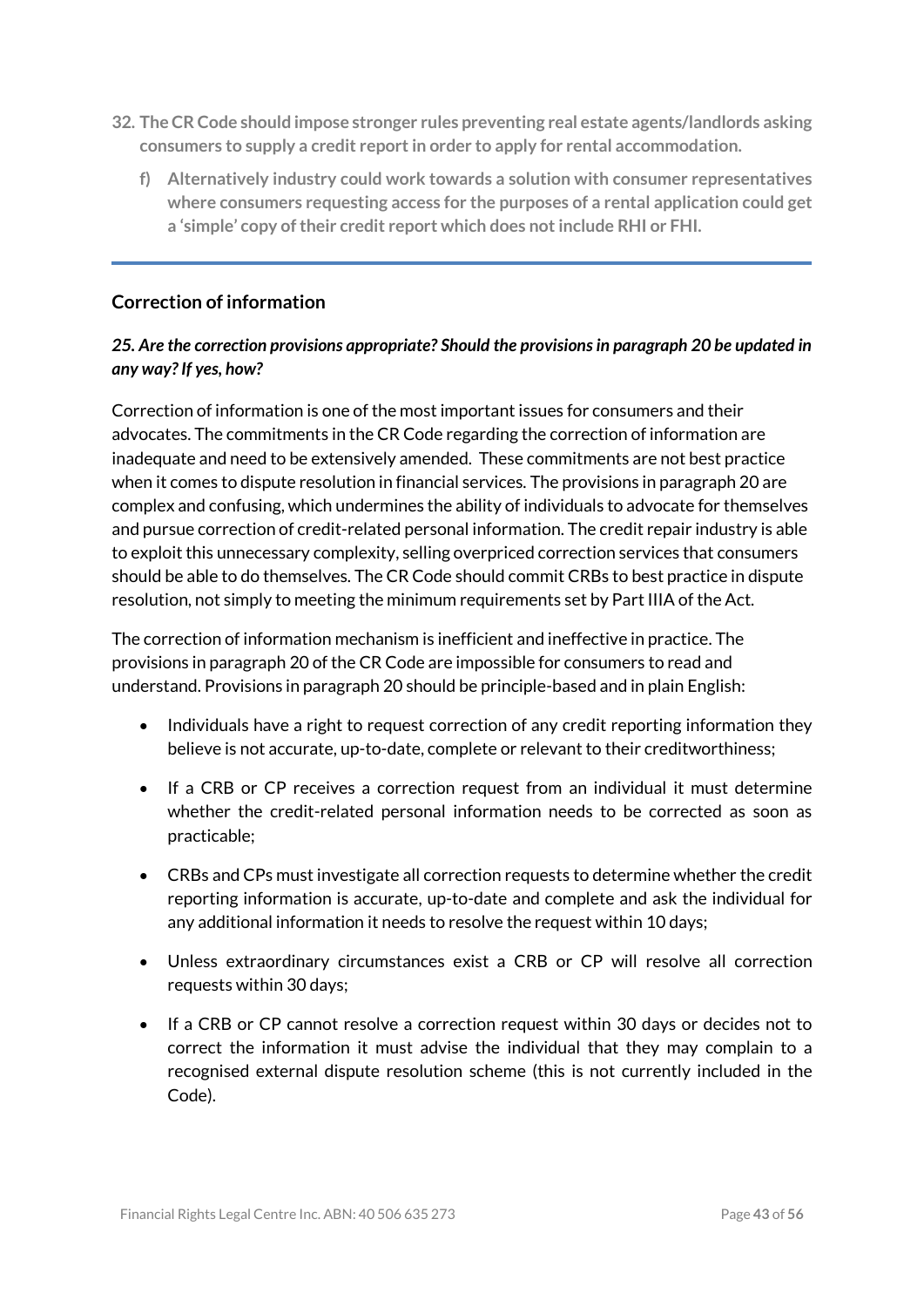A related issue is that the correction timeframes are weak. CPs and CRBs have 30 days under the Privacy Act to correct the information listed, but in many cases this timeframe is not commercially reasonable (for example, where the individual is seeking approval for a new line of credit in order to purchase a house or vehicle). The CR Code should set much tighter timeframes for simple correction requests, making it clear that the 30 day timeframe in the Act is for more complex correction requests only.

Consumer representatives strongly support there being a simple method for disputing credit report entries and requesting corrections when a number of entries need to be corrected across various credit accounts (such as occurs in situations of domestic violence or fraud). It can be extremely difficult, and even re-traumatising for a victim of economic abuse or fraud to try to remove many credit enquiries relating to different credit providers from their report. The CR Code should require CRBs to have a process by which they can certify that several records of credit reporting information are a result of abuse or fraud if they were in the same time period and remove them en masse.

Consumer representatives also strongly support a "no wrong door" approach to corrections. Both CRBs and CPs have correction obligations under Part IIIA of the Privacy Act. This often results in a CRB or CP referring an individual to another CRB or CP rather than completing the correction request itself. In cases of fraud or financial abuse an individual may have no knowledge of which CPs were involved in the fraudulent requests (or which were the original CPs if the account has now been sold to a debt collector). Even if CRBs are not in a position to know the details of the original credit contract, they know which CP reported the information, and they should be able to progress the correction request without the consumer needing to approach the CP separately. This is best practice, in particular for consumers who have experienced financial abuse, as it will avoid re-traumatising the consumer through forcing them to re-tell their experience of family and domestic violence to the CP. It also protects the CP's staff from receiving potentially distressing information unnecessarily.

Finally, as flagged at question 16 above, consumer representatives submit that 20.5 should be amended to include other circumstances beyond the individual's control.Currently the CR Code gives three examples of circumstances 'beyond the individual's control' when a default can be removed: natural disasters, bank errors or fraud. This provision should either be expanded to include situations of domestic and family violence, or it should be left completely open without any examples listed in the CR Code, so that it can be used for a much broader set of circumstances.

# **Recommendations**

- **33. Provisions in paragraph 20 should be completely re-written to be principled-based and in plain English.**
- **34. The CR Code could set much tighter timeframes for simple corrections requests, making it clear** that the 30 day timeframe in the Act is for more complex correction requests.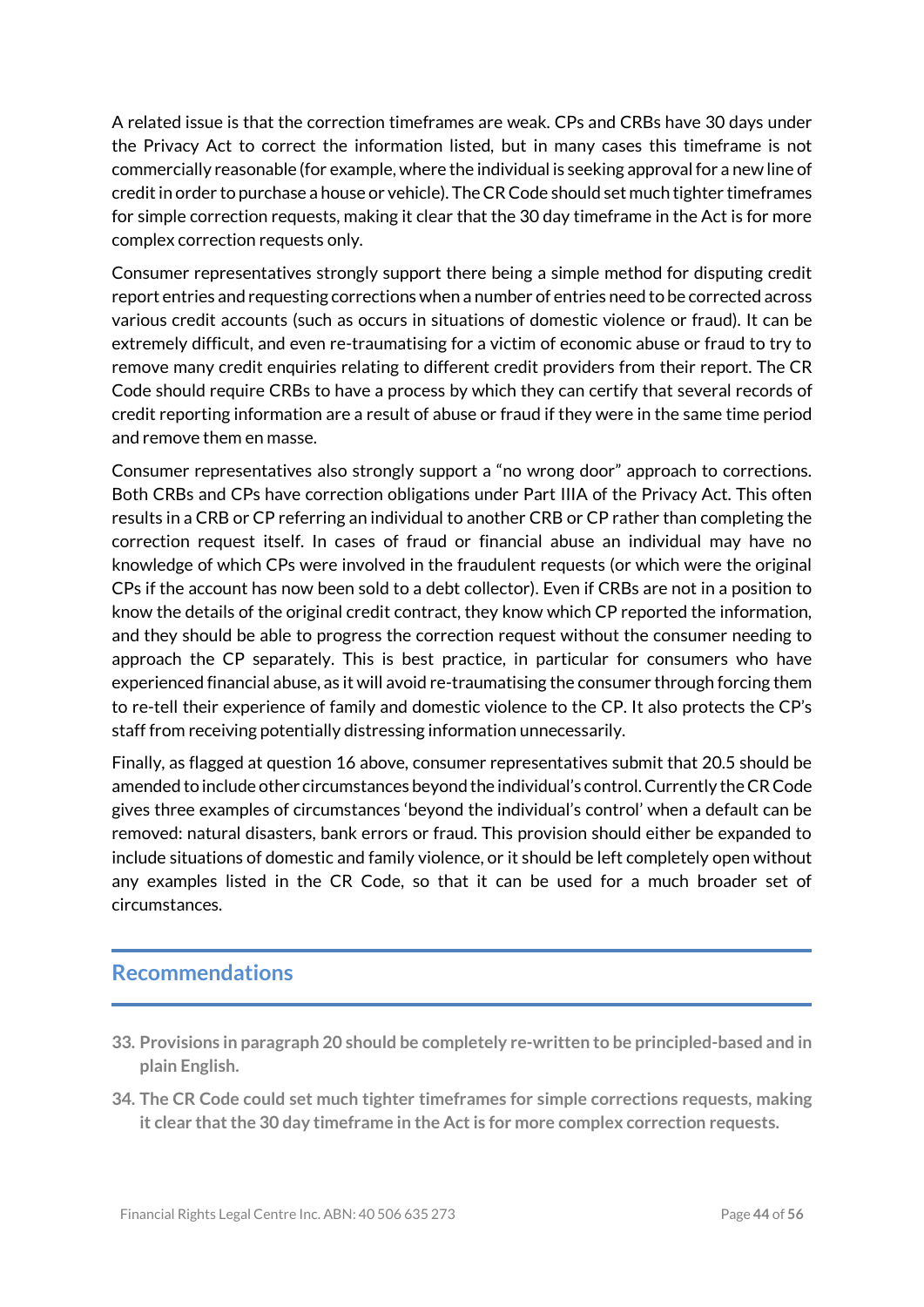- **35. The corrections provisions in the CR Code should be adjusted to take a 'no wrong door' approach to corrections requests to CRBs and CPs.**
- **36. Paragraph 20.5 should either be expanded to include situations of domestic and family violence, or it should be left completely open without any examples listed in the CR Code, so thatit can be used for a much broader set of circumstances.**

# **Complaint handling**

#### *26. Are the provisions on complaint handling appropriate? Should the provisions in paragraph 21 be amended in any way? If yes, how?*

An independent CR Code compliance committee or the OAIC should be tasked with collecting and analysing CRB complaints data, looking for trends and giving feedback to the industry on improvements they could make. In Australia ASIC collects complaints data from financial institutions, and all regulated entities need to comply with ASIC's new guide on complaints handling (RG 271). In the US, credit reporting laws require the CRBs to conduct a review of complaints sent to them where consumers allege there is incomplete or inaccurate information in their consumer reports and the consumer appears to have previously attempted to fix the problem with the company. The companies must then report their determinations and actions for these covered complaints to the regulator.

Currently in Australia there is very little incentive for CRBs to invest in and improve their complaints handling. Our experience is CRB complaints handling teams are understaffed and lack appropriate training and expertise. CRBs invest in credit provider-facing systems to ensure that their most profitable arms of the business run smoothly and reliably, but the same is not the case for consumer-facing services like complaints handling. Consumers should be able to make a complaint to a CRB and have it resolved within the required timeframes without needing the support of a lawyer or financial counsellor. Unfortunately, until there is public reporting on CRB complaints handling, it is unlikely there will be any improvements in this space.

We also agree with the Legal Aid Queensland submission that this section of the CR Code (like many others) is confusing and industry-focused. If paragraph 21 was consumer-focused it would clearly set out

- How consumers can make a complaint
- The minimum content requirements for CRB complaint responses
- The maximum timeframes for providing a complaint response
- Requirements for identifying and escalating systemic issues
- Requirements for responding to urgent amendment requests when an individual is seeking to purchase a property, and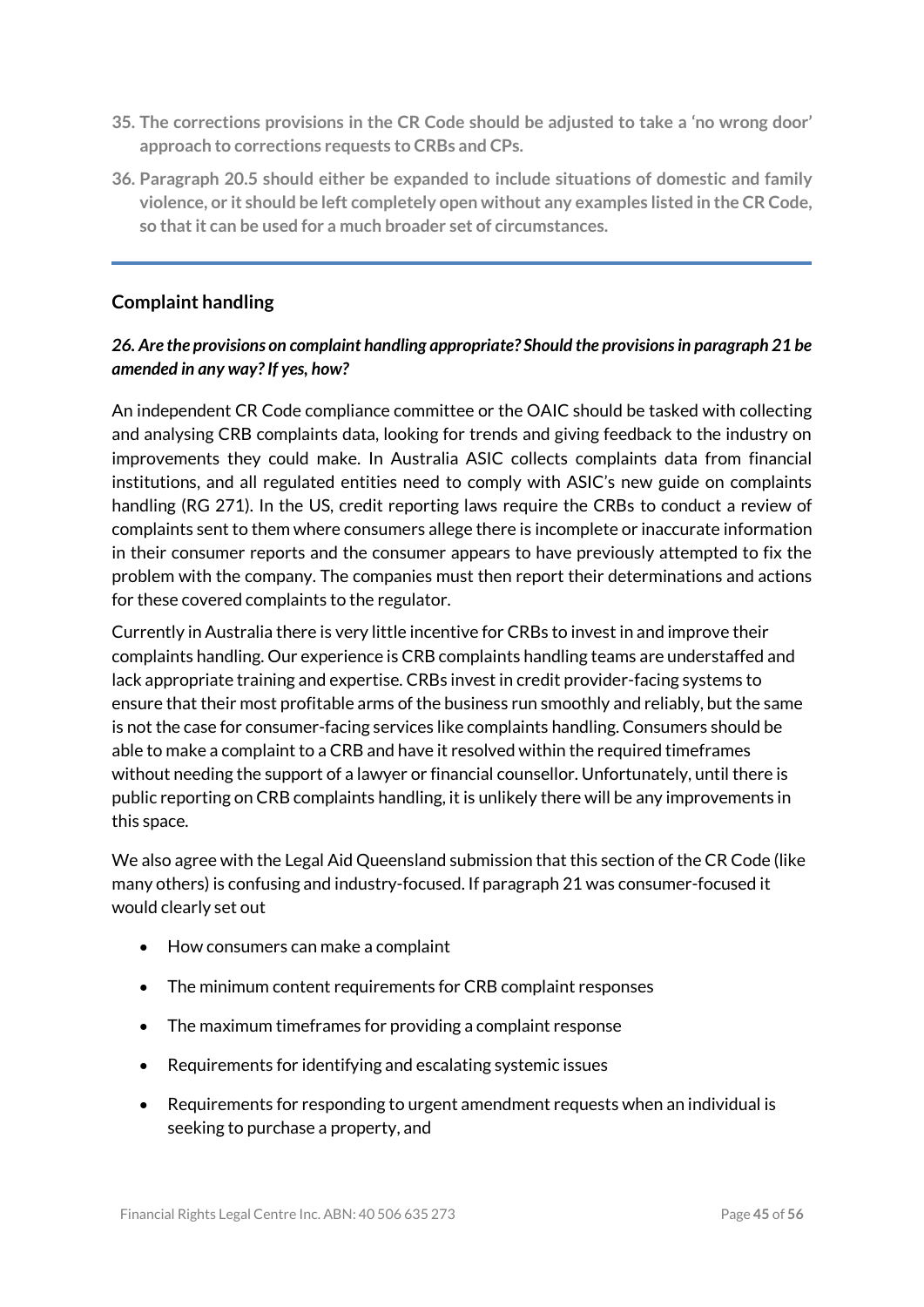- That all CRBs and CPs are required to belong to an approved external dispute resolution (EDR) scheme.
- $\bullet$  That when a complaint it not upheld, the consumer must be told about the reasons for this and about their right to complain to the EDR scheme.

Paragraph 21 instead deals primarily with how the CPs and CRBs deal with each other, and contains nothing about what would be important to consumers.

#### **Case study – Oliver's story - C198273**

Oliver called Financial Rights about a default listing on his credit report. Oliver's credit card was stolen in mid-2021. He immediately notified the lender but they sent a replacement card to the wrong address. They tried twice more but both went to wrong addresses, as a result of their own internal error. During this period Oliver couldn't access his online portal with the lender. He couldn't see what purchases were on the card and he was not making payments.

Oliver called the lender several times about the missing card and at no point did they tell him the card was in arrears and needed payments, that his RHI was impacted or that a default notice would be issued. He doesn't recall receiving any default notices under the National Credit Code or privacy legislation.

Oliver later checked his credit report and found a default listing and negative RHI information. He raised a complaint about the default notice and RHI. He asked the lender to remove this information. They refused on the basis he should have been using BPAY or direct debit payments to pay his account if he was unable to access the portal. He received an apology about the delay in the re-issuing of the card. The lender would not provide copies of the alleged default notices sent.

Oliver was very anxious to get the default removed as he wanted to apply for a home loan and his credit score had dropped significantly. He proceeded with escalating the matter to an AFCA complaint and it was only then that the lender finally offered to remove the default.

# **Recommendations**

**37. Consumer representatives submit Paragraph 21 should be re-written to align with ASIC's RG 271, or alternatively be re-written as a consumer-focused provision.**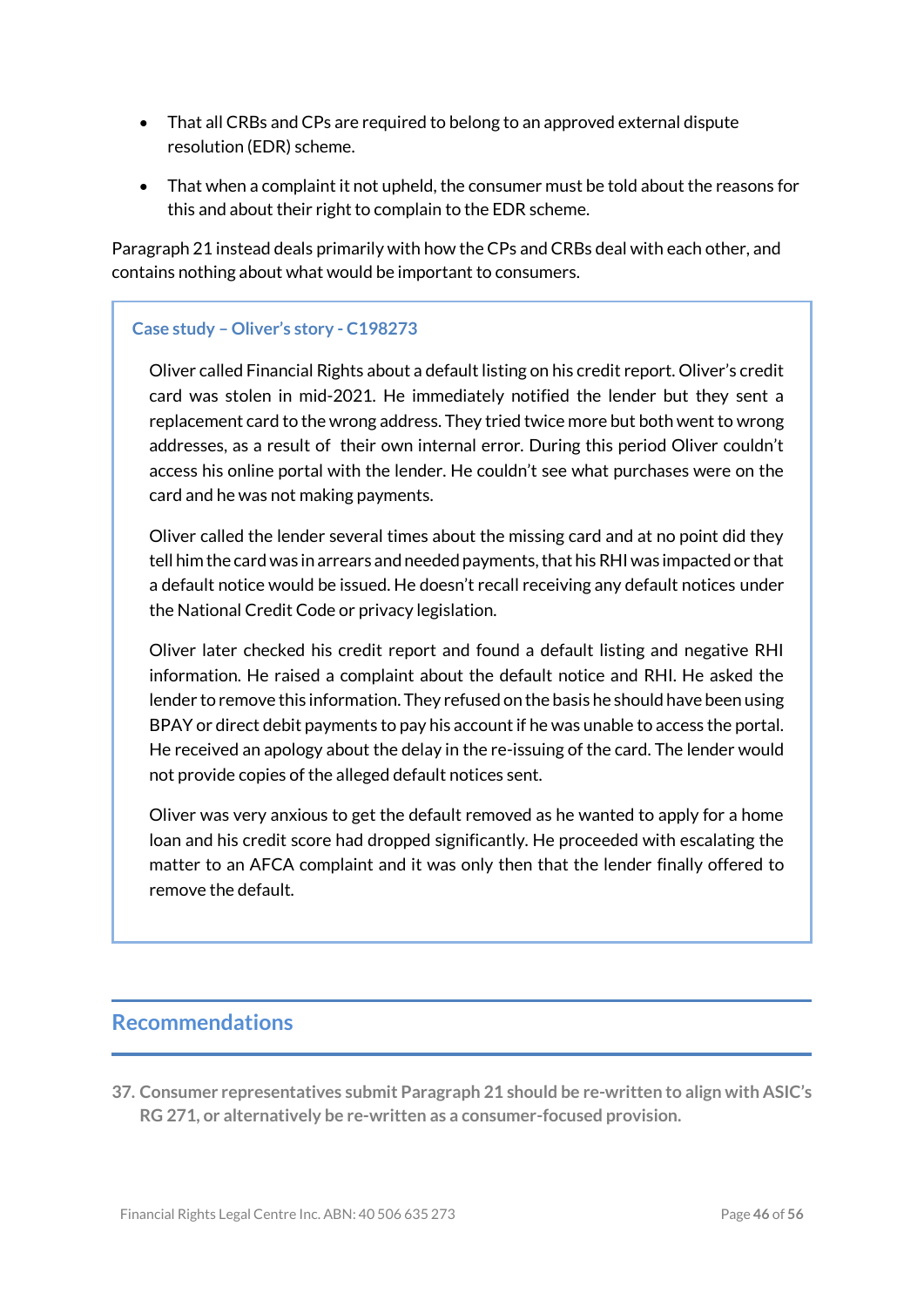**38. An independent code compliance body or the OAIC should collect, analyse and publish CRB complaints data.**

#### **Dispute resolution processes for individuals**

#### *27. Are arrangements for dispute resolution appropriate? Should the arrangements be changed in any way? If yes, how?*

We support the various EDR schemes that operate in the credit reporting space. We do not have any other comments about arrangements for dispute resolution.

#### **Other options to protect individuals affected by domestic abuse**

#### *28. How could the CR Code be amended to enhance protections for individuals?*

#### *29. How could the CR Code be amended to better support people affected by domestic abuse?*

[In developing this part of our response we consulted with the Economic Abuse Reference Group, a network of community organisations that engages with industry regarding responses to customers experiencing family violence.]

Family violence and financial abuse can have a serious impact on a person's financial independence, safety and well-being. There are numerous ways in which a victim/survivor may experience credit reporting impacts as a result of abuse. Loans and credit facilities can be opened fraudulently, without the victim's knowledge or consent using the person's details and devices, both during the relationship and after separation. The victim can be coerced into taking out loans and credit facilities, either jointly or in their own name, but largely or entirely for the abuser's benefit as a result of a spectrum of controlling and threatening conduct or actual violence. A loan may have been taken out with full knowledge and consent, but the victim is thrust into hardship as a result of being prevented from working, or having no control over his or her income, or experiencing physical or mental illness as a result of the abuse. In some cases the victim/survivor may have been forced to flee with little or no preparation, leaving behind a job, home and other assets or belongings. Sometimes many or all of these factors may be at play.

The difficulty of obtaining financial independence is often the most significant barrier for a victim survivor to leaving a violent relationship, and a lack of financial independence often results in a person returning to that relationship. Joint finances become a tool of control, particularly if the perpetrator can no longer harm their victim in the form of physical or psychological abuse. Even though it may not be in the abuser's bestinterests to stop payment or default on the debt, they may do so knowing that it will cause further pain for their victim.

Since the Code was developed in 2014, there have been significant developments in the understanding of family violence and financial abuse, and most financial institutions and utility or telco businesses have processes to identify and respond to customers who have incurred debt, and/or defaulted on payments, as a result.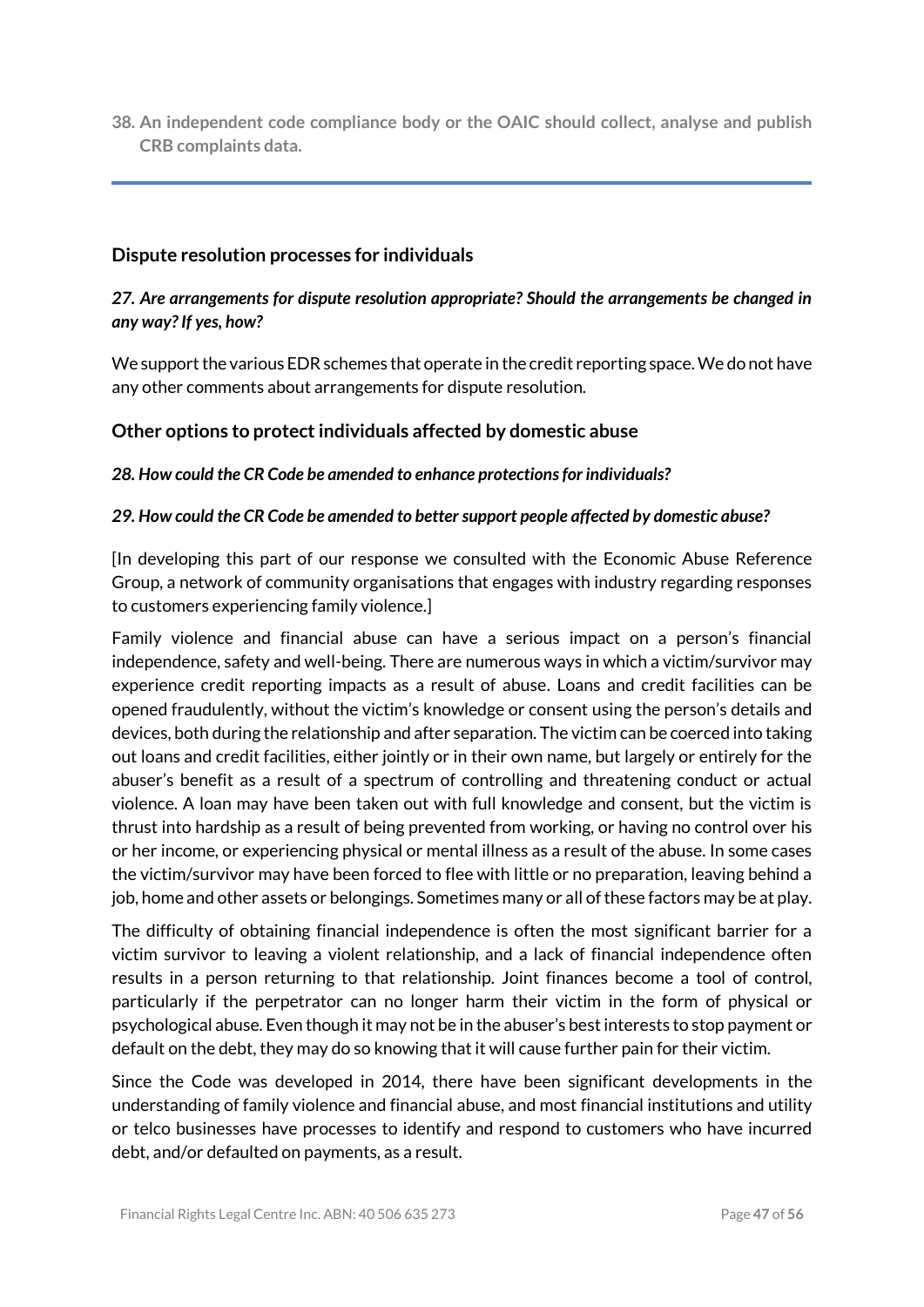The CR Code needs to consider any specific obligations that should be included to guide CRBs and CPs in dealing with economic abuse. There are a number of credit reporting issues that could be addressed to support victim survivors who are experiencing or escaping abusive relationships.

The CR Code should use the terminology 'financial abuse' or 'economic abuse' and define it to make it clear that any special credit reporting rules apply to victim survivors of family and domestic abuse, intimate partner abuse and elder abuse. A good definition of financial abuse is the following:

Financial abuse is a pattern of control, exploitation or sabotage of money and finances affecting an individual's capacity to acquire, use and maintain financial resources and threatening their financial security and self-sufficiency.<sup>10</sup>

The CR Code could have an entirely new section for individuals experiencing or fleeing violence or abuse. New CR Code provisions could create special rules for CPs that provide the flexibility to not list or correct past credit reporting information for victim survivors. These new provisions should include a preamble or a note recognising the potential effect of credit reporting on an individual's ability to re-establish financial independence and that credit reporting information that is the product of economic abuse does not necessarily reflect an individual's creditworthiness.

#### **Case study – Leisha's story - C213313**

Leisha is a single mum of three kids. She was born overseas and English is her second language. She lives in public housing and her main income is Centrelink benefits with some income from casual cleaning jobs. Leisha was the victim of domestic violence from her former partner. The police took out a protection order on her behalf several times in the last 10 years.

Leisha had taken out a Bank credit card while she was living with her ex to pay for emergency expenses. The card was in her name only. However, her ex used most of the funds to pay for his own expenses. He never paid her back as promised and was violent when she asked him to pay her back. The credit card debt was then assigned to a debt collector. Leisha had absolutely no capacity to pay.

Financial Rights wrote to the debt collector about the credit card and requested a waiver on the basis of her financial circumstances and her experience with DV. The debt collector informed us it also had another account in her name from the same period which our client had no recollection of. After providing evidence of the DV and

<sup>10</sup> Breckenridge, J., Singh, S., Lyons, G., Suchting, M., (2021) Understanding Economic and Financial Abuse Across Cultural Contexts. Sydney: Gendered Violence Research Network, UNSW Sydney.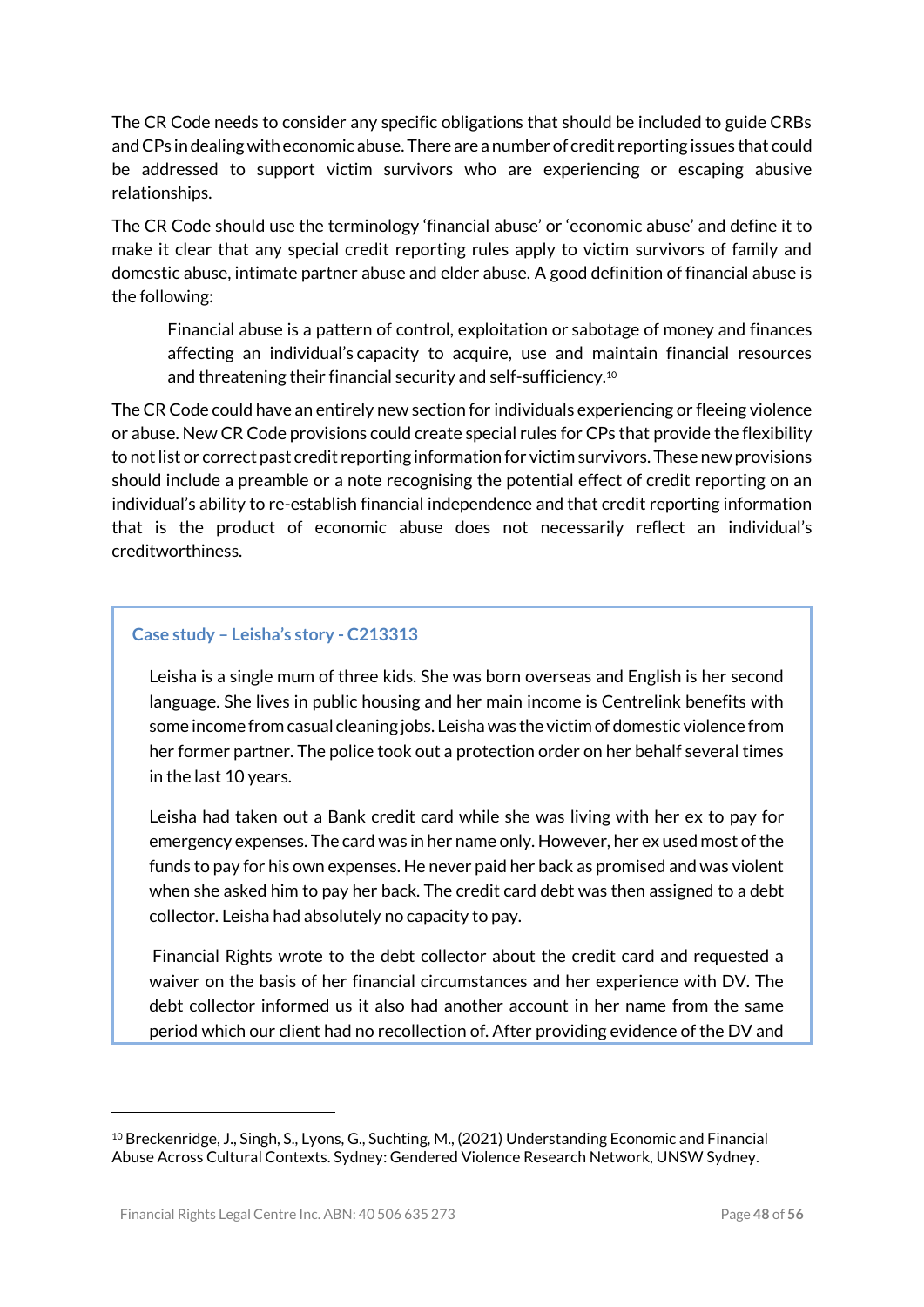Leisha's inability to pay the debt collector agreed to waive the debts and remove any defaults from her credit report.

#### **Case study – Sarabi's story - C218648**

Sarabi is a victim of domestic violence and has 2 dependent children with autism. Her mortgagee has granted her a hardship arrangement and frozen her payments during the pandemic, so she has not made any payments for a year. There is about \$300,000 equity in the property, but this is a joint mortgage with her abusive ex-husband. They have done a final separation document in court and Sarabi has an AVO against him.

When her ex moved out he stopped contributing to the mortgage. As a part of his continuing economic abuse he keeps calling the bank and reinstating the mortgage payments. Sarabi believes her ex wants her to lose the house. By removing the hardship arrangement, RHI is reported on her credit report again. He tells the bank that they are in the process of selling but Sarabi says that is not true. She wants to remain in the house with her children. Sarabi wants to refinance but the missed payments now on her credit report are making that impossible. She has called several lenders and they have all said she cannot secure a loan with her current credit score.

There is a court order that Sarabi's ex should be removed from the title and the mortgage but her credit report is now too poor. The poor handling of the situation has triggered her trauma anxiety from the domestic violence and left her scared that she and her children will end up homeless.

# **Flexibility in corrections**

The most important issue for advocates supporting victim survivors is the need for greater flexibility for CPs not to list or to remove negative information from credit reports. In practice CPs regularly agree to waive a debt or not pursue payment against one account holder due to the debt being incurred in connection with domestic abuse. The ABA issued an updated industry guideline on Financial Abuse and Family and Domestic Violence in April 2021. Best practice for banks is to **not** enter negative credit information if a customer is affected by family and domestic violence. Under this guideline, banks should not reflect missed repayments or list defaults if the bank is aware that family and domestic violence has affected the consumer's ability to pay, or may be relevant to their liability to pay the debt. Of course, there will be many times when a victim survivor is not able to communicate about their situation to the credit provider because they are either experiencing or fleeing violence, or otherwise incapacitated. If those individuals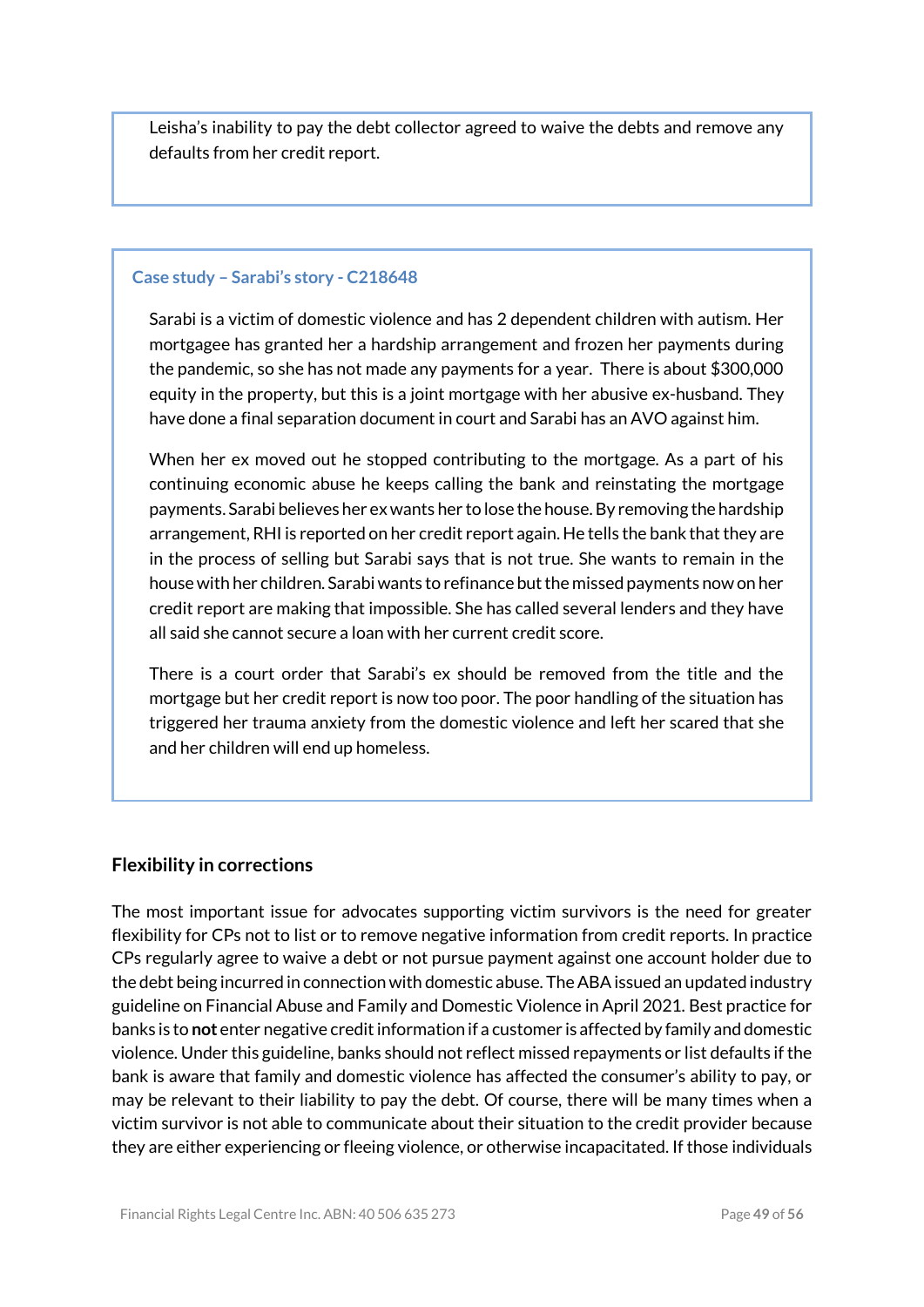later reach out to a CP for assistance, the CP should be able to update and correct past RHI, or remove defaults that have already been listed.

The CR Code should clarify that in cases of financial abuse, CPs can supress or correct past credit reporting information where the circumstances of the negative information were beyond the individual's control and the CP believes it is necessary to protect the safety of an individual or where the credit reporting information would be inaccurate, irrelevant or misleading. This could be done by specifically listing financial abuse and family violence as reasons in the amendments to other sections, such as 20.5, or by having a separate section dedicated to this purpose or both.

# **Dealing with multiple records – bulk corrections**

The CR Code should develop a mechanism which simplifies the corrections process when there are numerous debts and enquiries on the victim survivor's credit report which are a result of economic abuse. Needing to go through separate disputes to remove each one can be retraumatising for a victim of economic abuse and an enormous drain on the resources of advice and advocacy organisations who could otherwise direct their attention to assisting more people.

The most appropriate solution would be one where credit information related to a number of different credit accounts, and credit enquiries, can be removed through one centrally coordinated process when economic abuse or fraud is involved. This should include CCLI, RHI, default information and SCIs where appropriate. Having to approach every credit provider individually and establish the case over and over again, meeting different information and evidence requirements is gruelling for experienced advocates and requires time, knowledge, confidence and persistence rarely available to members of the public, let along victims of abuse who may already be damaged by their experience and at serious risk of being re-traumatised. There should be a clear process whereby the relevant facts can be established once only and the baton passes to a CRB to liaise with creditors and purge inappropriate listings from the report. While some cases will continue to have nuance and different responses may be needed for different accounts, these should be dealt with by exception.

As discussed in the fraud section above, the CR Code could require CRBs (after sufficient evidence has been provided) to certify that numerous enquiries and listings are a result of abuse or fraud if they were in the same time period and remove them en masse.

#### **Case study – Emma's story - C221006**

Emma was in an abusive marriage for several years. After separating from her husband Emma had to take out an ADVO. He was later incarcerated for the abuse. During her relationship Emma's husband exerted coercive behaviour over her. He was unemployed and had a very bad credit history and he pressured her to take out loans to pay for his addiction.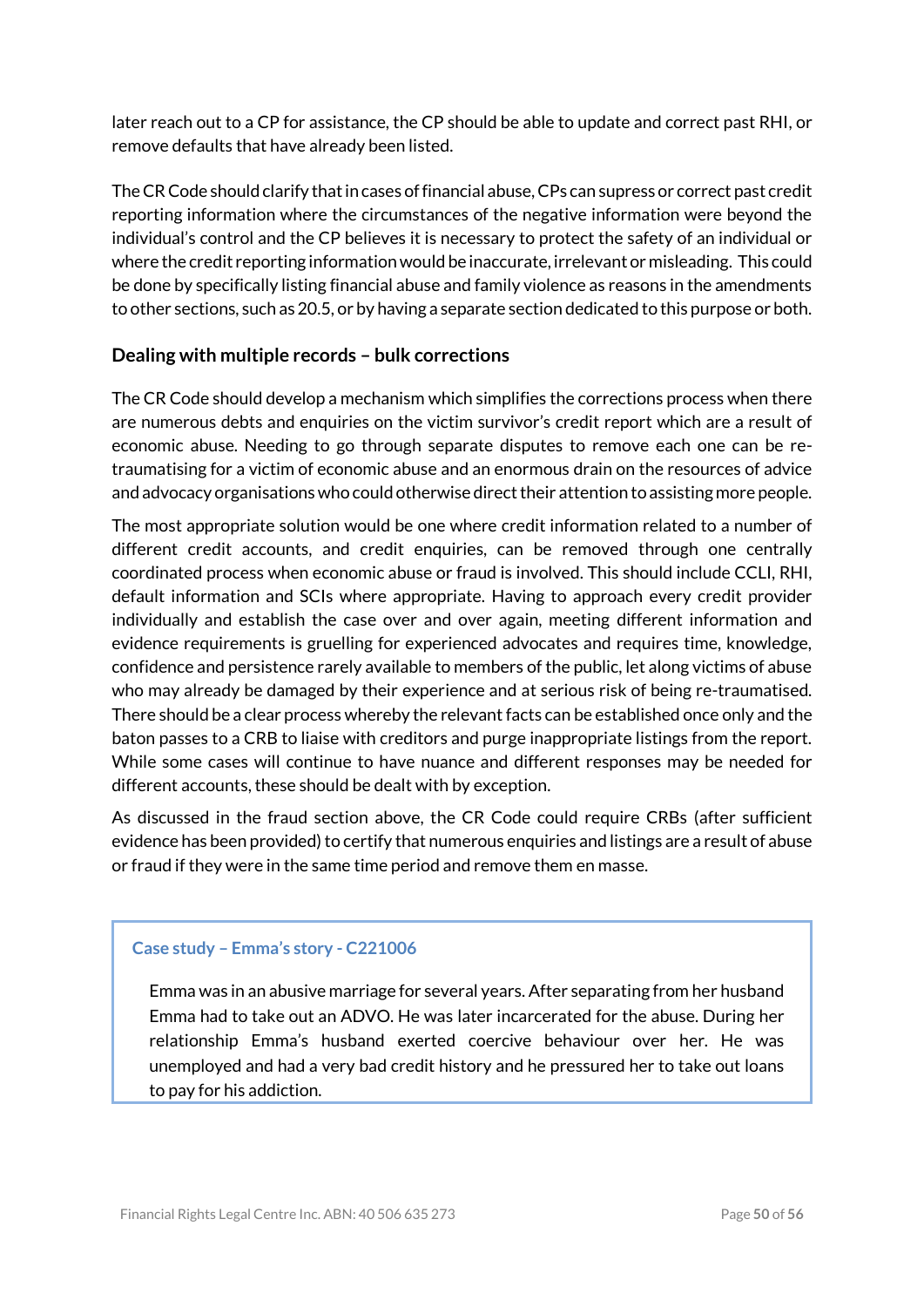When Emma reached out to Financial Rights for help she had no assets apart from a vehicle and she was renting in private accommodation. In late 2021 she became aware of a number of default listings on her credit report by different lenders and debt collectors. Emma wants these defaults removed so she can move on with her life.

Emma did not receive any benefit from these loans and was experiencing domestic violence at the time the loans were issued. Financial Rights has had to help her apply to each of the 6 creditors to show evidence of the domestic violence, resolve the debts and remove the default listings.

#### **Case study – Sophia's story - C201939**

Sophia is a young single parent of a new baby and her sole source of income when she contacted us was Centrelink. Sophia had just recently taken out an AVO and separated from her partner of 7 years due to prolonged domestic violence including financial abuse. Sophia and her baby had to leave her rental and move to regional NSW to live with her parents because of her ex-partner's continued threatening behaviour. Sophia advised Financial Rights that her ex-partner has always been abusive physically and financially, that he did not contribute to household expenses so she had to manage all the bills herself – often when she was only working part-time.

When Financial Rights first started working with Sophia she had seven unsecured debts totalling around \$10,000. Financial Rights helped Sophia contact her creditors one by one to request the removal of default listings from her credit report. Financial Rights was continuously met with barriers to communicating or getting a response from some of the creditors but in the end we were successful at helping Sophia clear her credit report. Sophia's life is now turning around, she seems happy and is back working with her previous employer before she had to flee her home.

#### **Security concerns**

Victim survivors that have fled violence can be particularly reticent to request a copy of their credit report out of concern that the contact details they use to get a copy of their report will be shared with third parties, such as debt collectors or joint account holders who may be perpetrators of abuse. This can be a matter of life and death. Consumer representatives have been told anecdotally by CRBs that they do not share contact details which are entered solely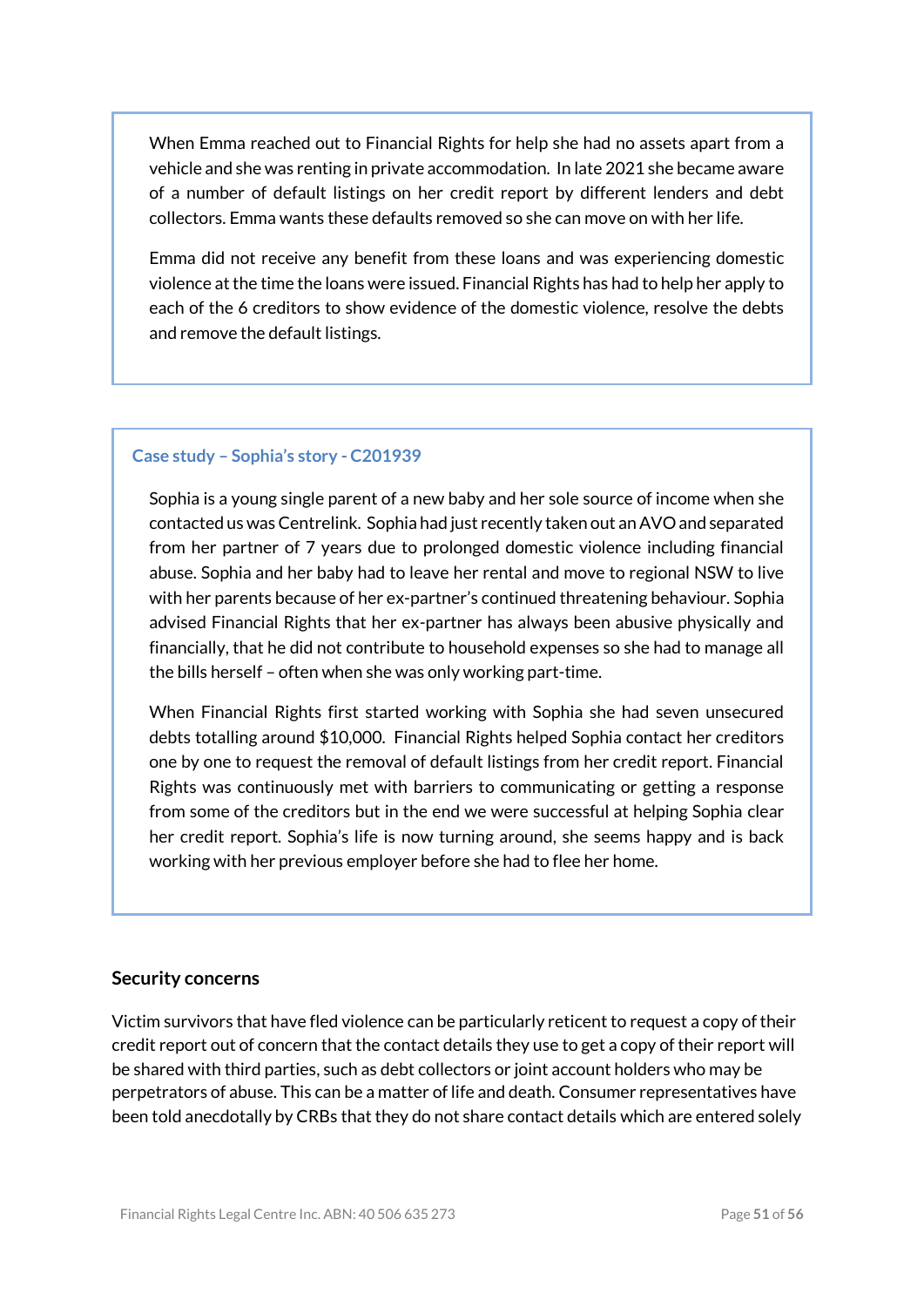to obtain access to a credit report with third parties when an access seeker uses new contact information.

The CR Code should therefore impose explicit restrictions on sharing the contact information of consumers when they request a copy of their free credit report. CRB should also make a clear note of this restriction when an individual is requesting access to a credit file. We recognise that CRBs might alert debt collectors about updated contact information that is publicly available or comes from a new credit application. The restriction we are requesting here is simply about contact details used when requesting a copy of a credit report. Women who are experiencing or fleeing violence may be in hiding, using a new email address or using a temporary phone number. They should be able to get copies of their credit report without fear that those details will be shared.

# **Customer-based vs account-based reporting**

CPs and AFCA accept that there are circumstances where one joint borrower should not have been a borrower, should not be liable for payment, and/or should be granted a variation without notice to the other borrower due to safety concerns. These approaches should be supported by the CR Code.

Consumer representatives have raised concerns in a recent submission to the OAIC that account-based reporting is inappropriate, and that individual based reporting is the optimal way to meet both privacy and safety objectives for at risk borrowers. Account-based reporting necessarily includes weighing up the privacy rights of one joint account holder against the safety and privacy rights of the other. Safety should trump privacy in these circumstances.

The assumption that account-based reporting is fundamental to the credit reporting system is not correct. While we recognise that converting the entire system to individual reporting would entail costs, individual reporting is possible in discrete cases. Our anecdotal experience is that credit providers can manually report different repayment histories for different joint account holders. In the context of victim survivors of economic abuse, this change can be critical.

The Code should allow the information of joint accounts to be split in discrete economic abuse situations where the CP and the individual agree it is the best option.

#### **Best practice guideline**

Finally, consumer representatives support the development of a best practice economic abuse guideline for CRBs and CPs developed by ARCA for individuals experiencing or fleeing violence. The ABA guideline on Financial Abuse and Family and Domestic Violence sets an excellent industry standard including recognition of a trauma informed approach (and is recognised by AFCA), but not all lenders are ABA members. CRBs also need guidance on best practice when a victim survivor reaches out with a security or correction request.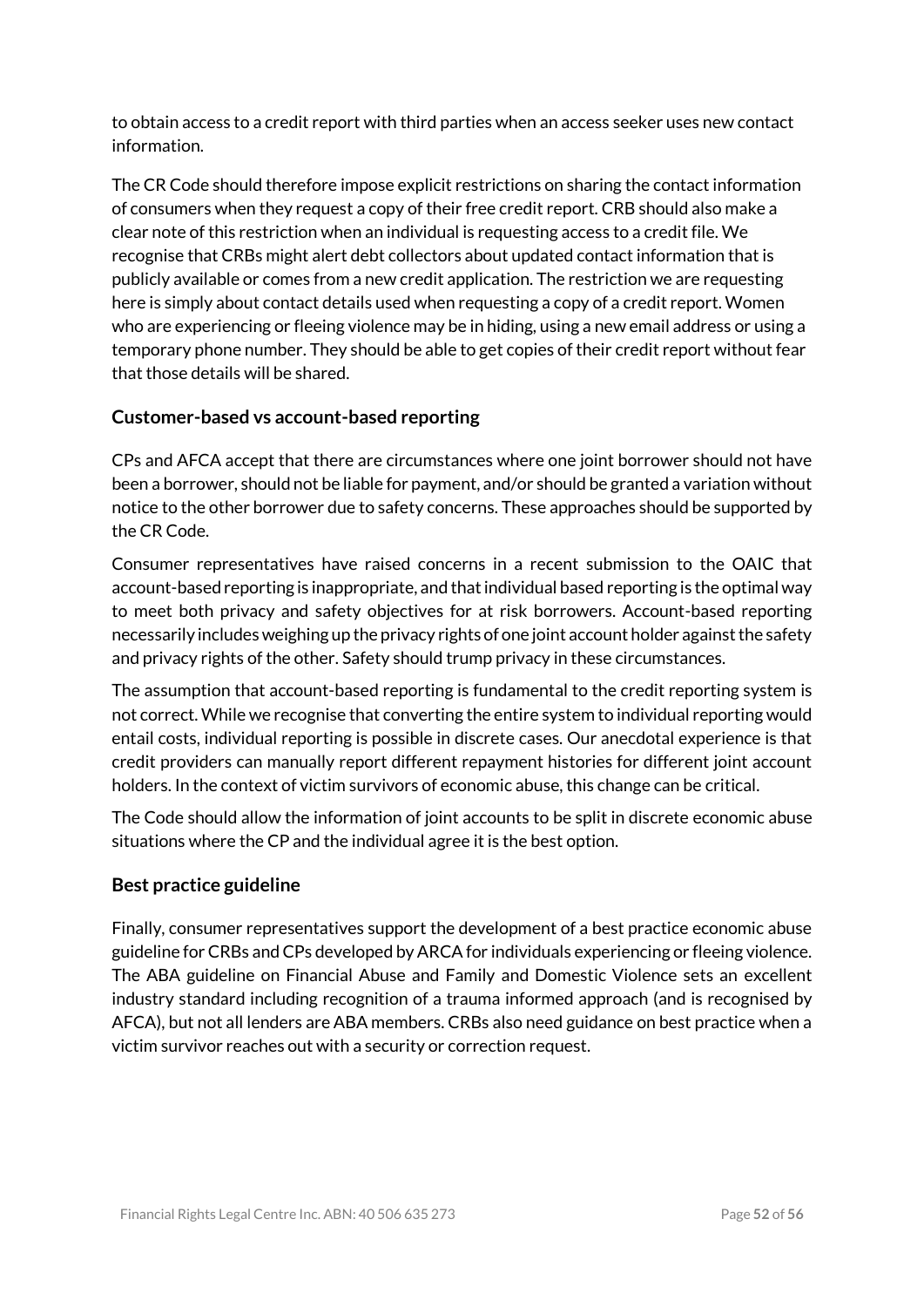#### **Case study – Saskia's story - C25708**

In mid-2021 Saskia was refused credit for a small loan to cover her pet's surgery. She was told this was because of a problem with her credit report from a specific CRB. She requested a copy of her report. Even though Saskia supplied all the information requested and uploaded a copy of her current license, passport, Medicare Card and Pension Card she was refused access to her report. She was told she had not sufficiently identified herself in order to obtain access to her credit file.

Saskia called the CRB and offered to supply further documentation (such as a birth certificate or marriage certificate to her former husband) but she was told this would not assist. She was asked by the representative on the phone if her ex-husband could contact them to confirm her identity. Saskia told the representative that her exhusband was abusive, they are divorced and she does not have any contact with him but the representative still suggested he could confirm her identity.

When Saskia reached out to Financial Rights for assistance she was still not able to get a copy of her report, still did not know why she had been refused credit and did not know if there was incorrect information on her report which needed correction. The situation was causing Saskia significant distress.

#### **Case study – Financial Counselling story – From the Economic Abuse Reference Group**

I requested a debt waiver and removal of a default listing for a family violence victimsurvivor from a rent to buy company (consumer lease provider). In response to my request the creditor said they would not remove the default for the following reason:

#### *The default to be marked as PAID*

*Note: Equifax has very specific guidelines for default removal, with "compassionate grounds" - in this case related to domestic violence not included.*

### **Recommendations**

**39. The CR Code should have an entirely new paragraph for individuals experiencing or fleeing violence which creates special rules addressing the following issues:**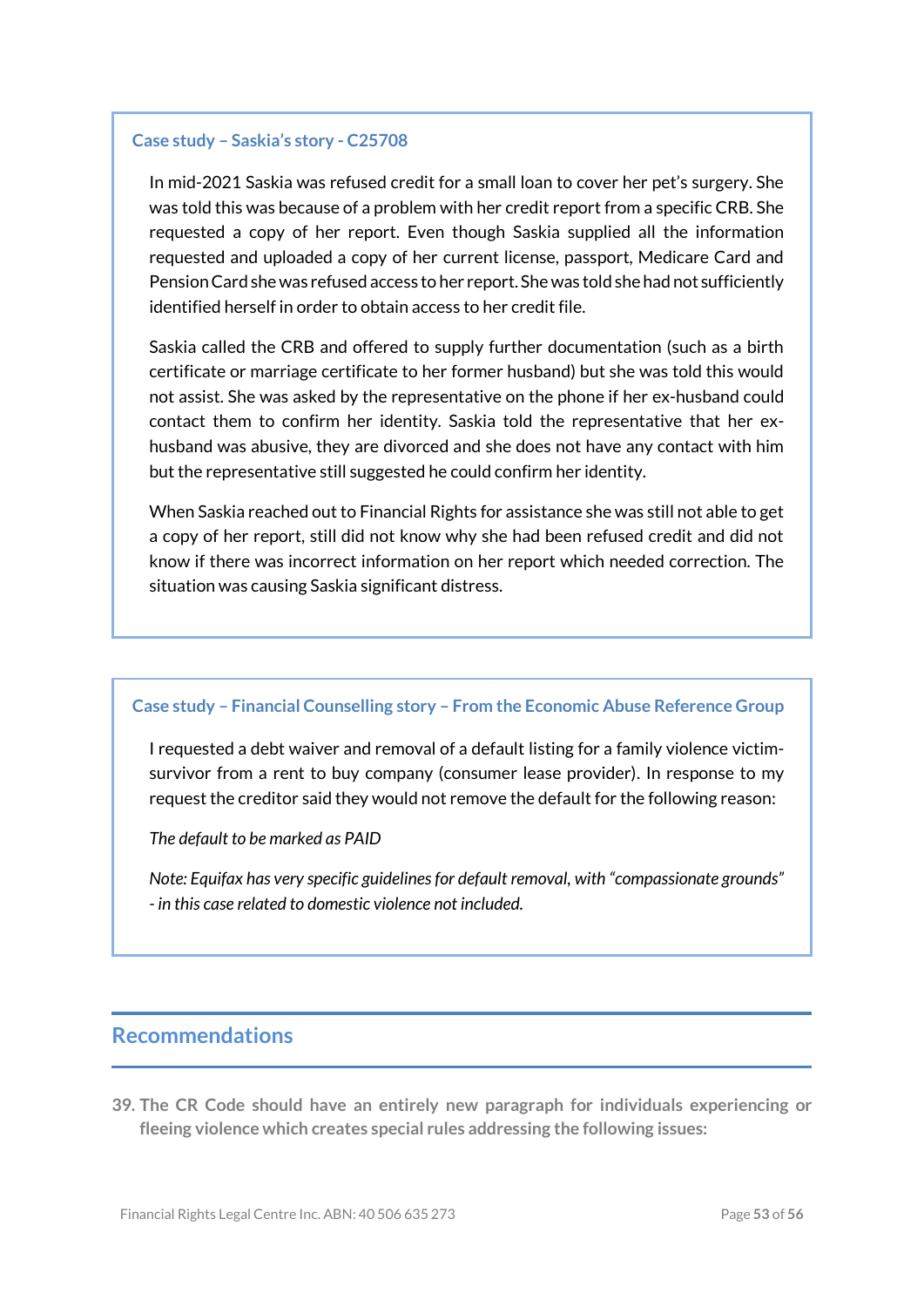- **g) Giving CPs the flexibility to not list or to correct past credit reporting information for victim survivors;**
- **h) A mechanism for correcting a large tranche of abuse-related credit records;**
- **i) A mechanism for splitting joint accounts in discrete economic abuse situations when the CP and the individual agree itis the best option.**
- **j) Recognition of the potential effect of credit reporting on an individual's ability to reestablish financial independence and that credit reporting information that is the product of economic abuse does not necessarily reflect an individual's creditworthiness.**
- **40. The CR Code should impose explicit restrictions around sharing contact information of consumers when they request access to their free credit report.**
- **41. ARCA should develop a best practice guideline for CRBs and non-bank CPs on preventing and responding to economic abuse in credit reporting.**

# **Permitted activities of CRBs and CPs**

#### **Information requests**

#### *30. Is the provision regulating information requests appropriate? Should it be amended in any way? If yes, how?*

Consumers can and do find information requests or 'credit enquiries' confusing. It is not clear what effect information requests have on a person's credit rating or how another lender might view their overall creditworthiness. For a start, the industry could issue some information and guidance to consumers about how different information requests are viewed and how their presence on a credit report influences a credit rating or a CP's decision to lend. Consumers need to know if the type of information request is what matters (telco vs payday lender vs major bank) or the amount of information requests. If consumers had more information about the importance of information requests (or lack thereof) they would be less likely to turn to a credit repair agency or need to run a dispute through AFCA, with all of the time and costs this entails.

As discussed above, information requests which result from a period of economic abuse or fraud are particularly distressing for victim survivors. Unfortunately, under the current corrections rules it is very difficult for a victim survivor to have a large batch of enquiries removed from their credit report.

Consumers also want to be able to shop around for major finance (like a home loan) without each CP they approach for a quote making an information request on their credit report. It would be better if the CR Code created a mechanism for CPs to do a preliminary check of an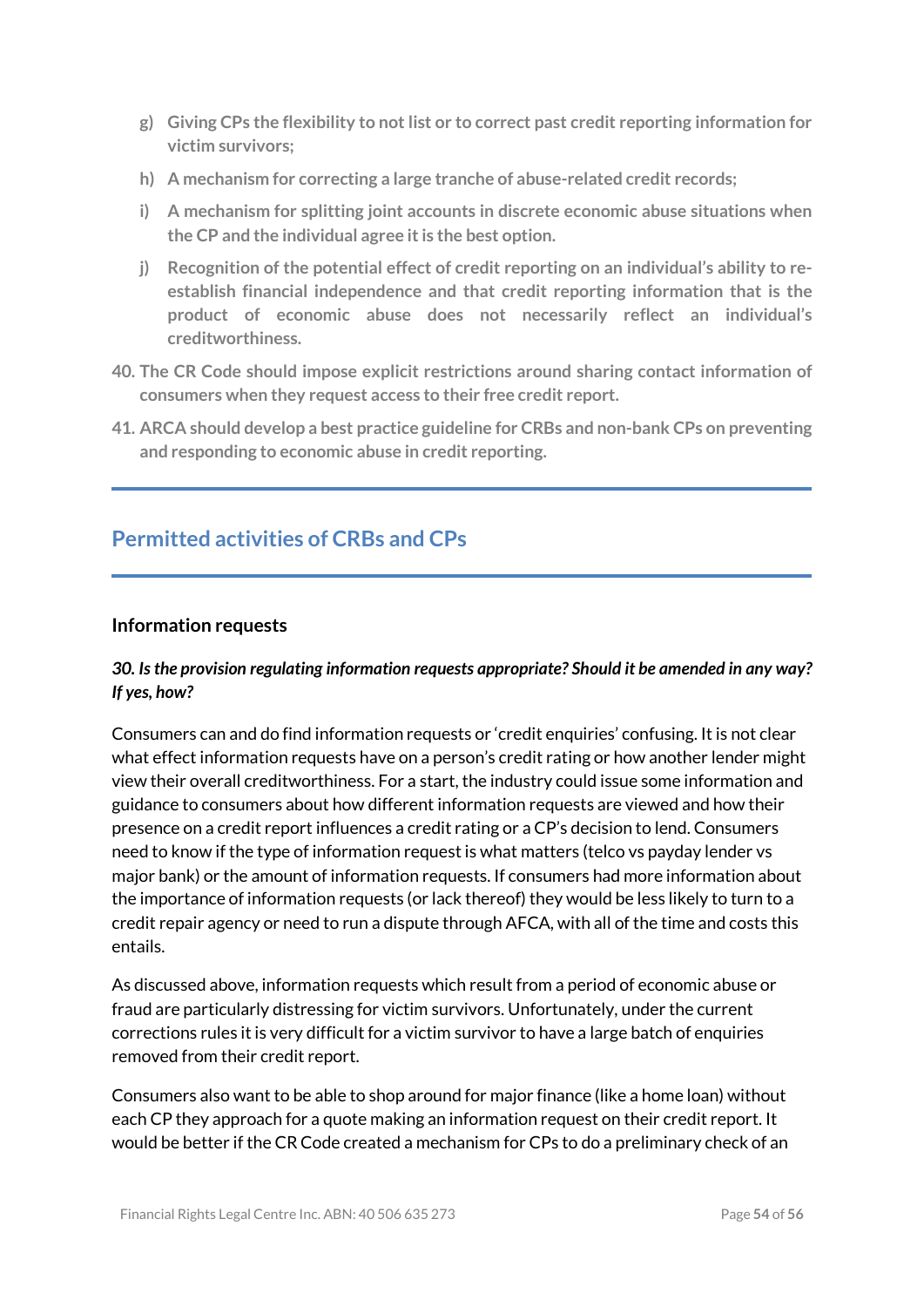applicant's credit report without that check resulting in a 'credit enquiry'. Or as an alternative, such a preliminary check could be flagged as a shopping around exercise which could then hold less weight in a credit rating algorithm.

# **Recommendations**

- **42. Industry should issue some information and guidance to consumers about how different information requests are viewed and how their presence on a credit report influences a credit rating or a CP's decision to lend.**
- **43. The CR Code should create a mechanism for certain information requests to be either not recorded or flagged as a shopping around exercise if an individual is simply trying to compare finance rates for a major purchase.**

#### **Transfer of rights of CP**

### *31. Are the provisions regulating transfer of rights of CP appropriate? Should they be amended in any way? If yes, how?*

Consumer representatives agree that there is an issue when credit is transferred from a fully participating CP to an entity with restricted participation in CCR. Debt buyers should not be able to work around the reciprocity and consistency principles which underpin CCR by relying on the rights transfer rules in Part IIIA. The strict rules around which entities can access repayment history information (and soon financial hardship information) were put in place to ensure only entities with an ACL were able to provide and access RHI. Debt buyers should not be able to access this sensitive information.

# **Recommendations**

**44. The CR Code should restrict debt buyers from being able to access RHI and FHI notwithstanding their credit transfer rights under Part IIIA.**

#### **Use and disclosure**

*32. Are the provisions regulating use and disclosure appropriate? Should they be amended in any way? If yes, how?*

Consumer representatives have no comments on these provisions.